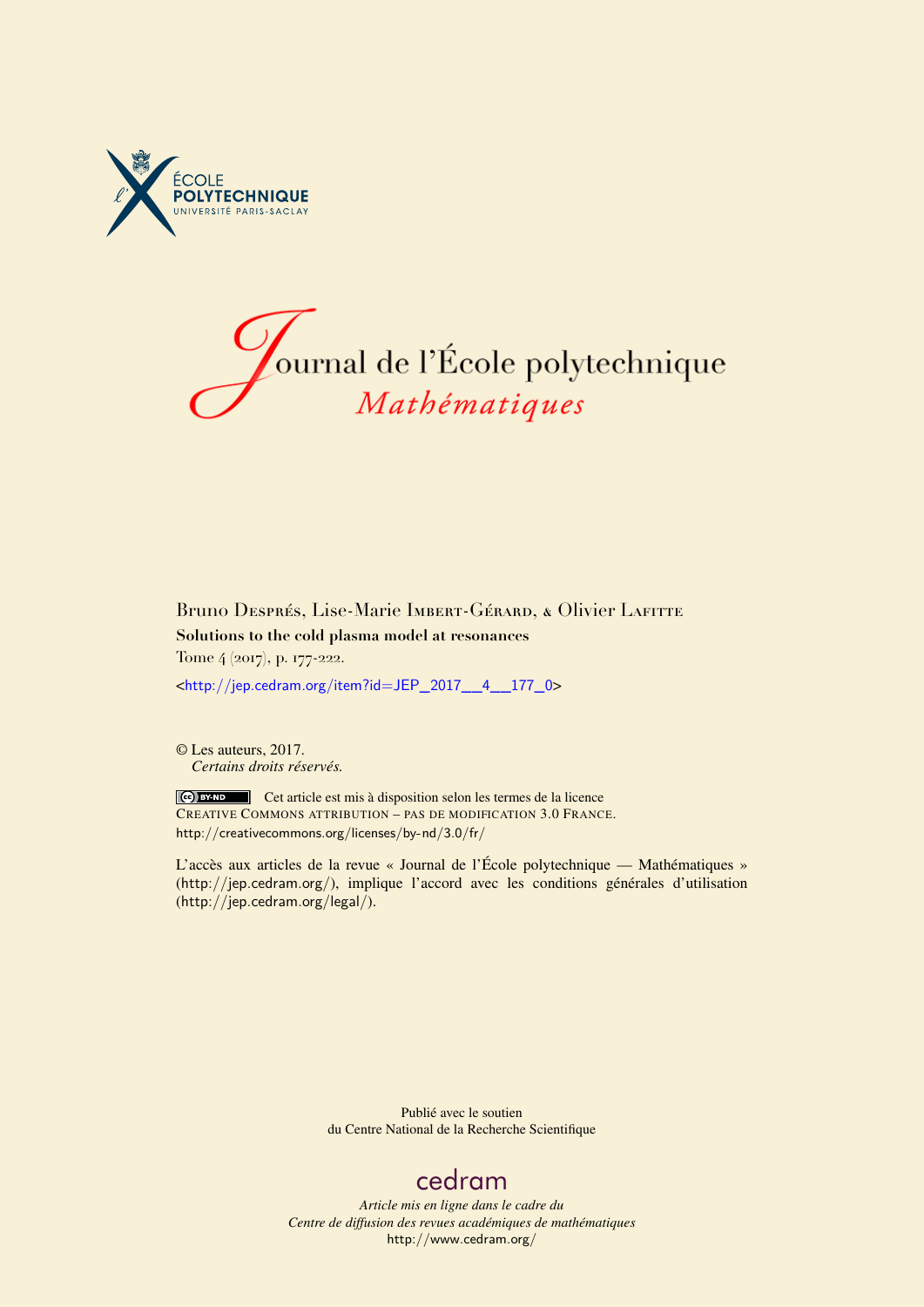## Journal de l'École polytechnique Tome 4, 2017, p. 177–222 DOI: 10.5802/jep.41

# SOLUTIONS TO THE COLD PLASMA MODEL AT RESONANCES

by Bruno Després, Lise-Marie Imbert-Gérard & Olivier Lafitte

Abstract. — Little is known on the mathematical theory of hybrid and cyclotron solutions of Maxwell's equations with the cold plasma dielectric tensor. These equations arise in magnetized plasmas to model an electromagnetic wave in a Tokamak. The solutions can behave extremely differently from those in vacuum. This work contributes to the local theory of the hybrid resonance by means of an original representation formula based on special functions, a certain eikonal equation and with a careful treatment of the singularity.

Résumé (Solutions singulières résonantes pour un plasma). — La théorie mathématiques des équations de Maxwell avec le tenseur du plasma froid en présence d'une résonance cyclotron ou hybride est peu développée. Ces équations sont présentes pour modéliser la propagation d'une onde électromagnétique dans un plasma magnétique tel que celui d'un Tokamak et les solutions peuvent être très différentes de la propagation dans le vide. Ce travail contribue principalement à la théorie locale de la résonance hybride avec des formules originales de représentation à partir de fonctions spéciales. Ces formules sont obtenues au moyen d'une équation eikonale et d'un traitement spécifique de la singularité.

## **CONTENTS**

Mathematical subject classification (2010). — 34M03, 78A25, 34C11.

Keywords. — Cold plasma model, resonant Maxwell's equations, hybrid resonance, eikonal equation, singular solutions of ODEs.

Lise-Marie Imbert-Gérard and Bruno Després acknowledge the support of ANR under contract ANR-12-BS01-0006-01. Moreover, this work was carried out within the framework of the European Fusion Development Agreement and the French Research Federation for Fusion Studies. It is supported by the European Communities under the contract of Association between Euratom and CEA. The views and opinions expressed herein do not necessarily reflect those of the European Commission. Lise-Marie Imbert-Gérard also acknowledges the support of the Applied Mathematical Sciences Program of the U.S. Department of Energy under contract DEFG0288ER25053.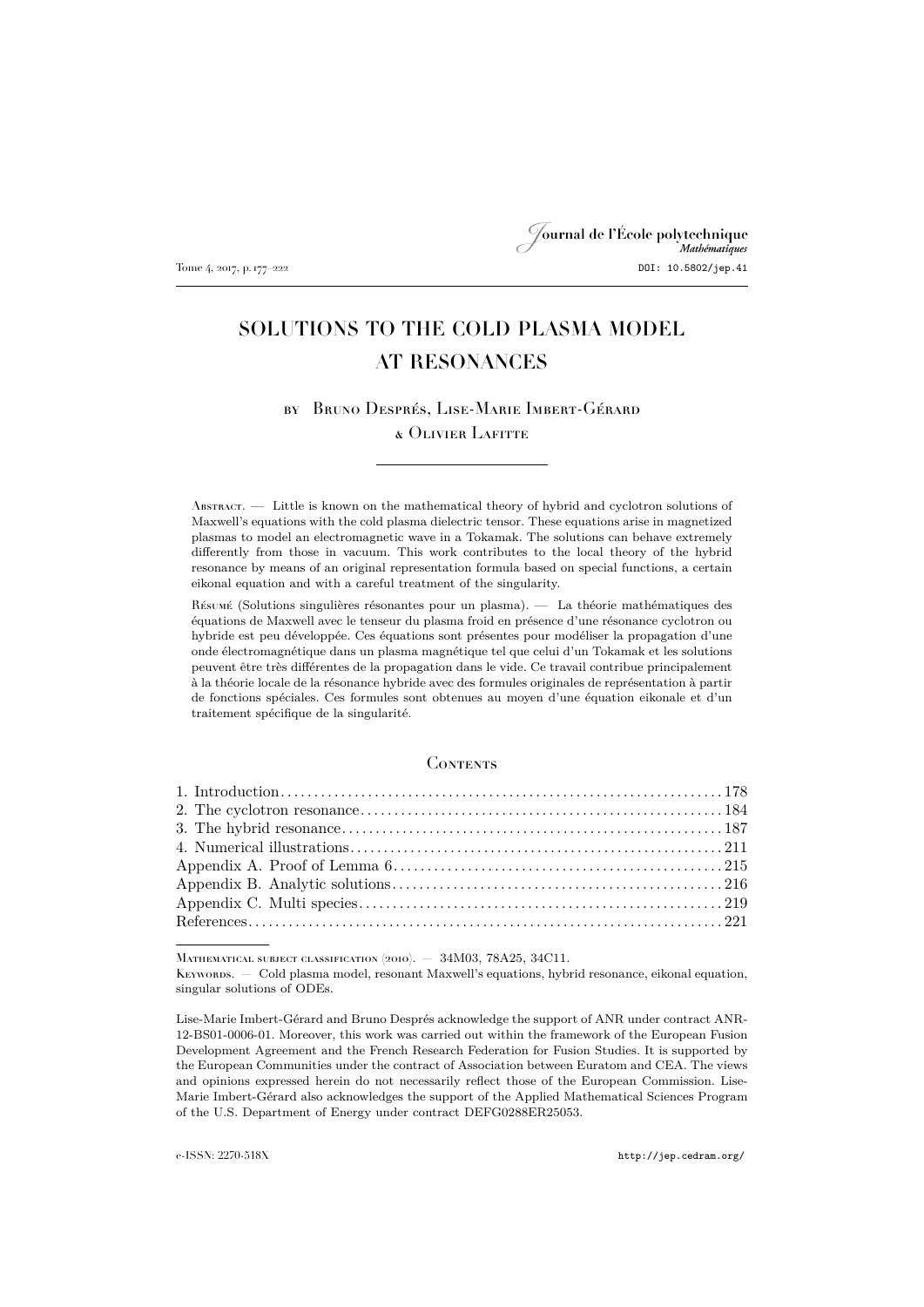## 1. Introduction

<span id="page-2-0"></span>The goal of this work is to identify singular solutions of the cold plasma model at different resonances with an original mathematical method. Singular means here that a function u satisfies  $|(x-x_*)u(x)| \geqslant c > 0$  uniformly with respect to x in a neighborhood of a point  $x_$ . In a more general sense, a singularity can also be a Dirac mass or a principal value. The problem comes from electromagnetic waves modeling in strongly magnetized plasmas and from the so-called resonant heating phenomenon. We more specifically consider the one species cold plasma model which represents a collection of zero-temperature electrons immersed in a uniform static magnetic field. Resonances correspond to limits of this model, and will be studied in this work thanks to a term representing friction of electrons on the background ions. With respect to the recent work [\[9\]](#page-45-1), which was based on certain singular integral kernels and representations, the novelty of the present one lies in the use of a local representation of the solutions in terms of Bessel functions, and the introduction of a new stretching function satisfying an eikonal equation. Moreover, with this new simpler technique we are able to prove that the resonant heating is independent of the tensorial nature of the dissipation regularization term. However, a restriction of this approach is the local character of the results. In particular it is not possible to discuss boundary conditions at finite distance or at infinity with the techniques developed below. The reader interested by this topic may refer to [\[9\]](#page-45-1), see also a recent alternative technique in [\[6\]](#page-45-2).

In time harmonic regime and slab geometry in dimension two, for  $(x, y) \in \mathbb{R}^2$ , there is no resonance in the equation for the transverse magnetic polarization (also denoted as O-mode equations in plasma physics), while the equations for the transverse electric polarization (also denoted as X-mode) have two resonances. With the normalization  $\omega^2/c^2 = 1$ , the latter equations reduce to

<span id="page-2-2"></span>(1.1) 
$$
\begin{cases}\n-\partial_y^2 E_1 + \partial_{xy}^2 E_2 - \varepsilon_{11} E_1 - \varepsilon_{12} E_2 = 0, \\
\partial_{xy}^2 E_1 - \partial_x^2 E_2 - \varepsilon_{21} E_1 - \varepsilon_{22} E_2 = 0.\n\end{cases}
$$

The bulk magnetic field  $B_0$  is oriented along the third axis, the electric field  $(E_1, E_2)$ is transverse to the bulk magnetic field and the third component of the electric field is zero. The pulsation of the harmonic wave is  $\omega > 0$ . As described in [\[18,](#page-45-3) [19,](#page-45-4) [22,](#page-46-0) [9\]](#page-45-1), a first order expansion in the cold plasma model yields the following dielectric tensor

<span id="page-2-1"></span>(1.2) 
$$
\varepsilon = \begin{pmatrix} 1 - \frac{\omega_p^2}{(\omega^2 - \omega_c^2)} & i \frac{\omega_c \omega_p^2}{\omega (\omega^2 - \omega_c^2)} \\ -i \frac{\omega_c \omega_p^2}{\omega (\omega^2 - \omega_c^2)} & 1 - \frac{\omega_p^2}{(\omega^2 - \omega_c^2)} \end{pmatrix},
$$

where the cyclotron frequency is defined by  $\omega_c = e|\mathbf{B}_0|/m_e$  while the plasma frequency is defined by  $\omega_p = \sqrt{e^2 N_e/\varepsilon_0 m_e}$ . Here e is the electron charge,  $m_e$  is the electron mass and  $\varepsilon_0$  is the vacuum permittivity. The physical validity of this model is discussed in [\[4\]](#page-45-5)[p. 166] for waves such that  $|\mathbf{k}_{\parallel}|v_{th} \ll |\omega - n\omega_c|$  and  $|\mathbf{k}_{\perp}|v_{th} \ll \omega_c$ , where  $\mathbf{k}_{\parallel}$  and  $\mathbf{k}_{\perp}$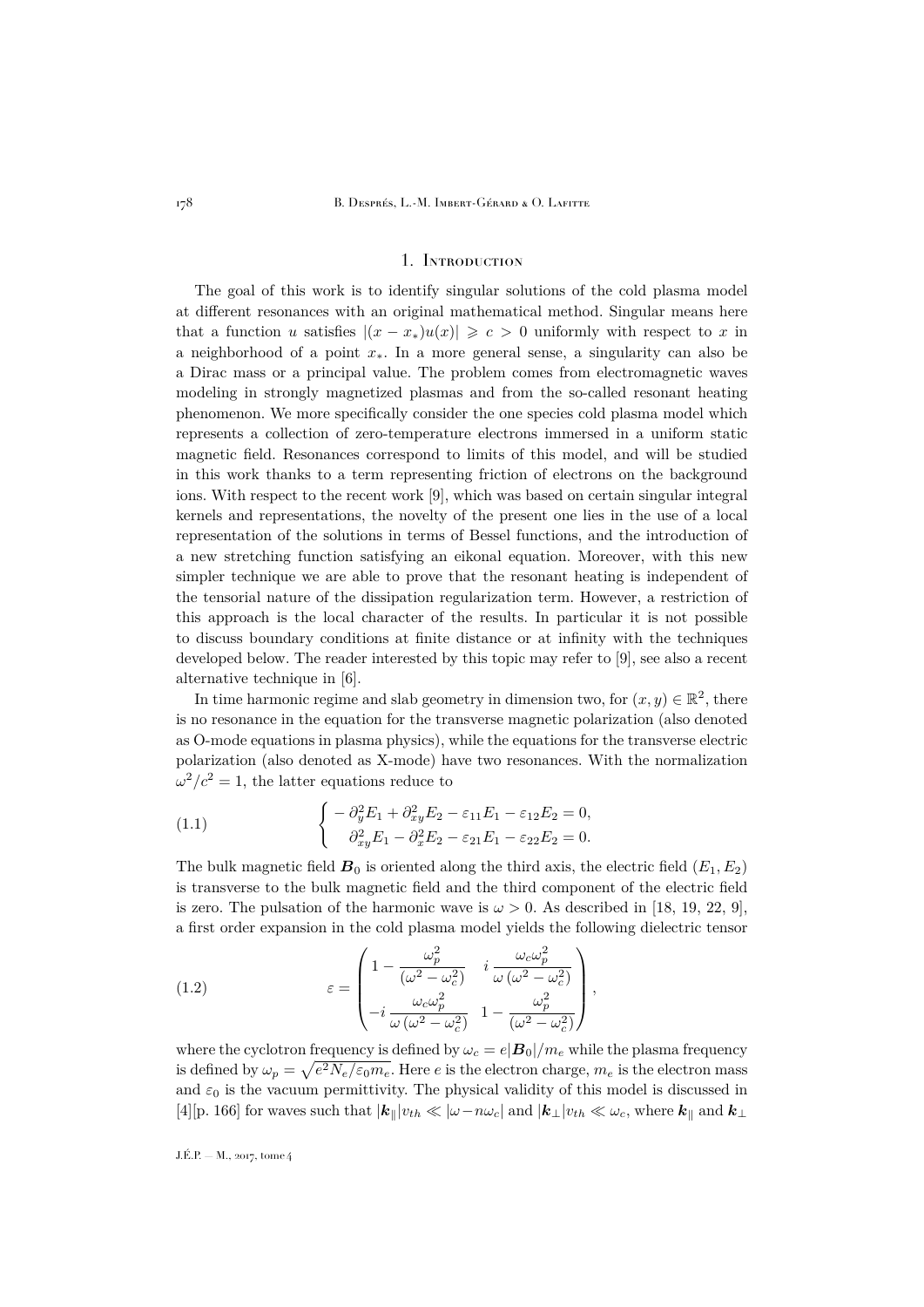are the parallel and perpendicular components—with respect to the bulk magnetic field  $\mathbf{B}_0$ —of the wave vector,  $v_{th}$  is the electron thermal speed, and n is an integer. Note that the model is not valid if the frequency  $\omega$  matches an integer multiple of the cyclotron frequency. Assume that the magnetic field and the electronic density depend on the horizontal variable x only: that is  $B_0 = B_0(x)$  and  $N_e = N_e(x)$ . It corresponds to a wall facing a stratified plasma as depicted in Figure [1.1,](#page-3-0) as in a Tokamak where an antenna sends an electromagnetic wave toward the plasma, in order to probe or heat the plasma. The heating of a magnetized fusion plasma with



<span id="page-3-0"></span>FIGURE 1.1. X-mode in slab geometry: the domain. In a real physical device an antenna on the wall sends an incident electromagnetic wave toward the plasma. Here, for simplicity, the domain is the half plane  $\{(x, y) \in \mathbb{R}^2, x > 0\}$ . The medium is filled with a plasma with dielectric tensor given by [\(1.2\)](#page-2-1).

such devices is an important issue for the ITER project [\[12\]](#page-45-6). Idealized coefficients representing the main features of the physical coefficients at the wall of a Tokamak are described in Figure [1.2.](#page-4-0) More realistic plasma parameters may be much more oscillating as illustrated in the numerical studies [\[16,](#page-45-7) [17\]](#page-45-8).

Resonances correspond to a limit of the geometric optics, as the local wave number approaches infinity. They require a careful examination since some of them are related to singular behavior and absorption. The interested reader can refer to the physics textbooks [\[18,](#page-45-3) [19\]](#page-45-4) or to [\[22\]](#page-46-0) for a historical paper on the topic. A recent reference is [\[10\]](#page-45-9); it also provides a list of additional references. Singular solutions of wave equations appear in other applications, such as cloaking [\[21\]](#page-45-10) and metamaterials [\[7,](#page-45-11) [2\]](#page-45-12). As announced earlier, it is then natural to model the effect of collisions with a bath of static ions by an additional friction term, since the energy is absorbed by the ions. The validity of this modeling has been discussed in [\[3\]](#page-45-13). Describing the behavior of the solutions as the friction parameter  $\nu > 0$  approaches zero will evidence the singularity of the solutions to the limit problem for  $\nu = 0$ . Indeed one obtains solutions which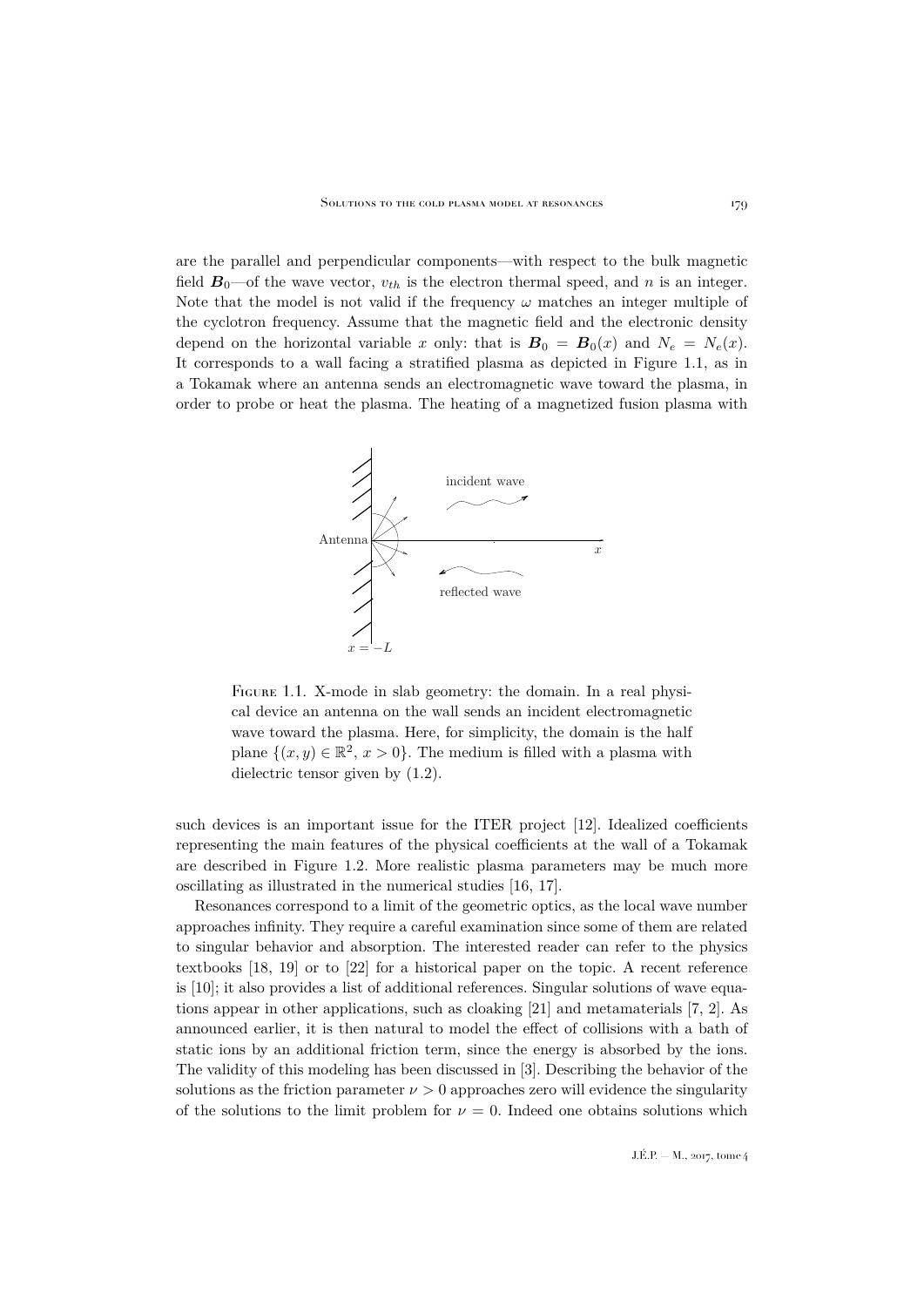

<span id="page-4-0"></span>FIGURE 1.2. Idealized parameters for the X-mode equations in slab geometry. The electronic density  $x \mapsto N_e(x)$  is low at the boundary, and increases towards a plateau. The background magnetic field  $B_0$ is here constant for simplicity.

may behave like

$$
E_1^{\nu} \approx \frac{c}{rx + i\nu} \quad \text{with } r, c \neq 0.
$$

The singular solutions will be built by means of new explicit representation formulas, allowing a careful extraction of the singularities. The singular behavior of the limit solutions is strongly related to the structure of the dielectric tensor [\(1.2\)](#page-2-1). This crucial structure will be highlighted in Section [3.](#page-11-0)

The complex pulsation  $\omega_{\nu} = \omega + i\nu$  shifts the exact pulsation in the upper half-plane by the factor  $\nu > 0$ . With this shift, Equations [\(1.1\)](#page-2-2)–[\(1.2\)](#page-2-1) become

<span id="page-4-1"></span>(1.3) 
$$
\begin{cases} -\partial_y^2 E_1^{\nu} + \partial_{xy}^2 E_2^{\nu} - \varepsilon_{11}^{\nu} E_1^{\nu} - \varepsilon_{12}^{\nu} E_2^{\nu} = 0, \\ \partial_{xy}^2 E_1^{\nu} - \partial_x^2 E_2^{\nu} - \varepsilon_{21}^{\nu} E_1^{\nu} - \varepsilon_{22}^{\nu} E_2^{\nu} = 0. \end{cases}
$$

with the regularized dielectric tensor

<span id="page-4-3"></span>(1.4) 
$$
\varepsilon^{\nu} = \begin{pmatrix} 1 - \frac{\omega_{\nu}\omega_p^2}{\omega(\omega_{\nu}^2 - \omega_c^2)} & i \frac{\omega_c\omega_p^2}{\omega(\omega_{\nu}^2 - \omega_c^2)} \\ -i \frac{\omega_c\omega_p^2}{\omega(\omega_{\nu}^2 - \omega_c^2)} & 1 - \frac{\omega_{\nu}\omega_p^2}{\omega(\omega_{\nu}^2 - \omega_c^2)} \end{pmatrix},
$$

where  $\omega_p$  and  $\omega_c$  are still respectively the plasma and cyclotron frequencies, and the regularized dielectric tensor is independent of the y-direction. The physical justification of  $\varepsilon^{\nu}$  can be found in plasma physics textbooks [\[4,](#page-45-5) [18\]](#page-45-3).

For a recent mathematical treatment of these equations by means of singular integral equations, refer to [\[9\]](#page-45-1). In fusion plasmas, the value of the friction parameter can be extremely small. For example, relative values of  $\nu/\omega \approx 10^{-7}$  are common. This extremely small value shows that the frictionless limit regime  $\nu \to 0$  is relevant for some fusion applications. In such regimes the formal first order approximation of the dielectric tensor reads

<span id="page-4-2"></span>(1.5) 
$$
\varepsilon^{\nu} = \varepsilon^{0} + i\nu \mathbb{D} + O(\nu^{2}),
$$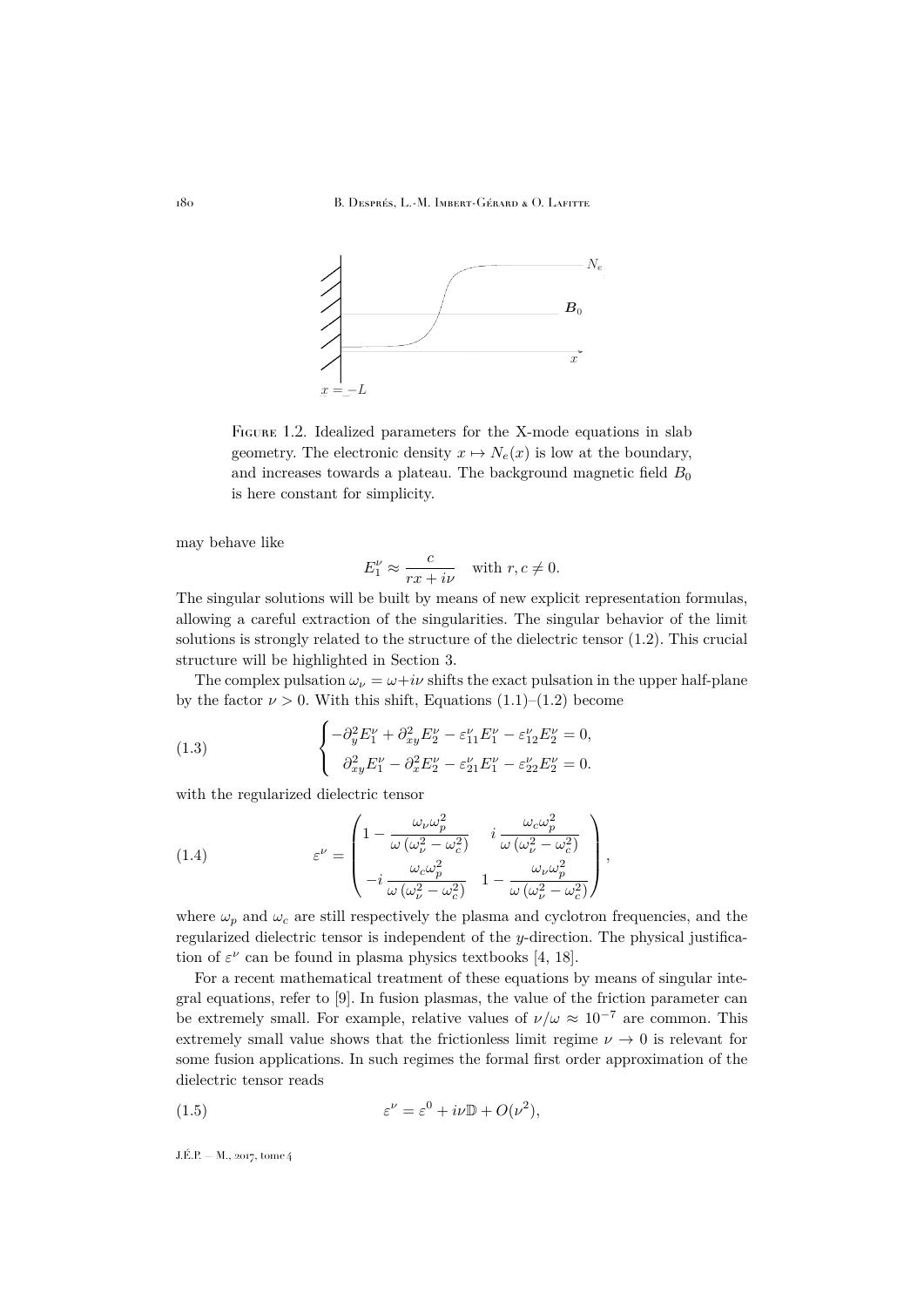with

<span id="page-5-1"></span>(1.6) 
$$
\varepsilon^{0} = \begin{pmatrix} 1 - \frac{\omega_{p}^{2}}{\omega^{2} - \omega_{c}^{2}} & i \frac{\omega_{c} \omega_{p}^{2}}{\omega (\omega^{2} - \omega_{c}^{2})} \\ -i \frac{\omega_{c} \omega_{p}^{2}}{\omega (\omega^{2} - \omega_{c}^{2})} & 1 - \frac{\omega_{p}^{2}}{\omega^{2} - \omega_{c}^{2}} \end{pmatrix} \text{ and } \mathbb{D} = \begin{pmatrix} \lambda_{1} & -i\lambda_{2} \\ i\lambda_{2} & \lambda_{1} \end{pmatrix}.
$$

The dissipation tensor  $\mathbb D$  accounts for the underlying physical dissipation. Its coefficients are

<span id="page-5-0"></span>(1.7) 
$$
\lambda_1 = \frac{\omega_p^2 (\omega^2 + \omega_c^2)}{\omega (\omega^2 - \omega_c^2)^2} > 0 \text{ and } \lambda_2 = \frac{2\omega_c \omega_p^2}{(\omega^2 - \omega_c^2)^2} \in \mathbb{R}.
$$

Since  $\lambda_1 - \lambda_2 = \omega_p^2/\omega (\omega + \omega_c)^2 > 0$ , the matrix  $\mathbb{D} = \mathbb{D}^* > 0$  is indeed positive. As previously mentioned, and stressed in Figure [1.2,](#page-4-0) the coefficients of these tensors are a priori non-constant functions of the horizontal variable  $x$ .

The structure of the limit tensor [\(1.2\)](#page-2-1) shows two different resonances in the limit model  $\nu = 0$ , defined thanks to the dispersion relation, see [\[18\]](#page-45-3). The first one appears as a singularity in the coefficients of the equation, and is commonly referred to, in the plasma physics community, as a cyclotron resonance

$$
\omega_c(x) = \omega,
$$

where  $\omega_c$  is a function of the x variable, a priori non-constant. We will show that mathematical solutions of Maxwell's equations [\(1.3\)](#page-4-1) actually have no singular behavior at the cyclotron resonance: they are bounded in this regime, despite the fact that the dielectric coefficients are not. The other interesting regime corresponds to the vanishing of the diagonal part of  $\varepsilon^0$ , that is to say

$$
\omega_p^2(x) + \omega_c^2(x) = \omega^2.
$$

It defines the *hybrid resonance*. In this regime the dielectric tensor is non-singular since the denominator is non-zero, i.e., the coefficients of the dielectric tensor are bounded. However, the solutions are known to be highly singular: they are not bounded near the resonance. A local expansion of the horizontal electric field yields representation formulas near isolated roots  $\omega_p^2(x_h) + \omega_c^2(x_h) = \omega^2$ : typically

$$
E_1^{\nu}(x) = \frac{g_{\nu}(x)}{\omega_{\nu} - \sqrt{\omega_p^2(x) + \omega_c^2(x)}},
$$

where  $g_{\nu}$  is a function which is proved to be regular enough so that one can pass to the limit  $\nu \to 0^+$ . One gets [\[9\]](#page-45-1)

$$
E_1^+ = \lim_{\nu \to 0^+} E_1^{\nu} = \alpha D(\cdot - x_h) + \text{P.V.} \frac{g_0(\cdot)}{\omega - \sqrt{\omega_p^2(\cdot) + \omega_c^2(\cdot)}},
$$
  
D is the Dirac

 $D$  is the Dirac mass and  $\alpha\in\mathbb{C}.$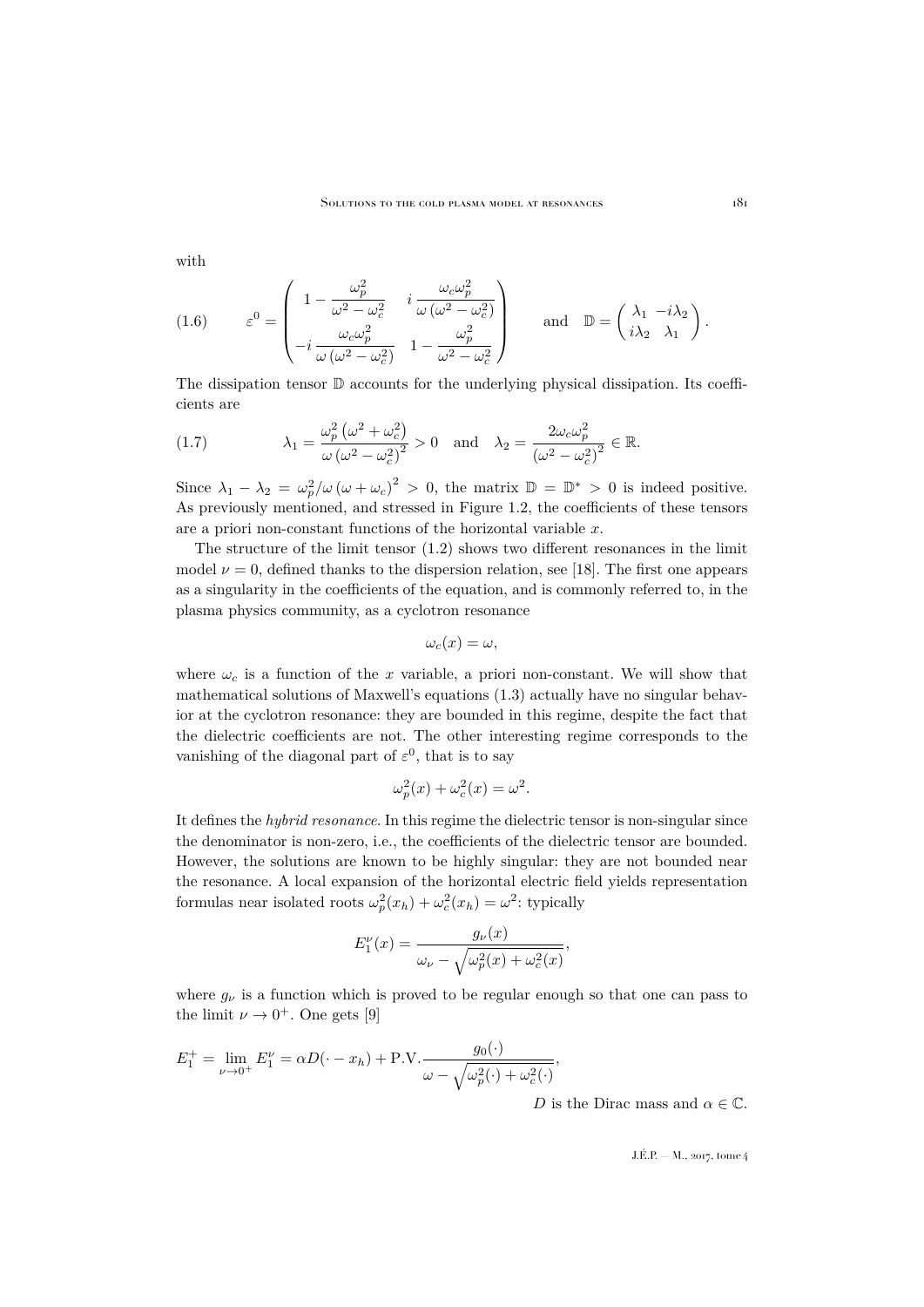This is a well-known behavior in the plasma physics community, but has not received full attention by the mathematics community. One goal of this work is to develop a local comprehensive analysis of this phenomenon.

As stressed in [\[9\]](#page-45-1), a useful quantity to characterize the singular behavior of the solutions is the *resonant heating* of the plasma. Up to a non-essential factor  $\omega$ , the resonant heating [\[4,](#page-45-5) [9\]](#page-45-1) is defined, for any  $(a, b)$  such that  $-L \leq a < x_h < b \leq \infty$ , by

<span id="page-6-0"></span>(1.8) 
$$
\mathscr{Q} = \lim_{\nu \to 0^+} \left( \Im \int_a^b (\varepsilon^{\nu} \boldsymbol{E}^{\nu}, \boldsymbol{E}^{\nu}) dx \right), \qquad \boldsymbol{E}^{\nu} = \begin{pmatrix} E_1^{\nu} \\ E_2^{\nu} \end{pmatrix},
$$

where the Hermitian product of two complex vectors **A** and **B** is denoted as  $(A, B)$  =  $\vec{A} \cdot \vec{B}$ . This formula has been justified in [\[9\]](#page-45-1) where it is shown that  $\mathcal{Q} > 0$  in case of resonant heating using the simplification  $\varepsilon^{\nu} = \varepsilon + i\nu I$ , i.e., in the  $\nu$  expansion [\(1.5\)](#page-4-2) of  $\varepsilon^{\nu}$  the dissipation tensor is  $\mathbb{D} = \mathbb{I}$ . This simplification is mathematically justified since it corresponds to the *limiting absorption principle*. In this work we will show that the resonant heating is well-defined and takes the same value for a large class of dissipation tensors that includes physically based tensors.

The analysis method uses  $W^{\nu} = \partial_x E_2^{\nu} - \partial_y E_1^{\nu}$  which is, after linearization around the bulk magnetic field, the parallel component of the magnetic field. System [\(1.3\)](#page-4-1) is then equivalent to the following first order system

$$
\begin{cases}\n\partial_y W^\nu - \varepsilon_{11}^\nu E_1^\nu - \varepsilon_{12}^\nu E_2^\nu = 0, \\
-\partial_x W^\nu - \varepsilon_{21}^\nu E_1^\nu - \varepsilon_{22}^\nu E_2^\nu = 0, \\
W^\nu + \partial_y E_1^\nu - \partial_x E_2^\nu = 0.\n\end{cases}
$$

Since the coefficients  $\varepsilon_{ij}^{\nu}$  depend only on x, one can perform a Fourier transform in y. Denoting by  $i\theta$  the Fourier coefficient, it yields

<span id="page-6-1"></span>(1.9) 
$$
\begin{cases}\ni\theta W^{\nu} - \varepsilon_{11}^{\nu} E_{1}^{\nu} - \varepsilon_{12}^{\nu} E_{2}^{\nu} = 0, \\
-\frac{d}{dx} W^{\nu} - \varepsilon_{21}^{\nu} E_{1}^{\nu} - \varepsilon_{22}^{\nu} E_{2}^{\nu} = 0, \\
W^{\nu} + i\theta E_{1}^{\nu} - \frac{d}{dx} E_{2}^{\nu} = 0.\n\end{cases}
$$

The Fourier coefficient  $\theta$  can be considered as a frozen parameter from now on, and  $\partial_x$ will be replaced by  $d/dx$  denoting the derivative with respect to x. In this system, the derivative with respect to x appears only on  $W^{\nu}$  and  $E^{\nu}_{2}$ . The energy integral [\(1.8\)](#page-6-0) can be expressed for any  $(a, b)$  such that  $-L \leq a < b < \infty$  using the identity

$$
\int_{a}^{b} \left(\varepsilon^{\nu} \mathbf{E}^{\nu}, \mathbf{E}^{\nu}\right) dx = \int_{a}^{b} \left(i\theta W^{\nu} \overline{E_{1}^{\nu}} - \frac{d}{dx} W^{\nu} \overline{E_{2}^{\nu}}\right) dx
$$
  
\n
$$
= \int_{a}^{b} \left(i\theta W^{\nu} \overline{E_{1}^{\nu}} + W^{\nu} \frac{d}{dx} \overline{E_{2}^{\nu}}\right) dx - W^{\nu}(b) \overline{E_{2}^{\nu}}(b) + W^{\nu}(a) \overline{E_{2}^{\nu}}(a)
$$
  
\n
$$
= \int_{a}^{b} |W^{\nu}|^{2} dx - W^{\nu}(b) \overline{E_{2}^{\nu}}(b) + W^{\nu}(a) \overline{E_{2}^{\nu}}(a).
$$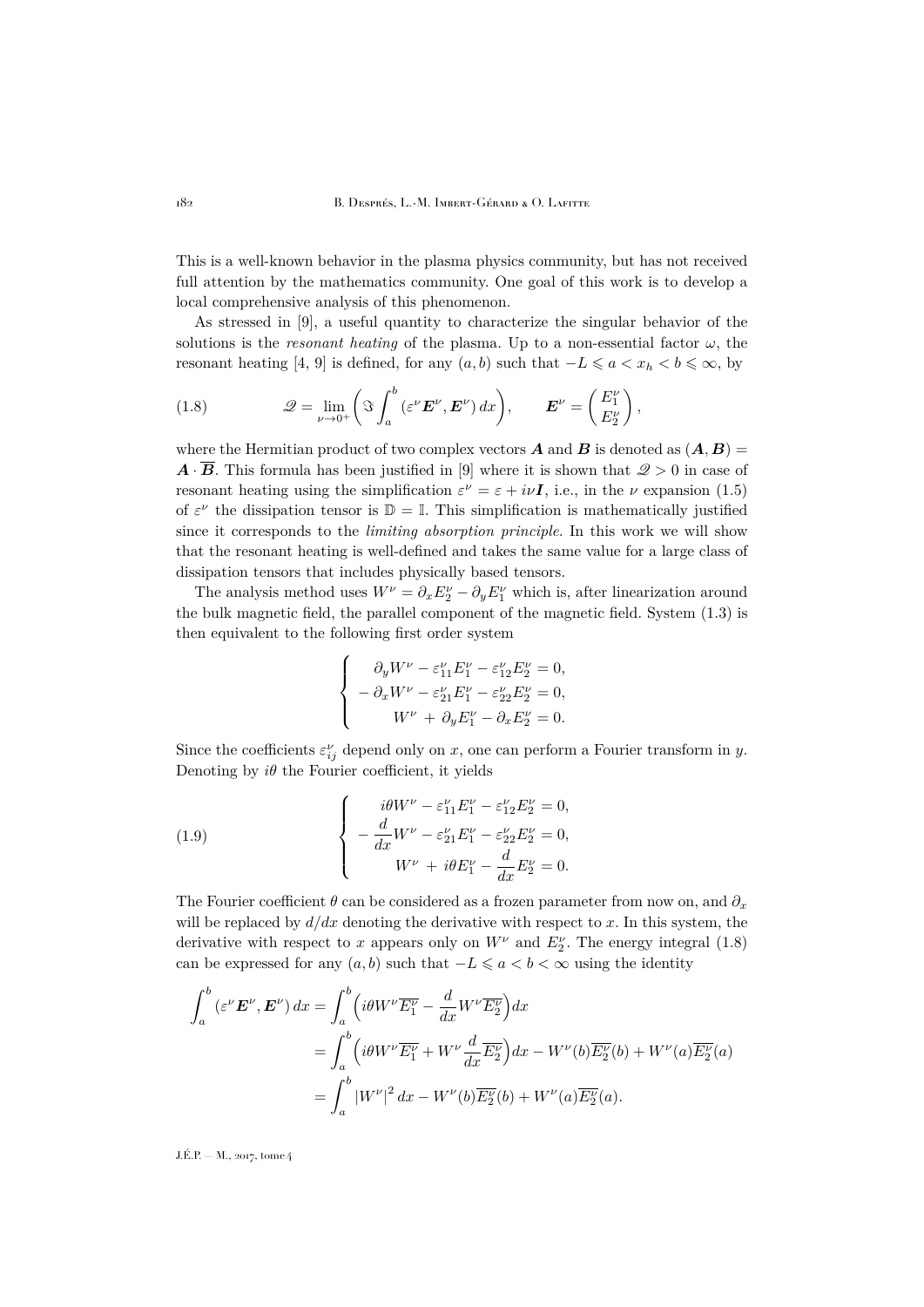It leads to

<span id="page-7-6"></span>(1.10) 
$$
\Im \int_a^b (\varepsilon^{\nu} \mathbf{E}^{\nu}, \mathbf{E}^{\nu}) dx = -\Im \left( W^{\nu}(b) \overline{E_2^{\nu}}(b) \right) + \Im \left( W^{\nu}(a) \overline{E_2^{\nu}}(a) \right),
$$

which expresses a balance of energy.

It is convenient to consider a differential system with two unknowns  $E_2^{\nu}$  and  $W^{\nu}$ , while  $E_1^{\nu}$  can be computed thanks to the first equation of System [\(1.9\)](#page-6-1) by

<span id="page-7-3"></span>(1.11) 
$$
E_1^{\nu} = \frac{i\theta W^{\nu} - \varepsilon_{12}^{\nu} E_2^{\nu}}{\varepsilon_{11}^{\nu}}.
$$

Eliminating  $E_1^{\nu}$ , the reduced system then reads

<span id="page-7-0"></span>(1.12) 
$$
\frac{d}{dx}\begin{pmatrix} E_2^{\nu}(x) \\ W^{\nu}(x) \end{pmatrix} = \mathbf{M}_{\nu}(x,\theta)\begin{pmatrix} E_2^{\nu}(x) \\ W^{\nu}(x) \end{pmatrix}, \qquad -L < x,
$$

where the matrix is defined as follows.

<span id="page-7-1"></span>DEFINITION 1. — The matrix  $M_{\nu}(x,\theta)$  is constructed from the dielectric tensor by

<span id="page-7-4"></span>(1.13) 
$$
\mathbf{M}_{\nu}(\cdot,\theta) = \begin{pmatrix} -\frac{i\theta \varepsilon_{12}^{\nu}}{\varepsilon_{11}^{\nu}} & 1 - \frac{\theta^{2}}{\varepsilon_{11}^{\nu}} \\ -\frac{d^{\nu}}{\varepsilon_{11}^{\nu}} & -\frac{i\theta \varepsilon_{21}^{\nu}}{\varepsilon_{11}^{\nu}} \end{pmatrix},
$$

where the coefficient  $d^{\nu}$  is the determinant of the dielectric tensor  $\varepsilon^{\nu}$ :

(1.14) 
$$
d^{\nu} = \varepsilon_{11}^{\nu} \varepsilon_{22}^{\nu} - \varepsilon_{12}^{\nu} \varepsilon_{21}^{\nu}.
$$

<span id="page-7-5"></span>The determinant  $\mathfrak{D}_{\nu}(\cdot,\theta)$  of the matrix can be simplified as follows

<span id="page-7-2"></span>(1.15) 
$$
\mathfrak{D}_{\nu}(\cdot,\theta) = \det \mathbf{M}_{\nu}(\cdot,\theta) = -\left(\frac{i\theta \varepsilon_{21}^{\nu}}{\varepsilon_{11}^{\nu}}\right)^{2} + \frac{d^{\nu}}{\varepsilon_{11}^{\nu}}\left(1 - \frac{\theta^{2}}{\varepsilon_{11}^{\nu}}\right) = \frac{d^{\nu}}{\varepsilon_{11}^{\nu}} - \theta^{2} \frac{\varepsilon_{22}^{\nu}}{\varepsilon_{11}^{\nu}} = \frac{d^{\nu}}{\varepsilon_{11}^{\nu}} - \theta^{2}.
$$

It is already foreseeable that the roots of  $\varepsilon_{11}^{\nu}$  will play a crucial part in some cases. The analysis of singular solutions around the hybrid resonance  $x = x_*$  relies on the analyticity of the coefficients of the dielectric tensor. This assumption is very useful to study the problem with a convenient shift in the complex plane. The main results of this paper stem from a precise local study of the solution of the reduced system [\(1.12\)](#page-7-0) when the entries of  $M_{\nu}$  have a simple pole at  $x_{*}$ , and the determinant of the matrix has a simple pole as well. The mathematical method of singularity extraction is completely new to our knowledge.

Our main results can be summarized as follows:

*Lemma* [2.](#page-10-0) — In our geometry, the cyclotron singularity of the dielectric tensor, defined by  $\omega = \omega_c$ , is only an apparent singularity in the sense that the electromagnetic field is bounded and the resonant heating is zero  $\mathcal{Q}_{\text{cyc}} = 0$ .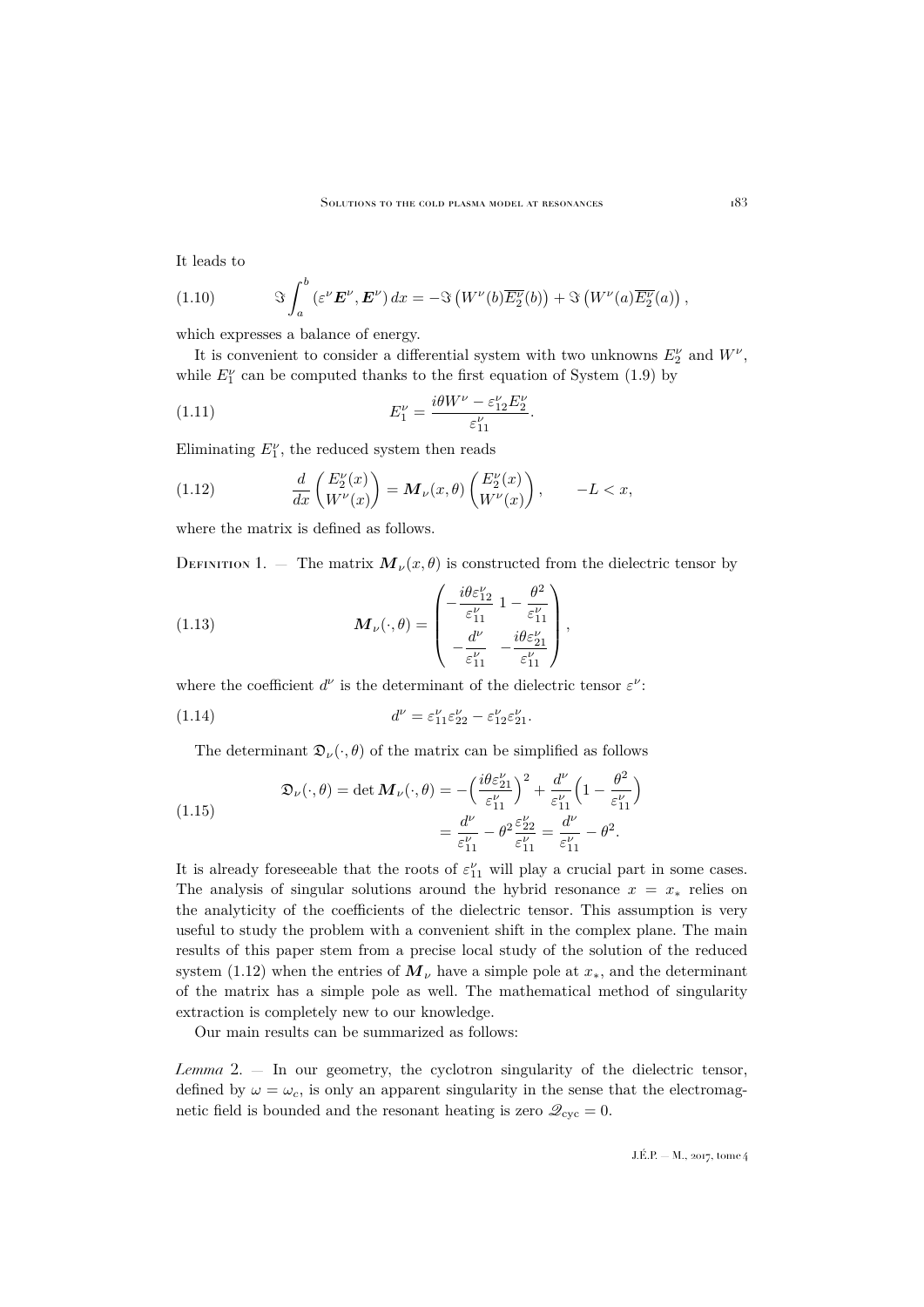*Theorems* [1](#page-30-0) *and* [2.](#page-31-0)  $-$  The hybrid resonance, defined by  $\omega^2 = \omega_c^2 + \omega_p^2$ , yields a singular horizontal component of the electric field, i.e.,  $|(x-x_*)E_1^{\nu=0}| \geqslant c > 0$  uniformly with respect to x in a neighborhood of  $x_*,$  and a generic positive resonant heating  $\mathscr{Q}_{\text{hvb}} > 0$ . The limit of the horizontal component of the electric field can be expressed as the sum of a Dirac mass, of a Principal Value and of a bounded term, as in [\[9\]](#page-45-1).

*Corollary* [1.](#page-34-0) — The hybrid resonant heating value is independent of the local dissipation tensor, and moreover the local dissipation tensor can be non-physical as well. The limit value for  $\nu = 0^+$  of the electromagnetic unknowns is independent of the local dissipation tensor. The uniqueness of the limit solution with respect to the local dissipation tensor is established. This is a new result since in [\[9\]](#page-45-1) the limit was established only for  $\mathbb{D} = \mathbb{I}$ .

*Numerical section*. — We provide numerical evidence of our claims with the help of a numerical method that can be used to treat other problems with the same structure.

*Extension to multi-species*. — We finally provide some formulas extending the method of singularity extraction to multi-species models, to model ions as a fluid as well. These formulas can be compared with similar formulas [\[4,](#page-45-5) [23\]](#page-46-1) for the cyclotron resonance and the hybrid resonance.

The work is organized as follows. The cyclotron singularity of the dielectric tensor is studied in Section [2,](#page-8-0) where the electromagnetic field is shown to stay bounded in the neighborhood of this singularity. The hybrid resonance is studied in detail in Section [3,](#page-11-0) where the singularity of the solution is carefully extracted thanks to convenient representation formulas with Bessel functions. We prove both the generic resonant heating formula and the fact that its value is independent of the local dissipation tensor. Numerical results are provided in Section [4.](#page-35-0) Some technical material is postponed to the appendix together with a particular analytical solution and the generalization to multi-species.

We will use the notations  $\mathbb{R}^* = \mathbb{R} - \{0\}$  and  $\mathbb{C}^* = \mathbb{C} - \{0\}.$ 

*Acknowledgements*. — The authors deeply thank the anonymous reviewers for their remarks, which helped a lot to improve the present work.

## 2. The cyclotron resonance

<span id="page-8-0"></span>The cyclotron singularity corresponds to a formal singularity in the denominator of [\(1.4\)](#page-4-3). We consider the situation where there exists at least one  $x_c$  in the domain such that  $\omega_c(x_c) = \omega$ . For the simplicity of the analysis, we will assume that  $\frac{d}{dx}\omega_c(x_c) \neq 0$ so that  $x_c$  is isolated. Clearly the singularity at  $x_c$  in the dielectric tensor [\(1.4\)](#page-4-3) in the limit case  $\nu = 0^+$  disappears in the regularized case  $\nu \neq 0$ . In order to focus on the cyclotron resonance, it has to be away from the hybrid resonance, that is  $\omega_p(x_c) \neq 0$ .

DEFINITION 2.  $-$  A point  $x_c$  is referred to as an isolated cyclotron singularity if  $\omega_c(x_c) = \omega$  and  $\frac{d}{dx}\omega_c(x_c) \neq 0$ .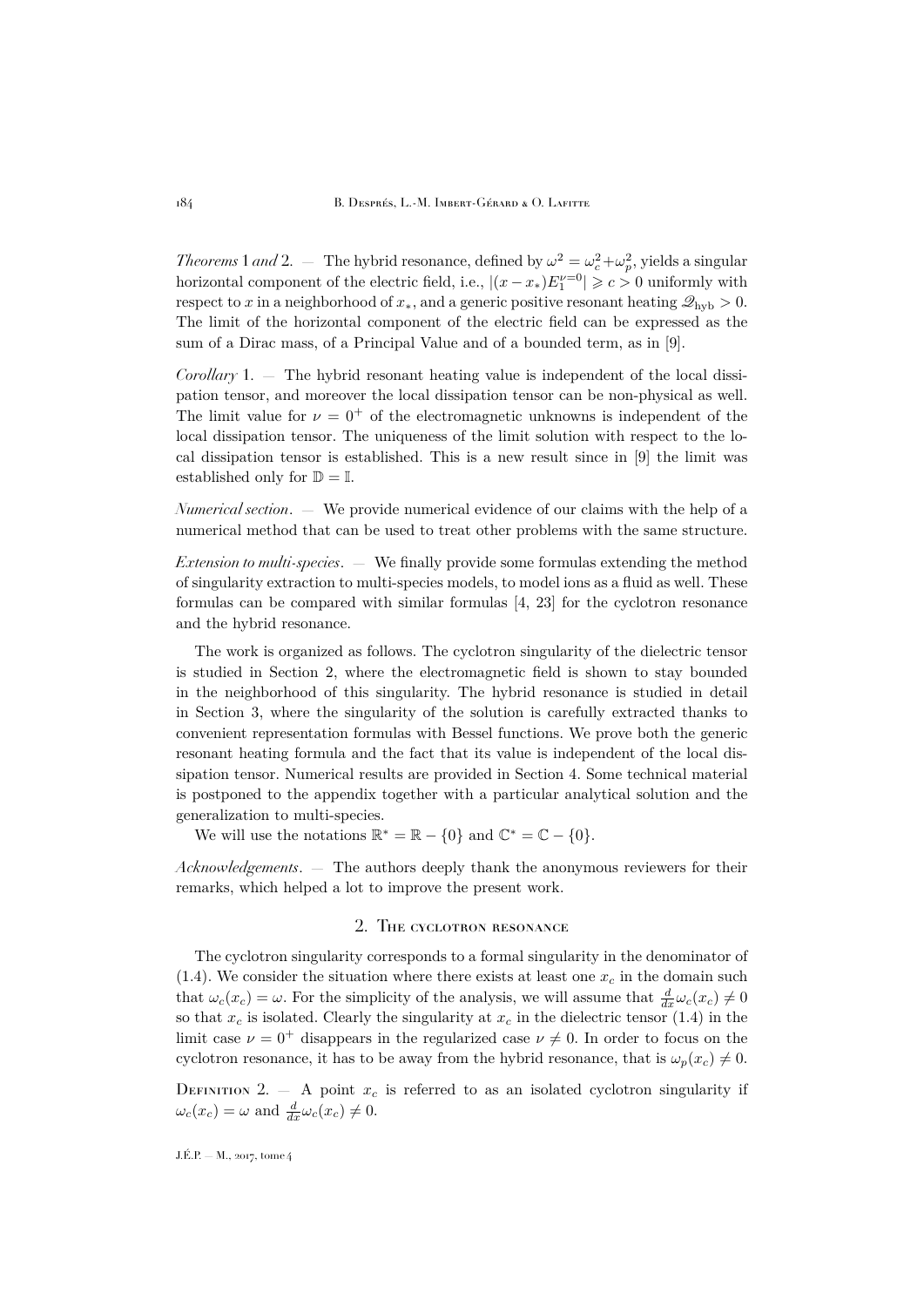Note that such a singularity does not depend on  $\nu$ , since  $\omega_c$  does not depend on  $\nu$ . Let us now consider the reduced system [\(1.12\)](#page-7-0), where the system's matrix  $\mathbf{M}_{\nu}(\cdot,\theta)$ is defined with the physical dielectric tensor [\(1.4\)](#page-4-3). The system is well-defined at a cyclotron resonance for all  $\nu \in \mathbb{R}$ , and one can pass to the limit in the following sense.

<span id="page-9-1"></span>LEMMA 1.  $-$  *Assume that the magnetic field*  $B_0$  *and the density*  $N_e$  *are smooth.* Assume an isolated cyclotron singularity occurs at  $x_c$ , and assume there is no hybrid *resonance on some neighborhood*  $[x_c - r, x_c + r]$  *for some*  $r > 0$ *. Assume*  $(E_2^{\nu}, W^{\nu})$ *solves the reduced system* [\(1.12\)](#page-7-0) *on*  $[x_c - r, x_c + r]$  *for all*  $\nu \in \mathbb{R}$ *, with a given Cauchy data which admits a finite limit when*  $\nu$  *goes to* 0 *written as*  $(E_2^{\nu}, W^{\nu})(x_c - r) \rightarrow (\alpha, \beta)$ *.* 

*Then*  $(E_2^{\nu}, W^{\nu})$  *tends to a bounded limit*  $(E_2^0, W^0)$  *as*  $\nu$  *tends to zero, and*  $(E_2^0, W^0)$ *solves the limit system* [\(1.12\)](#page-7-0) *on*  $[x_c - r, x_c + r]$  *with*  $\nu = 0$ *, with the same Cauchy* data  $(E_2^0, W^0)(x_c - r) = (\alpha, \beta).$ 

*Proof*. — Definition [1](#page-7-1) with the physical tensor [\(1.4\)](#page-4-3) yields after some careful calculations

<span id="page-9-0"></span>(2.1) 
$$
\mathbf{M}_{\nu}(x,\theta) = \frac{1}{\alpha_{\nu}(x)} \begin{pmatrix} \theta \omega_{c} \omega_{p}^{2} & (1 - \theta^{2}) \omega (\omega_{\nu}^{2} - \omega_{c}^{2}) - \omega_{\nu} \omega_{p}^{2} \\ -\omega (\omega_{\nu}^{2} - \omega_{c}^{2}) + 2\omega_{\nu} \omega_{p}^{2} - \frac{\omega_{p}^{4}}{\omega} & -\theta \omega_{c} \omega_{p}^{2} \end{pmatrix} (x,\theta),
$$

where  $\alpha_{\nu}(\cdot) = \omega(\omega_{\nu}^2 - \omega_c^2) - \omega_{\nu}\omega_p^2$ . The determinant [\(1.15\)](#page-7-2) of this matrix can be recast as

<span id="page-9-2"></span>
$$
D_{\nu}(\cdot,\theta) = \frac{d^{\nu}}{\varepsilon_{11}^{\nu}} - \theta^2 = \frac{\omega(\omega_{\nu}^2 - \omega_c^2) - 2\omega_{\nu}\omega_p^2 + \omega_p^4/\omega}{\alpha_{\nu}}(\cdot) - \theta^2.
$$

The limit value of  $\alpha_{\nu}(\cdot)$  as  $\nu$  approaches  $0^{+}$  is  $\alpha_{0}(\cdot) = \omega \left(\omega^{2} - \omega_{c}^{2} - \omega_{p}^{2}\right)$ . Since the cyclotron resonance is not a hybrid resonance, that is  $|\omega_p| \geqslant C > 0$  uniformly on  $(x_c - r, x_c + r)$ , one has that

(2.2) 
$$
\alpha_0(x_c) = -\omega \omega_p^2 \neq 0,
$$

since  $\omega = \omega_c(x_c) \neq 0$  as consequence of the normalization  $\omega^2/c^2 = 1$ . In this situation the matrix  $M_{\nu}(\cdot,\theta)$  is locally bounded and smooth. So the solutions of the reduced system [\(1.12\)](#page-7-0) are smooth locally around  $x_c$  and one can pass to the limit in this system.

Note that there is still a particular behavior in the neighborhood of this cyclotron resonance, known as "turning point behavior" [\[8,](#page-45-14) [13\]](#page-45-15). However, this does not induce any singular regime, except in the limit  $\omega \to +\infty$ , which is not considered here. The consequences of the representation [\(2.1\)](#page-9-0) on physical quantities are characterized in the following result.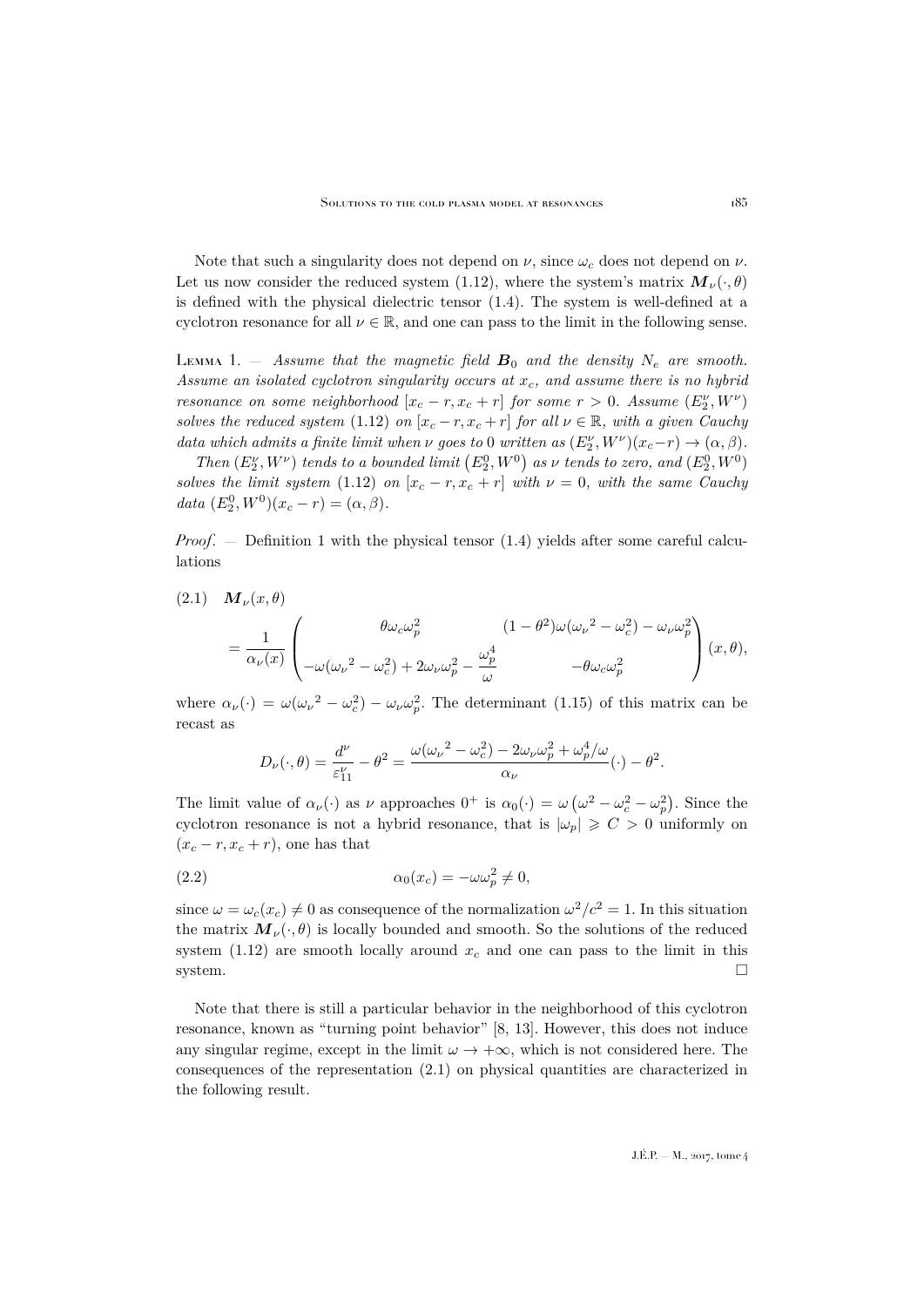<span id="page-10-0"></span> $\text{Lemma 1, the component } E_1^{\nu} \text{ tends pointwise}$  $\text{Lemma 1, the component } E_1^{\nu} \text{ tends pointwise}$  $\text{Lemma 1, the component } E_1^{\nu} \text{ tends pointwise}$ *to a bounded limit*  $E_1^0$  *as*  $\nu$  *tends to zero and the value of the resonant heating is zero:* 

(2.3) 
$$
\lim_{\nu \to 0^+} \left( \mathfrak{F} \int_{x_c - r}^{x_c + r} \left( \varepsilon^{\nu} \mathbf{E}^{\nu}, \mathbf{E}^{\nu} \right) dx \right) = 0.
$$

*Proof*. — The horizontal component of the electric field can be evaluated thanks to  $(1.11)$ . The coefficients in  $(1.11)$  can be expressed as

<span id="page-10-1"></span>
$$
\frac{i\theta}{\varepsilon_{11}^{\nu}} = \frac{i\theta\omega\left(\omega_{\nu}^{2} - \omega_{c}(\cdot)^{2}\right)}{\alpha_{\nu}(\cdot,\theta)} \quad \text{and} \quad \frac{-\varepsilon_{12}^{\nu}}{\varepsilon_{11}^{\nu}} = \frac{-i\omega_{c}(\cdot)\omega_{p}^{2}}{\alpha_{\nu}(\cdot,\theta)}.
$$

Using [\(2.2\)](#page-9-2), the limit  $\nu = 0$  value of these coefficients at  $x_c$  is

(2.4) 
$$
\left(\frac{i\theta}{\varepsilon_{11}^0}\right)(x_c) = 0 \text{ and } \left(\frac{-\varepsilon_{12}^0}{\varepsilon_{11}^0}\right)(x_c) = i.
$$

So one can pass to the limit in [\(1.11\)](#page-7-3) since the coefficients are bounded in the interval  $[x_c - r, x_c + r]$ . Therefore the horizontal part of the electric field  $E_1^{\nu}$  admits a bounded and smooth limit  $E_1^0$ .

Consider now the heating term. On the one hand we notice that the electric field can be split into two parts

$$
\boldsymbol{E}^{\nu} = E_2^{\nu} \begin{pmatrix} i \\ 1 \end{pmatrix} + \begin{pmatrix} E_1^{\nu} - i E_2^{\nu} \\ 0 \end{pmatrix},
$$

the first vector being an eigenvector of the dielectric tensor:

$$
\varepsilon^{\nu}\begin{pmatrix}i\\1\end{pmatrix}=\mu\begin{pmatrix}i\\1\end{pmatrix}.
$$

The corresponding eigenvalue  $\mu = 1 - \omega_p^2/\omega (\omega_\nu + \omega_c)$  is bounded so non-singular at  $x_c$ . The second vector is  $E_1^{\nu} - iE_2^{\nu} = (\omega_{\nu} - \omega_c)F^{\nu}$ , with

$$
F^{\nu} = \left[ i\theta(\omega_{\nu} + \omega_c) \omega W^{\nu} - i((\omega_{\nu} + \omega_c) \omega - \omega_p^2) E_2^{\nu} \right] / \alpha^{\nu},
$$

admits a finite limit for  $\nu \to 0$ , due to [\(1.11\)](#page-7-3) and [\(2.4\)](#page-10-1). So the second vector is  $O(\nu + |x - x_c|)$ , which means that it counterbalances the singularity of the dielectric tensor. This shows that  $\varepsilon^{\nu} E^{\nu}$  is bounded uniformly on  $[x_c-r, x_c+r]$  with respect to  $\nu$ . Since  $E^{\nu}$  is also uniformly bounded, it yields that  $(\varepsilon^{\nu} E^{\nu}, E^{\nu})$  is bounded uniformly on  $[x_c - r, x_c + r]$  with respect to  $\nu$ .

On the other hand the tensor  $\varepsilon^{\nu}$  tends almost everywhere (that is for  $x \neq x_c$ ) to a Hermitian tensor, so that  $\Im(\varepsilon^{\nu} \mathbf{E}^{\nu}, \mathbf{E}^{\nu})$  tends almost everywhere to zero. The Lebesgue dominated convergence theorem states that

$$
\lim_{\nu \to 0^+} \left( \Im \int_{x_c - r}^{x_c + r} (\varepsilon^{\nu} \mathbf{E}^{\nu} \cdot \mathbf{E}^{\nu}) dx \right) = 0.
$$
\nThe proof is ended.

It evidences the fact that there is no resonant cyclotron heating in our model. This result is compatible with the literature [\[18,](#page-45-3) [19,](#page-45-4) [22\]](#page-46-0) where a resonant cyclotron heating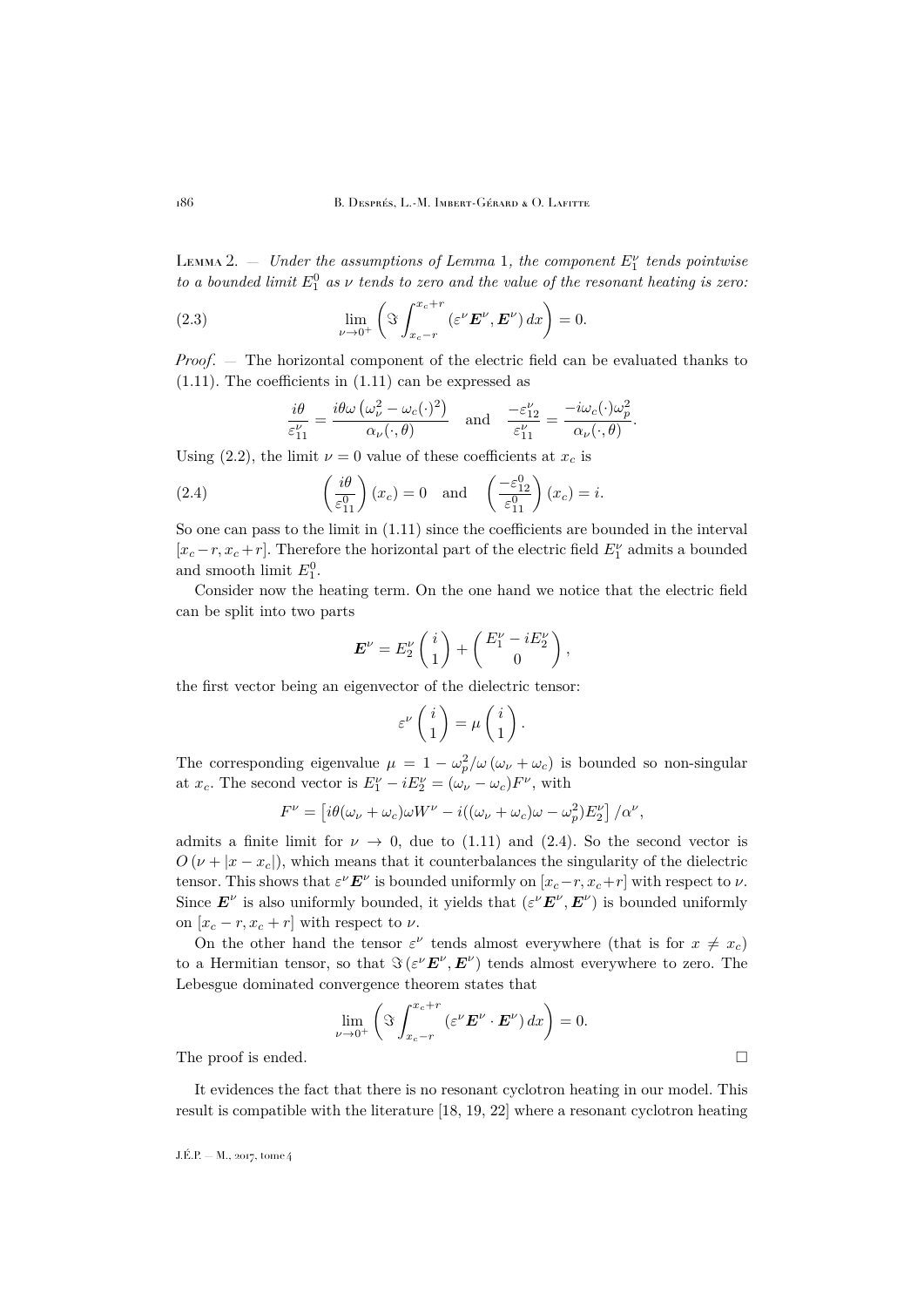is possible, but only in another configuration with wave number parallel to the bulk magnetic field. This yields  $\partial_x = 0$  and so is excluded from our discussion.

## <span id="page-11-2"></span>3. The hybrid resonance

<span id="page-11-0"></span>This section gathers the main theoretical contributions of this work. The structural hypotheses on the general dielectric tensor

(3.1) 
$$
\varepsilon^{\nu}(x) = \begin{pmatrix} \varepsilon^{\nu}_{11}(x) & \varepsilon^{\nu}_{12}(x) \\ \varepsilon^{\nu}_{21}(x) & \varepsilon^{\nu}_{22}(x) \end{pmatrix} \in \mathbb{C}^{2 \times 2}, \quad \forall \nu \in \mathbb{R},
$$

for the following work to hold will be emphasized in Assumptions [1,](#page-11-1) [2](#page-12-0) and [3.](#page-12-1)

The hybrid resonance corresponds to a singularity in the limit problem  $\nu = 0$ . More precisely it corresponds to the vanishing of  $\varepsilon_{11}^0$ . The singularity occurs when  $\varepsilon_{11}^0$ appears in a denominator: in the expression of the x component of the electric field  $E_1^0$ , see [\(1.11\)](#page-7-3), as well as in the matrix of the  $(E_2^0, W^0)$  system, see [\(1.13\)](#page-7-4) with  $\nu = 0$ .

<span id="page-11-3"></span>DEFINITION 3.  $-$  A point  $x_h$  is referred to as a local hybrid resonance for the limit  $\nu = 0$  of the system  $(1.3)$ – $(3.1)$  if the limit diagonal coefficient of  $\varepsilon_{11}^{\nu}(x)$  is such that

<span id="page-11-4"></span>(3.2) 
$$
\varepsilon_{11}^0(x_h) = 0 \text{ and } \partial_x \varepsilon_{11}^0(x_h) \in \mathbb{R}^*,
$$

and if the extra-diagonal part is locally non-zero

$$
(3.3) \qquad \qquad \varepsilon_{12}^0(x_h) \neq 0.
$$

We will moreover assume that

(3.4) 
$$
i\partial_{\nu}\varepsilon_{11}^{0}(x_{h}) \in \mathbb{R}^{*}.
$$

We denote by  $s \in \{-1, 1\}$  the sign of  $-\partial_x \varepsilon_{11}^0(x_h)$ .

Going back to the physical dielectric tensor [\(1.4\)](#page-4-3), one sees that  $\varepsilon_{11}^{0}(x_h) = 0$  corresponds to

<span id="page-11-6"></span><span id="page-11-5"></span>
$$
\omega^2 = \omega_c^2(x_h) + \omega_p^2(x_h).
$$

This case is referred to as hybrid regime in the literature, see [\[18,](#page-45-3) [19,](#page-45-4) [22\]](#page-46-0). Unlike in the cyclotron resonance case, there exist singular solutions at the hybrid resonance. This is known since the seminal work of Budden [\[5\]](#page-45-16), for an extremely particular case where  $\varepsilon_{11}^0 = 1 + x/x_h$ . A recent mathematical analysis, performed in [\[9\]](#page-45-1) with a singular integral equation, has evidenced the role of the limit resonant heating. Our main objective here is to provide additional understanding of the resonant heating by means of a local extraction of the singularity.

Hereafter follows the list of some assumptions on the general regularized tensor [\(3.1\)](#page-11-2). They are sufficient to carry out the upcoming analysis.

#### <span id="page-11-1"></span>Assumption 1 (Uniqueness and analyticity of the coefficients)

*Assume*  $x_h$  *is a local hybrid resonance. There exists*  $\Lambda_1 > 0$  *such that* 

- $-$  *the dielectric tensor*  $\varepsilon^{\nu}$  *is analytic in the ball*  $x \in B(x_h, \Lambda_1)$  *for all*  $\nu \in [-\Lambda_1, \Lambda_1]$ *,*
- $x_h$  *is the unique root of*  $\varepsilon_{11}^0$  *in*  $B(x_h, \Lambda_1)$ *.*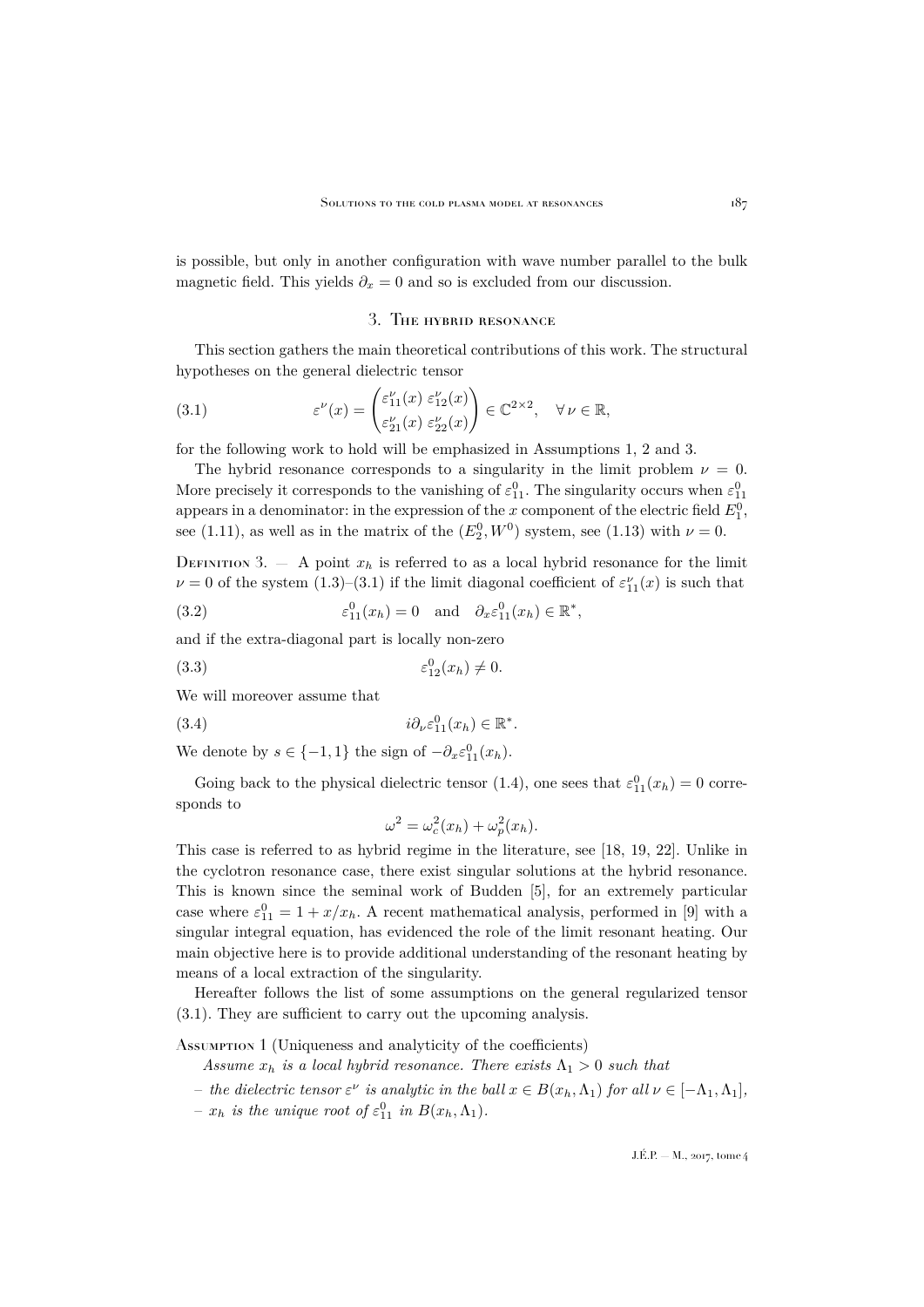Note that, for F satisfying this assumption of analyticity,  $F(z) = \sum_{n\geqslant 0} a_n(z-x_h)^n$ , with  $a_n \in \mathbb{C}^{2 \times 2}$  a matrix with the summability condition  $\sum |a_n|R^n < +\infty$  for  $R < \Lambda_1$ . One shall denote the derivative as usual by  $F'(z) = \sum_{n\geqslant 0} na_n(z - x_h)^{n-1}$ . The chain rule reads  $\frac{d}{dx}(F(\phi(x))) = F'(\phi(x))\frac{d\phi}{dx}(x)$  for  $\phi$  a function from an interval  $I \subset \mathbb{R}$  to  $\mathbb{C}$ .

<span id="page-12-0"></span>Assumption 2 (Structure of the dielectric tensor).  $-$  *The dielectric tensor*  $\varepsilon^{\nu}$  *is such that*

<span id="page-12-2"></span> $(3.5)$  $\zeta_{11}^{\nu} = \varepsilon_{22}^{\nu} \quad and \quad \varepsilon_{12}^{\nu} = -\varepsilon_{21}^{\nu}, \qquad \forall \nu \in [-\Lambda_1, \Lambda_1].$ 

*As a result, the trace of the matrix*  $\mathbf{M}_{\nu}(x,\theta)$  *defined in* [\(1.13\)](#page-7-4) *is identically zero on its domain. Moreover,*  $\varepsilon^0 = (\varepsilon^0)^*$  *is a Hermitian matrix.* 

Also note that as a consequence of this assumption, the determinant of  $M_{\nu}$  is less singular than expected: since all the entries of the matrix are  $O((\varepsilon_{11}^{\nu})^{-1})$ , the determinant would be expected to be  $O((\varepsilon_{11}^{\nu})^{-2})$ ; however [\(3.5\)](#page-12-2) shows that it actually is only  $O((\varepsilon_{11}^{\nu})^{-1})$ . For the sake of clarity, consider the following notation:

DEFINITION 4. — Define for all  $\nu \in [-\Lambda_1, \Lambda_1]$ 

<span id="page-12-3"></span>(3.6) 
$$
a_{\nu} = -\frac{i\theta \varepsilon_{12}^{\nu}}{\varepsilon_{11}^{\nu}}, \quad b_{\nu} = 1 - \frac{\theta^{2}}{\varepsilon_{11}^{\nu}}, \quad c_{\nu} = -\frac{d^{\nu}}{\varepsilon_{11}^{\nu}},
$$

so that under Assumption [2,](#page-12-0) the matrix  $M_{\nu}$  introduced in Definition [1](#page-7-1) reads

(3.7) 
$$
\mathbf{M}_{\nu}(x,\theta) = \begin{pmatrix} a_{\nu}(x,\theta) & b_{\nu}(x,\theta) \\ c_{\nu}(x) & -a_{\nu}(x,\theta) \end{pmatrix}.
$$

These quantities are well-defined except possibly at the roots of  $\varepsilon_{11}^\nu.$ 

<span id="page-12-5"></span>REMARK 1. – In the model case  $\varepsilon^{\nu} = \varepsilon^0 + i\nu\mathbb{D}$  with a diagonal dissipation tensor  $\mathbb{D} = \mathbb{I}$ , one can use the notations of [\[9\]](#page-45-1) so that  $\varepsilon_{11}^{\nu} = \alpha(x) + i\nu$  and  $\varepsilon_{12}^{\nu} = i\delta(x)$ . In this case the coefficients are

<span id="page-12-4"></span>
$$
a_{\nu}(x,\theta) = \frac{\theta \delta(x)}{\alpha(x) + i\nu},
$$
  
\n
$$
b_{\nu}(x,\theta) = 1 - \frac{\theta^2}{\alpha(x) + i\nu},
$$
  
\n
$$
c_{\nu}(x) = \frac{\delta^2(x)}{\alpha(x) + i\nu} - (\alpha(x) + i\nu).
$$

So  $c_{\nu}$  does not depend on  $\theta$  which can be deduced also in the general case from [\(3.6\)](#page-12-3).

<span id="page-12-1"></span>Assumption 3.  $-$  *The regularized dielectric tensor*  $\varepsilon^{\nu}(z)$  *is locally analytic with respect to both variables* z *and* ν*.*

As announced, it is straightforward to verify that these assumptions are satisfied by the physical tensor introduced in [\(1.4\)](#page-4-3).

Stemming directly from Definition [3](#page-11-3) and Assumption [2,](#page-12-0) a first property of the  $2\times 2$ differential system [\(1.12\)](#page-7-0) is the following: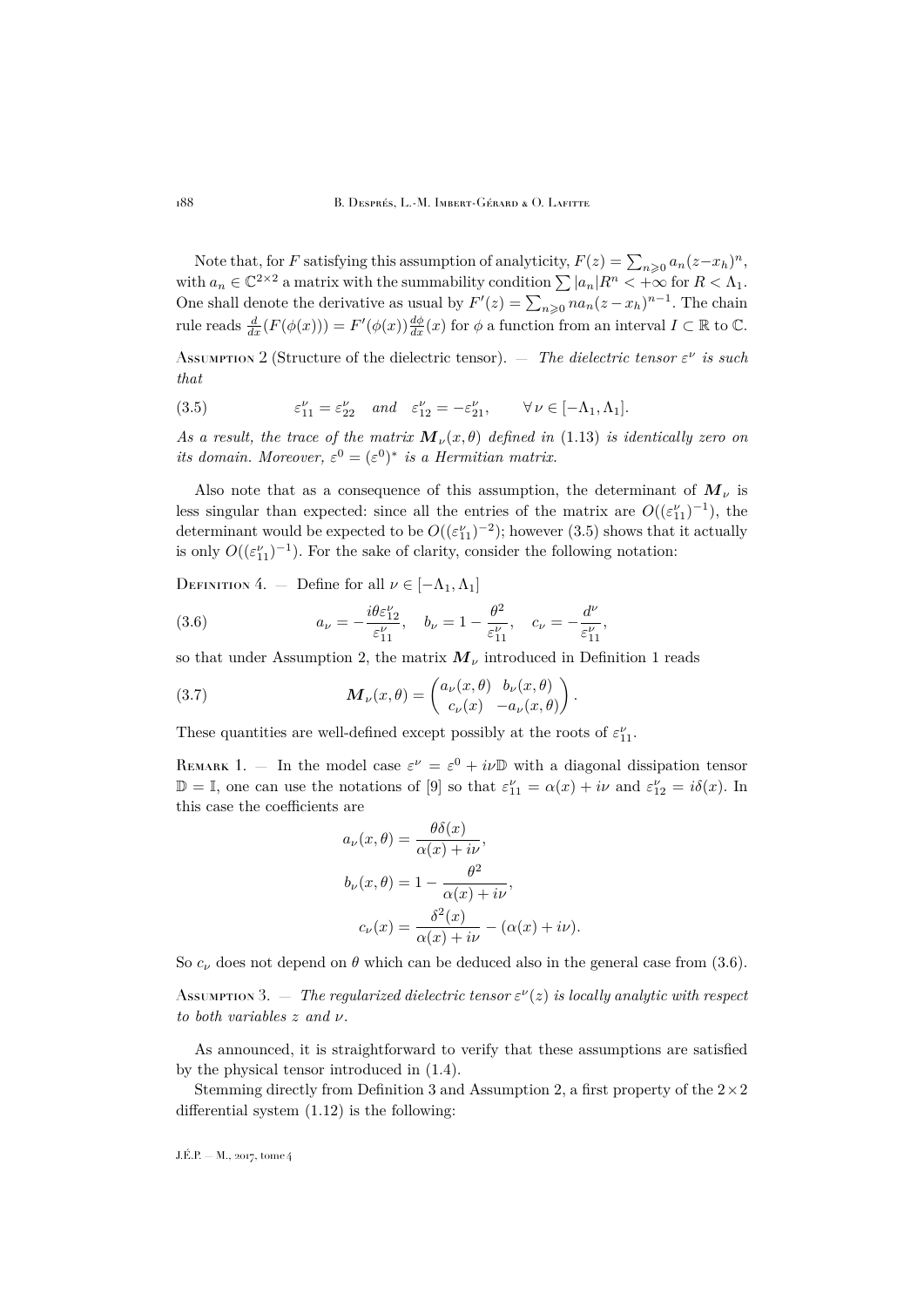LEMMA 3.  $-$  *Assume*  $x_h$  *is a local hybrid resonance. Then for*  $\nu = 0$  *the determinant* [\(1.14\)](#page-7-5) *of the dielectric tensor satisfies*

(3.8) 
$$
d^0(x_h) = -\left|\varepsilon_{12}^0(x_h)\right|^2 < 0.
$$

*Proof.* – Assumption [2](#page-12-0) yields that  $\varepsilon_{12}^0(x_h) = \varepsilon_{21}^0(x_h)$  since the matrix is Hermitian. Using  $(3.2)$  and  $(3.5)$ , one gets

<span id="page-13-2"></span>
$$
d^{0}(x_{h}) = \varepsilon_{11}^{0}(x_{h})^{2} - |\varepsilon_{12}^{0}(x_{h})|^{2} = -|\varepsilon_{12}^{0}(x_{h})|^{2} < 0,
$$

which is indeed a non-zero number in view of  $(3.3)$ .

Note that moreover due to [\(3.5\)](#page-12-2), one has

$$
\varepsilon_{12}^0(x_h) = -\overline{\varepsilon_{12}^0(x_h)} \in i\mathbb{R}^*.
$$

The techniques developed in this work are direct consequences of these properties. The study that follows is performed in two steps: the analysis of the regularized problem, with  $\nu \neq 0$ , then the study of the limit as  $\nu$  approaches zero, leading back to the original problem. To this purpose it is crucial to develop uniform tools with respect to the regularization parameter  $\nu$ , so that their properties still hold as  $\nu$  goes to zero.

3.1. A convenient second order equation.  $-$  System [\(1.13\)](#page-7-4) with matrix [\(3.7\)](#page-12-4) can provide two different second order equations, by elimination of either of the two unknowns. In order to choose which of these two equations to study, consider the following properties of our problem.

<span id="page-13-1"></span>LEMMA 4.  $-$  *Assume that*  $x_h$  *is a local hybrid resonance. Then, under Assumption* [2](#page-12-0)*, the dielectric tensor*  $\varepsilon^{\nu}$  [\(3.1\)](#page-11-2) *is such that:* 

 $-$  *There exists*  $\Lambda_2$  *satisfying*  $0 < \Lambda_2 \leq \Lambda_1$  $0 < \Lambda_2 \leq \Lambda_1$  *(with*  $\Lambda_1$  *defined in Assumption 1) and* C > 0 *independent of the angle of incidence* θ *such that*

(3.9) 
$$
\left|\frac{a_{\nu}(x,\theta)}{c_{\nu}(x)}\right| \leq C|\theta| \quad \text{for } x \in B(x_h,\Lambda_2) \text{ and for } |\nu| \leq \Lambda_2.
$$

– *The quantity*

$$
\left|\frac{a_{\nu}(x_h, \theta)}{b_{\nu}(x_h)}\right| = \left|\frac{\varepsilon_{12}^{\nu}(x_h)}{\theta}\right|
$$

*is unbounded for*  $\theta \to 0$ *.* 

The upper extra diagonal coefficient  $b_{\nu}$  does not dominate the diagonal part  $a_{\nu}$ for vanishing  $\theta$  results in a singularity in this regime, and as a result the analysis is trickier for the equation on  $E_2^{\nu}$ . Therefore the formulation considered is the one on  $W^{\nu}$ :

<span id="page-13-0"></span>(3.10) 
$$
\frac{d}{dx}\left(\frac{1}{c_{\nu}}\frac{d}{dx}W^{\nu}\right) = \left(\frac{a_{\nu}^{2}}{c_{\nu}} + b_{\nu} - \left(\frac{a_{\nu}}{c_{\nu}}\right)^{\prime}\right)W^{\nu}.
$$

REMARK 2.  $-$  At the resonance, the limit equation [\(3.10\)](#page-13-0) has a "regular singular point" [\[8,](#page-45-14) [13\]](#page-45-15). Indeed, thanks to Definition [3](#page-11-3) and Lemma [4,](#page-13-1) the  $1/c_{\nu}$  term is bounded while the  $a_{\nu}^2/c_{\nu}$  and  $b_{\nu}$  terms behave as  $O((\varepsilon_{11}^{\nu})^{-1})$  at the resonance. The term  $(a_{\nu}/c_{\nu})'$ is locally bounded.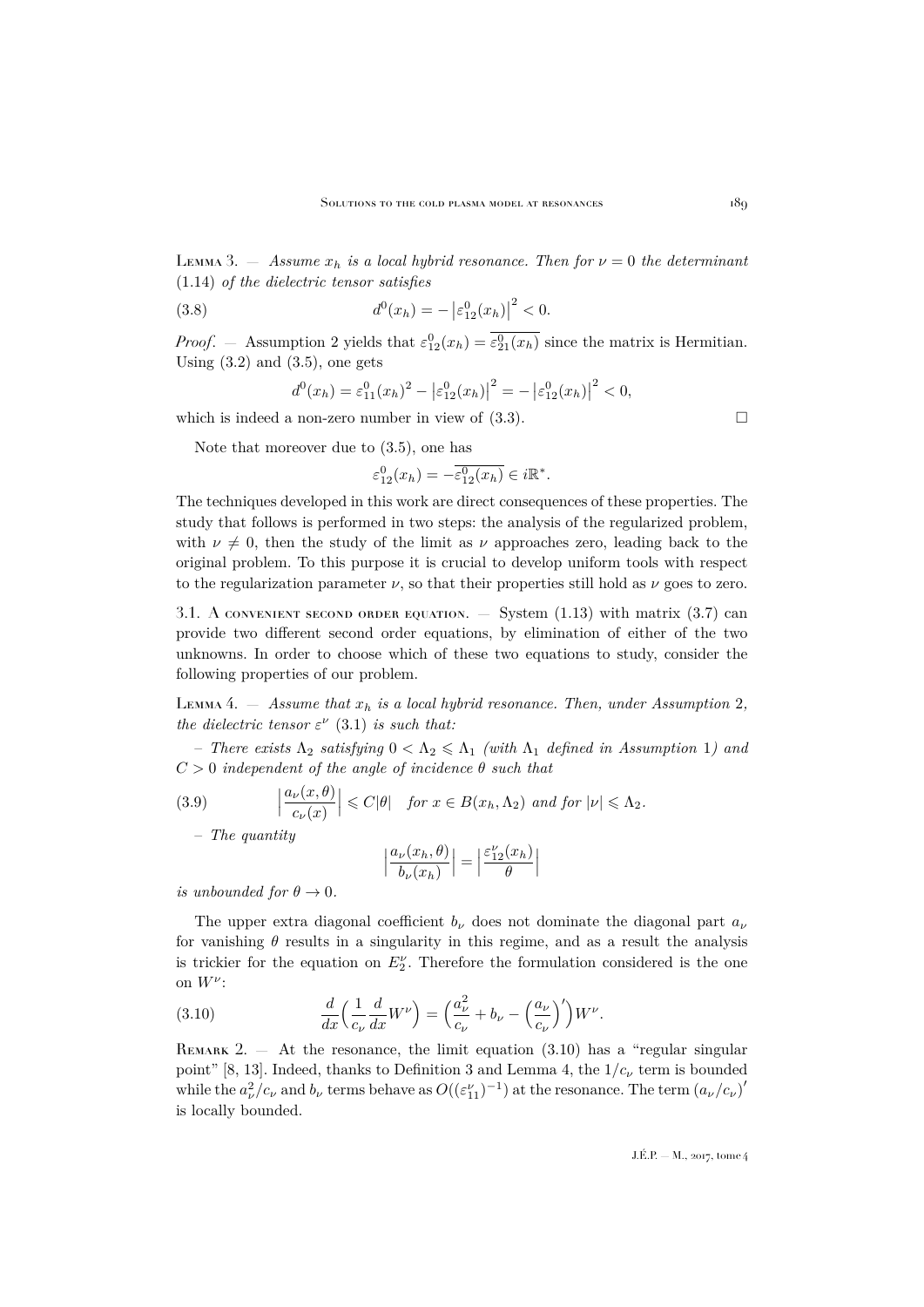A consequence of Assumption [3](#page-12-1) provides a unique complex root of the coefficient  $\varepsilon^{\nu}_{11}$ in a neighborhood of the root of the limit coefficient  $\varepsilon_{11}^0$ , thanks to the open mapping theorem:

<span id="page-14-1"></span>LEMMA 5. – *Under Assumptions* [1](#page-11-1) *and* [3](#page-12-1), there exists  $Λ_3$  *satisfying*  $0 < Λ_3 \leq \Lambda_2$ *(with*  $\Lambda_2$  *defined in Lemma [4](#page-13-1)) such that if*  $|v| \leq \Lambda_3$  *there exists a unique point*  $X_{\nu} \in B(x_h, \Lambda_3) \subset \mathbb{C}$  *(in a complex neighborhood of*  $x_h$ ) solution of

<span id="page-14-0"></span>
$$
(3.11) \qquad \qquad \varepsilon_{11}^{\nu}(X_{\nu}) = 0.
$$

*A first order expansion is*

(3.12) 
$$
X_{\nu} = x_h - \frac{\partial_{\nu} \varepsilon_{11}^0(x_h)}{\partial_{x} \varepsilon_{11}^0(x_h)} \nu + O(\nu^2),
$$

*which shows that, choosing adequately*  $\Lambda_3$ *, for*  $0 < |\nu| \leq \Lambda_3$ *:*  $X_{\nu} \notin \mathbb{R}$  *and*  $X_{\nu} \to x_h$ *for*  $\nu \to 0$ *.* 

*Proof*. — Define, in order to use the analytical implicit function theorem (Theorem 10.32 of [\[15\]](#page-45-17)) the function

<span id="page-14-2"></span>
$$
\varepsilon(x,\nu) = \varepsilon_{11}^{\nu}(x).
$$

There exists  $\Lambda_4$  such that it is an analytic function in the ball  $B((x_h, 0), \Lambda_4) \subset \mathbb{C}^2$ . One has  $\varepsilon(x_h, 0) = 0, \partial_x \varepsilon(x_h, 0) = \partial_x \varepsilon_{11}^0(x_h) \neq 0$ , hence we can apply the implicit function theorem. There exists  $\Lambda_5 \leq \Lambda_4$  such that, for  $(x, \nu) \in B((x_h, 0), \Lambda_5)$ , there exists a unique solution of  $\varepsilon(x,\nu) = 0$ , which is denoted by  $X_{\nu}$ . In addition

$$
X_{\nu} = x_h - \frac{\partial_{\nu} \varepsilon(x_h, 0)}{\partial_{x} \varepsilon(x_h, 0)} \nu + O(\nu^{2}).
$$

The assumptions of Definition [3](#page-11-3) ensure that  $i\partial_{\nu}\varepsilon(x_h,0)/\partial_{x}\varepsilon(x_h,0) \in \mathbb{R}^*$ 

 $\Box$ 

DEFINITION 5. — The unique point  $X_{\nu} \in \mathbb{C}$  solution of [\(3.11\)](#page-14-0) is called the translated hybrid resonance.

The case  $\varepsilon_{11}^{\nu} = \alpha(x) + i\nu$  $\varepsilon_{11}^{\nu} = \alpha(x) + i\nu$  $\varepsilon_{11}^{\nu} = \alpha(x) + i\nu$  mentioned in Remark 1 satisfies these hypotheses, with  $\alpha(x_h) = 0, \, \alpha'(x_h) < 0.$  For this case one has, at first order,  $X_\nu = -i\nu/\alpha'(x_h) + O(\nu^2)$ , which means that the dominant part of the translated resonance is pure imaginary with non-zero imaginary part for  $\nu \neq 0$ . An adequate scaling in [\(3.10\)](#page-13-0) of the unknown  $W^{\nu}$  then provides an equation with no first order term. However, as the coefficient that is introduced for this scaling is the square root of  $c_{\nu}$ , we must use caution. We define the square root of  $x - X_{\nu}$  as the principal square root on complex numbers (which means that the branch cut is on  $x \in \mathbb{R}_-$ ). For the reader's convenience, the explicit expressions for the square root are: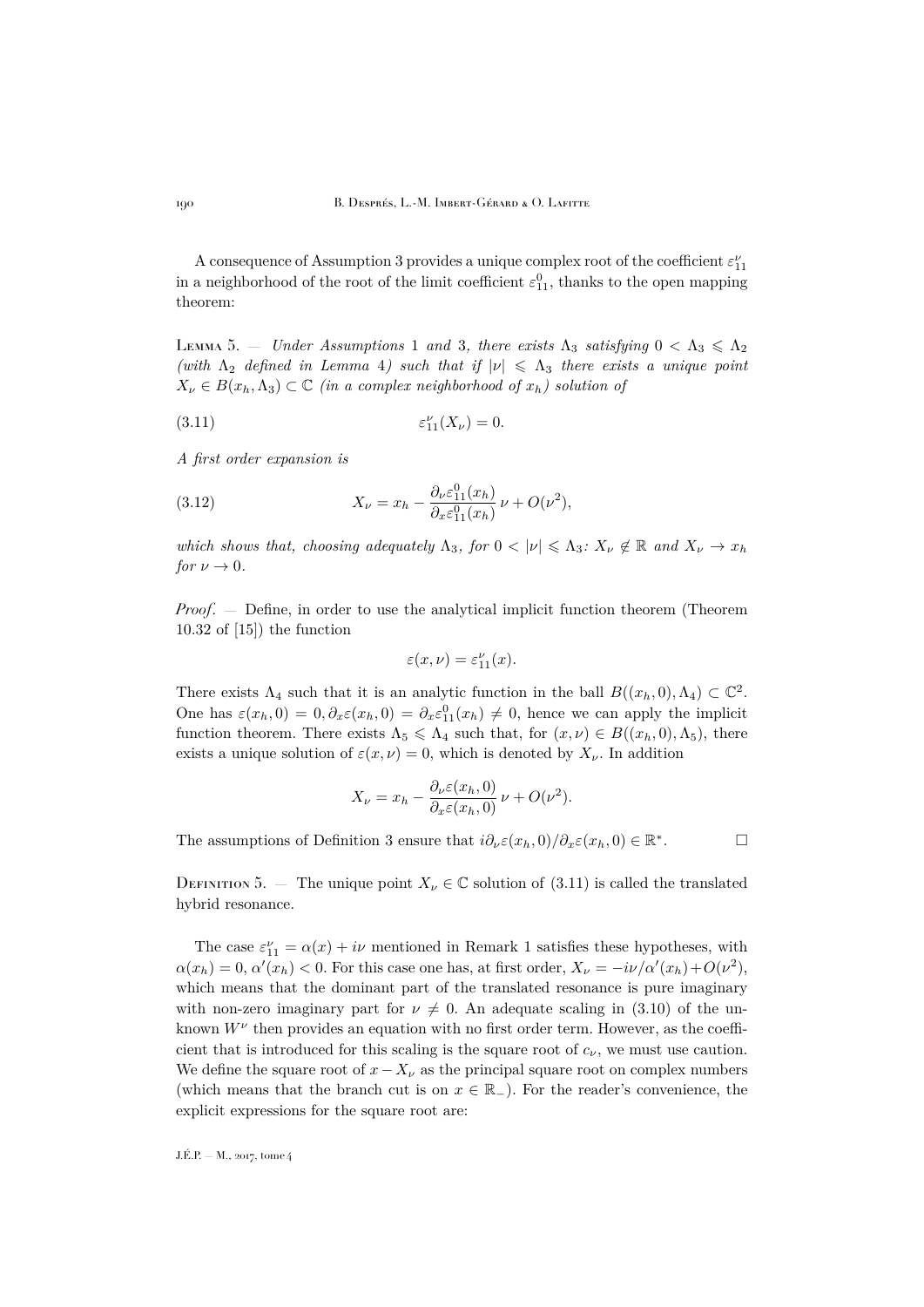(a) for 
$$
x - \Re X_{\nu} > 0
$$
,  
\n
$$
\sqrt{x - X_{\nu}} = \sqrt{\frac{1}{2}(((x - \Re X_{\nu})^2 + (\Im X_{\nu})^2)^{1/2} + x - \Re X_{\nu})}
$$
\n
$$
-i \frac{\Im X_{\nu}}{\sqrt{2(((x - \Re X_{\nu})^2 + (\Im X_{\nu})^2)^{1/2} + x - \Re X_{\nu})}};
$$

(b) for 
$$
x - \Re X_{\nu} \leq 0
$$
,

$$
\sqrt{x - X_{\nu}} = \frac{|\Im X_{\nu}|}{\sqrt{2\big(((x - \Re X_{\nu})^2 + (\Im X_{\nu})^2)^{1/2} + \Re X_{\nu} - x\big)}} - i \operatorname{sign}(\Im X_{\nu}) \sqrt{\frac{1}{2}\big(((x - \Re X_{\nu})^2 + (\Im X_{\nu})^2)^{1/2} + \Re X_{\nu} - x\big)}}.
$$

Check that  $-sc_{\nu}(x)(x-X_{\nu})$  has a strictly positive limit when  $\nu \to 0$ , hence locally in  $\nu$  the square root of this quantity is well-defined. The rescaled unknown  $y$  is defined for x in a real neighborhood of  $x_h$  by

<span id="page-15-1"></span>(3.13) 
$$
y(x) = \frac{\sqrt{x - X_{\nu}}}{\sqrt{-sc_{\nu}(x)(x - X_{\nu})}} W^{\nu}(x) \in \mathbb{C}.
$$

From [\(3.10\)](#page-13-0) it satisfies on this neighborhood the equation

<span id="page-15-0"></span>
$$
(3.14) \quad \frac{d^2y(x)}{dx^2} = \left(a_\nu(x)^2 + b_\nu(x)c_\nu(x) - c_\nu(x)\left(\frac{a_\nu(x)}{c_\nu(x)}\right)'\right) + \frac{\sqrt{-sc_\nu(x)(x-X_\nu)}}{\sqrt{x-X_\nu}}\left(\frac{\sqrt{x-X_\nu}}{\sqrt{-sc_\nu(x)(x-X_\nu)}}\right)''\right)y(x).
$$

The complicated coefficient  $\sqrt{x - X_{\nu}}/\sqrt{-sc_{\nu}(x)(x - X_{\nu})}$  is the principal root of  $(-sc_{\nu})^{-1/2}$  In order to solve Equation [\(3.14\)](#page-15-0), it is then crucial to isolate the singularity of the solution. We propose here to first understand the singular structure of the equation's coefficient. In the case of a local hybrid resonance, we notice that the most singular term of the coefficient is

$$
\frac{\sqrt{-sc_{\nu}(x)(x-X_{\nu})}}{\sqrt{x-X_{\nu}}} \bigg(\frac{\sqrt{x-X_{\nu}}}{\sqrt{-sc_{\nu}(x)(x-X_{\nu})}}\bigg)^{''}.
$$

We then consider the following quantity.

<span id="page-15-2"></span>DEFINITION 6. — Under Assumptions [1,](#page-11-1) [2](#page-12-0) and [3,](#page-12-1) we define the coefficient-function  $R_{\nu}$ in  $B(x_h, \Lambda_3)$  as:

$$
R_{\nu}(x) = (x - X_{\nu}) \left( a_{\nu}^{2}(x) + b_{\nu}(x)c_{\nu}(x) - c_{\nu}(x) \left( \frac{a_{\nu}}{c_{\nu}} \right)'(x) + \frac{\sqrt{-sc_{\nu}(x)(x - X_{\nu})}}{\sqrt{x - X_{\nu}}} \left( \frac{\sqrt{x - X_{\nu}}}{\sqrt{-sc_{\nu}(x)(x - X_{\nu})}} \right)''(x) + \frac{1}{4(x - X_{\nu})^{2}} \right).
$$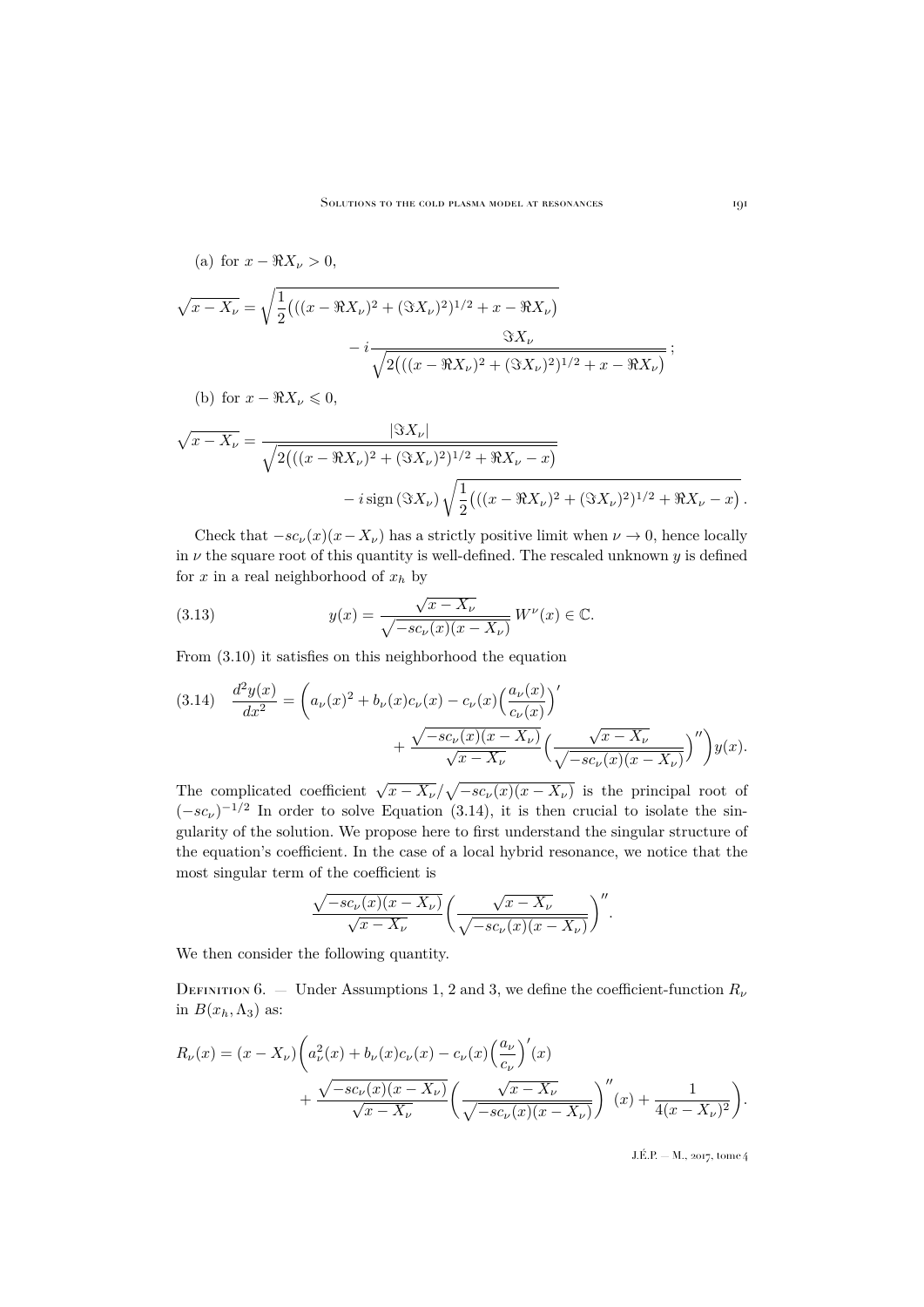<span id="page-16-1"></span>With this notation, Equation [\(3.14\)](#page-15-0) reads

(3.15) 
$$
\frac{d^2y(x)}{dx^2} = \left(-\frac{1}{4(x-X_\nu)^2} + \frac{R_\nu(x)}{x-X_\nu}\right)y(x), \qquad x \in \mathbb{R}.
$$

Since the function  $R_{\nu}$  can also be defined by continuity at  $X_{\nu}$ , as stated in the following result, this form of the equation evidences the singularity of the coefficient.

REMARK 3. - Note that the method described below is valid in a more general case than the hybrid resonance introduced in Definition [3,](#page-11-3) namely when  $\varepsilon_{11}^{0}(x_h)$  =  $\partial_x \varepsilon_{11}^0(x_h) = 0$  and  $\partial_x^2 \varepsilon_{11}^0(x_h) \in \mathbb{R}^*$ . We denote by  $\tilde{s}$  the sign of  $\partial_x^2 \varepsilon_{11}^0(x_h)$ . In this case one considers the limit  $k_{\nu}$ , for  $x \to X_{\nu}$ , of

$$
(x - X_{\nu})^2 \left( a_{\nu}^2 + b_{\nu} c_{\nu} - c_{\nu} \left( \frac{a_{\nu}}{c_{\nu}} \right)' + \sqrt{\tilde{s} c_{\nu}} \left( 1/\sqrt{\tilde{s} c_{\nu}} \right)'' \right),
$$

which is finite. The value of  $k_{\nu}$  will generate the family of approximate solutions needed for the subsequent study.

Returning to the situation described in Definition [3,](#page-11-3) one has

<span id="page-16-0"></span>LEMMA 6. – *Under Assumptions* [1](#page-11-1), [2](#page-12-0) *and* [3](#page-12-1), *there exists*  $Λ<sub>6</sub>$  *satisfying*  $0 < Λ<sub>6</sub> \le Λ<sub>3</sub>$ *(with*  $\Lambda_3$  *defined in Lemma* [5](#page-14-1)*)* such that the coefficient function  $z \mapsto R_{\nu}(z)$  is analytic *on a ball*  $z \in B(x_h, \Lambda_6)$  *uniformly for*  $|\nu| < \Lambda_6$ *. Moreover,* 

$$
R_{\nu}(X_{\nu}) = \left[ -\frac{i\theta(\varepsilon_{12}^{\nu})' + (\varepsilon_{12}^{\nu})^2}{(\varepsilon_{11}^{\nu})'} - \frac{(\varepsilon_{12}^{\nu})'}{\varepsilon_{12}^{\nu}} + \frac{1}{4} \frac{(\varepsilon_{11}^{\nu})''}{(\varepsilon_{11}^{\nu})'} \right] (X_{\nu}),
$$

*where*  $X_{\nu}$  *is the translated resonance. This makes sense by continuity for*  $\nu$  *small* since  $(\varepsilon_{11}^{\nu})'(X_{\nu}) = \partial_x \varepsilon_{11}^{\nu}(X_{\nu}) \neq 0$  from [\(3.2\)](#page-11-4).

The proof of this Lemma is given in Section [A.](#page-39-0) Since  $R_{\nu}(X_{\nu})$  is bounded, as ex-pected, the singularity is explicit in Equation [\(3.15\)](#page-16-1): there is a  $(x - X_{\nu})^{-2}$  singularity, and only if  $R_{\nu}(X_{\nu}) \neq 0$  then there is also a  $(x - X_{\nu})^{-1}$  singularity.



<span id="page-16-2"></span>FIGURE 3.1. Illustration of the shift technique, with indication of the branch cuts for a correct definition of the square root. On the left: physical setting in the complex plane. On the right: mathematical setting for the study of the Bessel functions.

Since  $R_{\nu}$  is bounded and analytic, one can formally shift the equation and the unknown in the complex plane. This is illustrated in Figure [3.1.](#page-16-2) So we consider the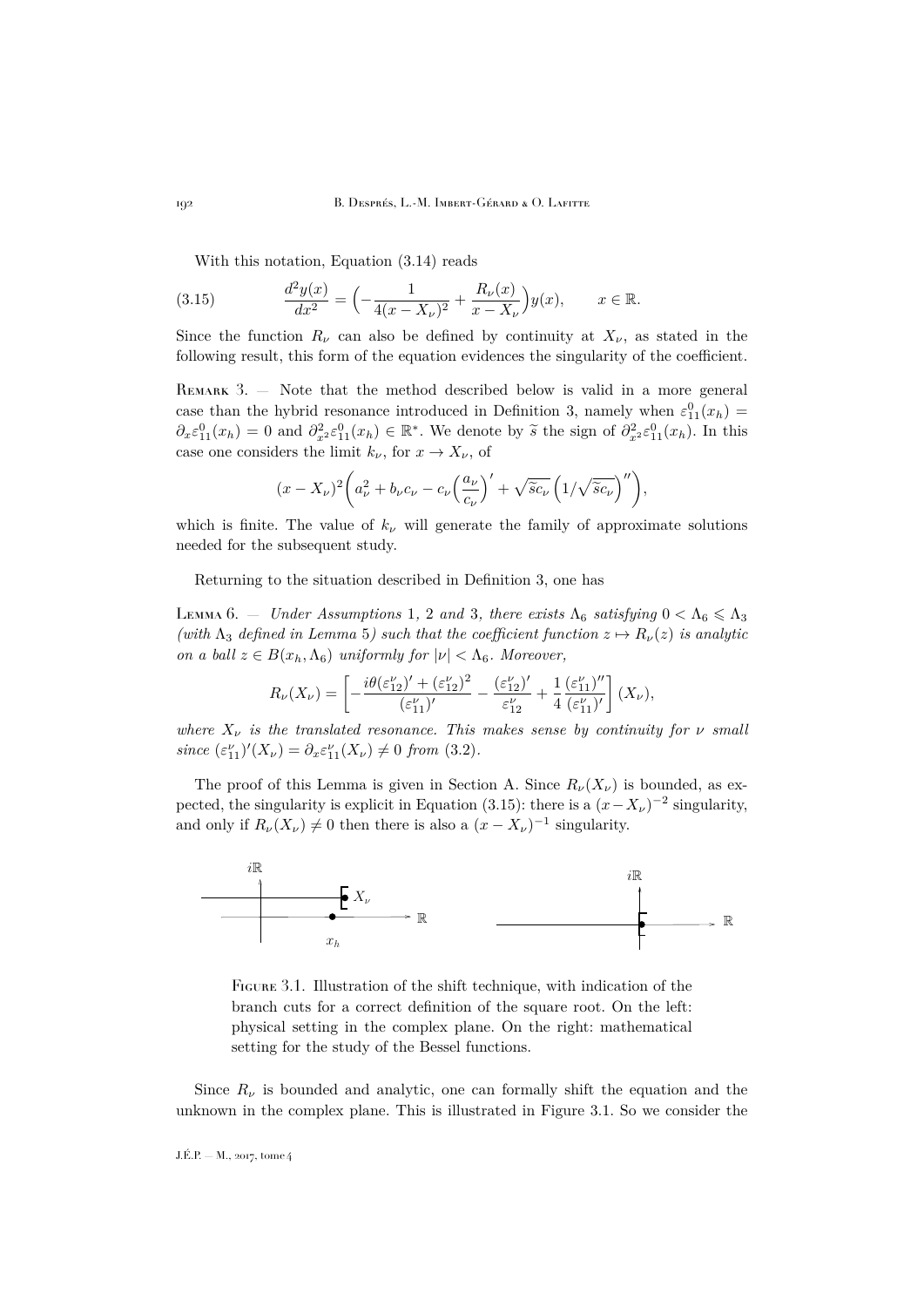function

(3.16) 
$$
\widetilde{y}(z) = \frac{\sqrt{z}}{\sqrt{-sc_{\nu}(z + X_{\nu})z}} W^{\nu}(z + X_{\nu}), \quad z \in \mathbb{C}^{*}.
$$

which is a shit of  $(3.13)$  and write the equation for this new unknown. It can be justified that  $W^{\nu}$ , solution of  $(3.10)$ , admits a convenient extension in a complex neighborhood of the hybrid resonance  $x_h$ . It provides a rewriting of Equation [\(3.14\)](#page-15-0) with these new variables.

<span id="page-17-0"></span>DEFINITION  $\overline{7}$  (Shifted equation).  $\overline{ }$  The shifted equation writes

<span id="page-17-1"></span>(3.17) 
$$
\frac{d^2 \widetilde{y}(z)}{dz^2} = \left(-\frac{1}{4z^2} + \frac{R_\nu(z + X_\nu)}{z}\right) \widetilde{y}(z), \qquad z \in \mathbb{C}^*.
$$

Our strategy is first to construct an explicit quasi-solution of the shifted equation  $(7)$  which is more general than the original equation  $(3.14)$ – $(3.15)$  because it is a complex equation, so as to provide an explicit quasi-solution of  $(3.14)$ – $(3.15)$ . The modifications to obtained exact solutions of the original equation [\(3.15\)](#page-16-1) will be performed in a second step.

3.2. Freezing and defreezing the coefficient-function. — This section focuses on Equation [\(3.17\)](#page-17-1) for all  $\nu \neq 0$ . We require that the function  $\mathscr{R}(\cdot) = R_{\nu}(x + X_{\nu})$  is locally analytic with coefficients uniform with respect to  $\nu$ . We consider the more general from

<span id="page-17-2"></span>(3.18) 
$$
\frac{d^2 \widetilde{y}(z)}{dz^2} = \left(-\frac{1}{4z^2} + \frac{\mathscr{R}(z)}{z}\right) \widetilde{y}(z), \qquad z \in \mathbb{C}^*.
$$

Equation [\(3.18\)](#page-17-2) will be linked to Bessel's equation, replacing the coefficient function  $\mathscr R$  by its value at the singularity. Indeed, consider the resulting new equation

<span id="page-17-3"></span>(3.19) 
$$
\frac{d^2Y(z)}{dz^2} = \left(-\frac{1}{4z^2} + \frac{\mathscr{R}(0)}{z}\right)Y(z), \qquad z \in \mathbb{C}^*.
$$

This equation is presented in the chapter on Bessel functions in the classical textbook [\[1\]](#page-45-18), see Equation (9.1.50). According to this reference, solutions are then expressed in terms of the Bessel functions  $J_0$  and  $Y_0$ . Even if the equation is singular at the origin, its solutions are locally bounded as stressed below.

<span id="page-17-4"></span>LEMMA 7.  $-$  *If*  $\mathcal{R}(0) \neq 0$ , a pair of independent solutions of [\(3.19\)](#page-17-3) can be expressed *with Bessel functions as*

$$
\begin{cases} z \longmapsto \sqrt{z}J_0(\lambda\sqrt{z}), & z \in \mathbb{C}, \\ z \longmapsto \sqrt{z}Y_0(\lambda\sqrt{z}), & z \in \mathbb{C}, \end{cases}
$$

*where*  $\lambda = 2\sqrt{-\mathscr{R}(0)}$ .

*If*  $\mathcal{R}(0) = 0$ , a pair of independent solutions of [\(3.19\)](#page-17-3) can be expressed with the *simpler expression*

$$
\begin{cases} z \longmapsto \sqrt{z}, & z \in \mathbb{C}, \\ z \longmapsto \sqrt{z} \log(z), & z \in \mathbb{C}. \end{cases}
$$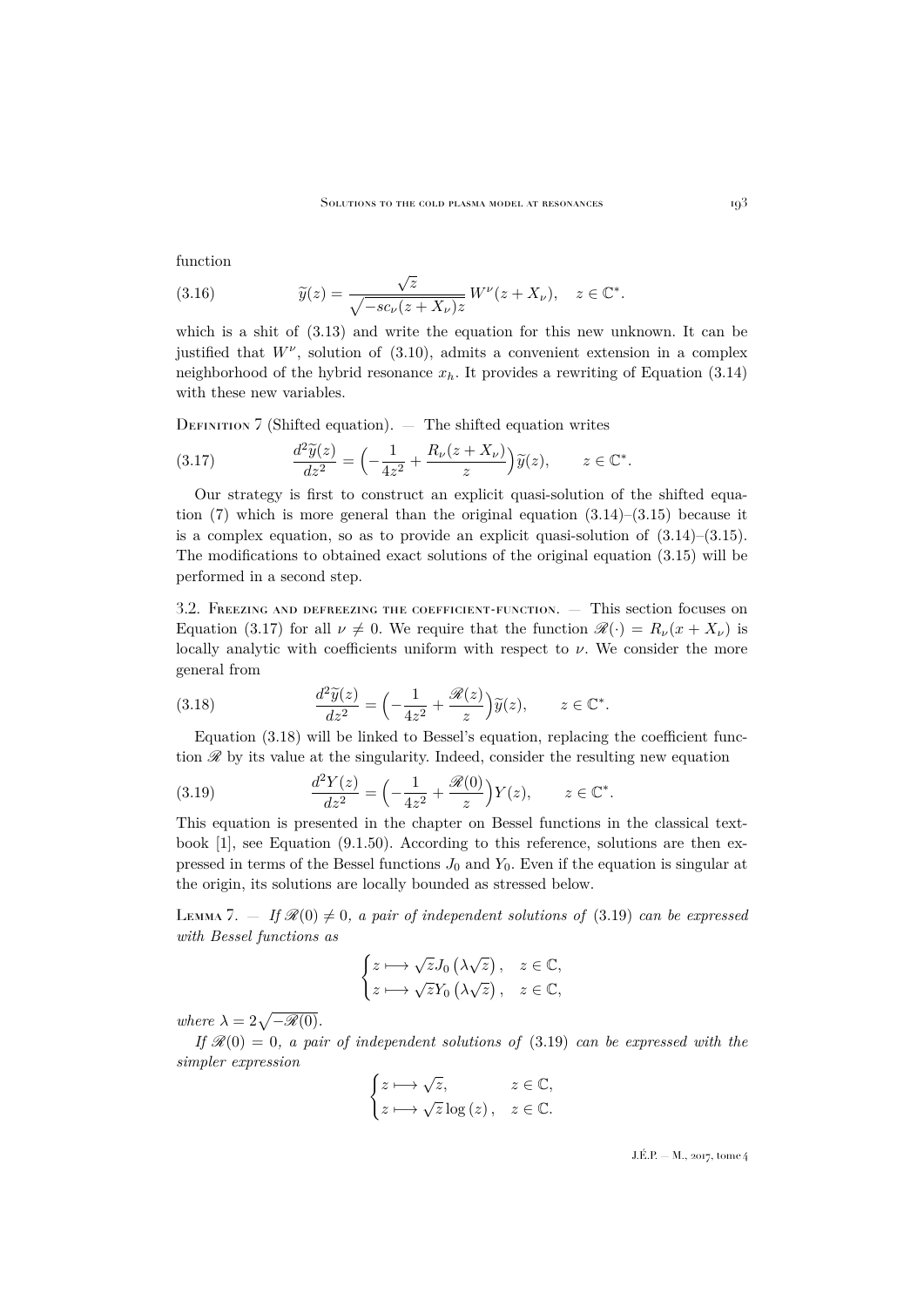REMARK 4. – The function  $J_0(z)$  admits a infinite converging expansion in powers of  $z^2$ 

(3.20) 
$$
J_0(z) = \sum_{k=0}^{\infty} \frac{\left(-\frac{1}{4}z^2\right)^k}{(k!)^2},
$$

and the function

<span id="page-18-3"></span>
$$
Y_0(z) - \frac{2}{\pi} \log \left( z/2 \right) J_0(z)
$$

admits a infinite converging expansion in powers of  $z^2$ 

<span id="page-18-1"></span>(3.21) 
$$
T_0(z) := Y_0(z) - \frac{2}{\pi} \log (z/2) J_0(z) = -\frac{2}{\pi} \sum_{k=0}^{\infty} \frac{\psi(k+1)}{(k!)^2} \left(-\frac{1}{4}z^2\right)^k,
$$

where  $\psi(1) = -\gamma$  and  $\psi(k) = -\gamma + \sum_{\ell=1}^{k-1} \ell^{-1}$  for all  $k \in \mathbb{N}$  such that  $k \geq 2$ , and  $\gamma$  is the Euler constant.

Therefore a more convenient pair of independent solutions of [\(3.19\)](#page-17-3) also valid for  $\lambda = 0$  reads

<span id="page-18-0"></span>(3.22) 
$$
\begin{cases} z \longmapsto \sqrt{z} J_0(\lambda \sqrt{z}), & z \in \mathbb{C}, \\ z \longmapsto \sqrt{z} \left[ Y_0(\lambda \sqrt{z}) - \frac{2}{\pi} \log(\lambda/2) J_0(\lambda \sqrt{z}) \right], & z \in \mathbb{C}. \end{cases}
$$

Unlike the one proposed in Lemma [7,](#page-17-4) the pair of independent solutions  $(3.22)$  is uniform with respect to  $\lambda$ , for any function  $\mathscr R$  continuous in the neighborhood of the origin. So when applied to the case

<span id="page-18-2"></span>
$$
\mathscr{R} = R_{\nu}(\cdot + X_{\nu}),
$$

it will be uniform with respect to  $\nu$ . Indeed in this case, the parameter  $\lambda$  will depend on  $\nu$  since then  $\lambda = 2\sqrt{-R_{\nu}(X_{\nu})}$ . We will therefore denote by  $\lambda_{\nu}$  the value of  $\lambda =$  $2\sqrt{-R_{\nu}(X_{\nu})}$  to emphasize its dependence with respect to  $\nu$ . So the second function from Lemma [7](#page-17-4) has a logarithmic divergence when  $\lambda_{\nu}\sqrt{z} \approx 0$ , which means that it diverges if either  $\lambda_{\nu} \approx 0$  or  $\sqrt{z} \approx 0$ . On the other hand the logarithmic divergence of the second function of [\(3.22\)](#page-18-0) is by construction only for  $\sqrt{z} \approx 0$ . As a result Functions [\(3.22\)](#page-18-0) are well-defined for  $z \neq 0$  as  $\nu$  goes to zero, as well as for  $\nu = 0$ .

The Bessel function [\(3.21\)](#page-18-1) recasts as  $Y_0(z) = T_0(z) + \frac{2}{\pi} \log (z/2) J_0(z)$  and the second function in [\(3.22\)](#page-18-0) then reads

(3.24) 
$$
z \mapsto \sqrt{z} \Big[ T_0 \left( \lambda \sqrt{z} \right) + \frac{1}{\pi} \log \left( z \right) J_0 \left( \lambda \sqrt{z} \right) \Big].
$$

The functions  $J_0$  and  $T_0$  are odd, so do not need a branch cut. On the other hand a branch cut is needed for the logarithm function to be defined in a non ambiguous way. We take the branch cut

$$
\operatorname{Arg}(z)\in (-\pi,\pi)\Longleftrightarrow z\in\mathbb{C}-(-\infty,0].
$$

The Bessel based functions, solutions of the equation with frozen coefficient [\(3.19\)](#page-17-3), provide the formal dominant behavior of the solutions of Equation [\(3.18\)](#page-17-2). Nevertheless the rigorous justification of this statement is not evident, mainly because the frozen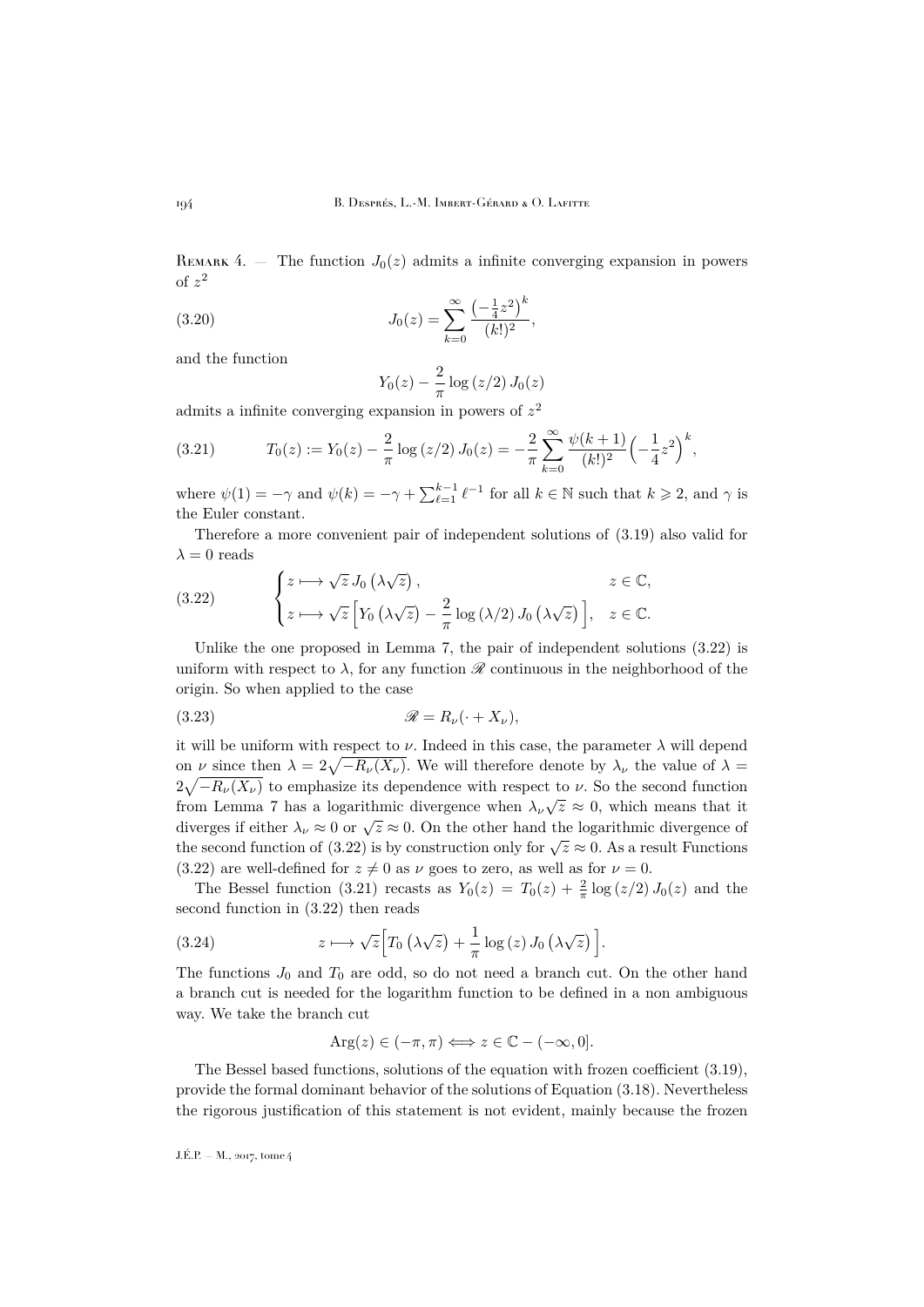coefficient  $\mathcal{R}(0)$  is only a first order local approximation of the coefficient function  $\mathcal{R}$ . Indeed the singularity of the  $1/4z^2$  term is of second order, so any naive iteration technique aiming at controlling the approximation error between both may diverge like  $O(z^{-1})$ .

Overcoming this difficulty is the purpose of the next paragraph, which presents a technical process to control these errors. The idea is to explicit the link between Equation [\(3.18\)](#page-17-2) and the frozen coefficient equation [\(3.19\)](#page-17-3). Yet the singularity of the equation requires specific attention, and the process is two-fold: an intermediate equation is introduced to focus first on the singularity, before finally going back to the desired equation, namely [\(3.18\)](#page-17-2).

3.2.1. *Eikonal equation and stretching function*. — Consider first another intermediate equation by reintroducing a varying coefficient in Equation [\(3.19\)](#page-17-3):

DEFINITION 8 (Stretching procedure). — Let  $\rho$  be an arbitrary smooth function defined in a complex neighborhood of the origin, such that  $\rho(0) = 0$  and  $\rho'(0) \neq 0$ . We will refer to it as the stretching function. This name comes, in particular, from McKelvey [\[14\]](#page-45-19).

Let u be a given function. The stretching of u is the function  $\tilde{u}$  defined by

$$
\widetilde{u}(z) = (\rho'(z))^{-1/2} u(\rho(z)).
$$

No branch cut of the square root is needed for small  $|z|$  since we impose  $\rho'(0) \neq 0$ . The equation for the stretched function is the following.

Lemma 8. — *Assume* ρ *is a stretching function and* u *solves the frozen coefficient Equation* [\(3.19\)](#page-17-3)*. Set*  $s = ((\rho')^{-1/2})''/(\rho')^{-1/2}$ *. Then the stretched unknown satisfies* 

<span id="page-19-0"></span>(3.25) 
$$
\frac{d^2\widetilde{u}(z)}{dz^2} = \left(-\frac{\rho'(z)^2}{4\rho(z)^2} + \frac{\mathcal{R}(0)\rho'(z)^2}{\rho(z)} + s(z)\right)\widetilde{u}(z), \qquad z \in \mathbb{C}^*.
$$

*Proof.* — The proof relies on the scaling of the stretched unknown: the coefficient of the first order derivative term in the computation of  $\tilde{u}''$  is  $((\rho')^{-1/2})' \rho' + ((\rho')^{1/2})'$ , which happens to be zero.  $\Box$ 

Note that the function s is a priori bounded around 0 since  $\rho'(0) \neq 0$ , so that, like Equation [\(3.18\)](#page-17-2), Equation [\(3.25\)](#page-19-0) evidences the singularities of its coefficient.

At this point the stretching function is a tool that will be designed for the approximation of Equation [\(3.18\)](#page-17-2). Indeed, although Equation [\(3.25\)](#page-19-0) is different from the initial equation, namely [\(3.15\)](#page-16-1), an adequate choice of stretching function leads the way back to it. We choose a stretching function as a solution of the following eikonal equation

<span id="page-19-1"></span>
$$
(3.26) \quad \rho'(z)^2 \left( -\frac{1}{4\rho(z)^2} + \frac{\mathcal{R}(0)}{\rho(z)} \right) = -\frac{1}{4z^2} + \frac{\mathcal{R}(z)}{z}, \qquad z \text{ in a neighborhood of 0.}
$$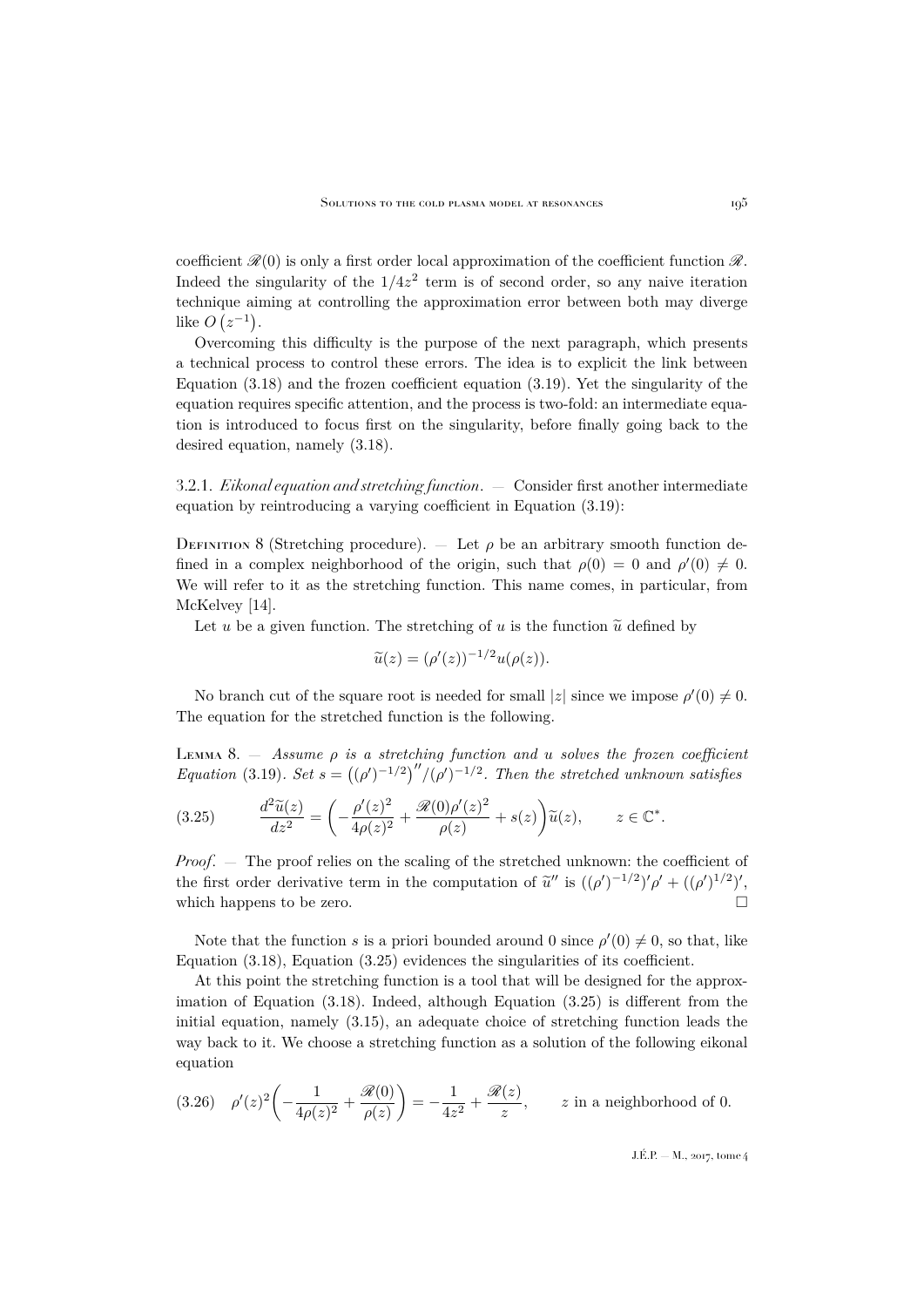We call this equation the "eikonal" equation for the similar equation for  $\phi$  if one seeks a solution of the wave equation  $(\Delta - c^{-2}(x)\partial_{t^2}^2)u = 0$  under the form

$$
u(x,t) = a(x,k)e^{ik(\phi(x)-t)}.
$$

Note that [\(3.26\)](#page-19-1) implies

$$
\frac{\rho'(z)}{\rho(z)}=\pm\frac{1}{z}\sqrt{\frac{1-4zR(z)}{1-4\rho(z)R(0)}}
$$

for z,  $\rho(z)$  non-zero. As we choose  $\rho$  bounded in the neighborhood of 0, only the + sign is relevant. So one can write

$$
\left(\frac{\rho(z)}{z}\right)'(z) = \frac{\rho'(z)}{z} - \frac{\rho(z)}{z^2} = \frac{\rho(z)}{z^2} \left(\sqrt{\frac{1 - 4zR(z)}{1 - 4\rho(z)R(0)}} - 1\right)
$$

$$
= \frac{\rho(z)}{z^2} \frac{\sqrt{1 - 4zR(z)} - \sqrt{1 - 4\rho(z)R(0)}}{\sqrt{1 - 4\rho(z)R(0)}}.
$$

Use of the conjugate quantity of the numerator yields the equation

(3.27) 
$$
\left(\frac{\rho(z)}{z}\right)'(z) = \frac{\rho(z)}{z} F\left(z, \frac{\rho(z)}{z}\right), \quad z \text{ in a neighborhood of 0,}
$$

where  $F$  is defined by

<span id="page-20-0"></span>
$$
F(z,a) = \frac{4\left[\mathcal{R}(0)a - \mathcal{R}(z)\right]}{\sqrt{1 - 4z\mathcal{R}(z)}\sqrt{1 - 4z\mathcal{R}(0)a} + (1 - 4z\mathcal{R}(0)a)}.
$$

Equation [\(3.27\)](#page-20-0) is defined also at  $z = 0$ . Since  $F(0, a) = 2 [\mathcal{R}(0)a - \mathcal{R}(0)]$  is welldefined, then  $F(z, a)$  makes sense at least for small z and for bounded  $\mathscr{R}$ .

We now reintroduce  $\mathcal{R} = R_{\nu}(\cdot + X_{\nu})$  and consider the more general equation in the complex plane

<span id="page-20-1"></span>(3.28)  $\sigma'_{\nu}(z) = \sigma_{\nu}(z) F_{\nu}(z, \sigma_{\nu}(z)), \quad \rho_{\nu}(z) = z \sigma_{\nu}(z), \quad z \text{ in a neighborhood of } 0,$ where  $F_{\nu}$  is defined by

$$
F_{\nu}(z,a) = \frac{4\left[R_{\nu}(X_{\nu})a - R_{\nu}(z + X_{\nu})\right]}{\sqrt{1 - 4R_{\nu}(z + X_{\nu})}\sqrt{1 - 4R_{\nu}(X_{\nu})a} + (1 - 4R_{\nu}(X_{\nu})a)}.
$$

Note that thanks to the fact that the denominator is 1 for  $(z, a) = (0, 0)$ , F is analytic in a neighborhood of  $(0, 0)$  with coefficients uniform with respect to  $\nu$ .

<span id="page-20-3"></span>Lemma 9 (Solution of the eikonal equation). — *Under Assumptions* [1](#page-11-1)*,* [2](#page-12-0) *and* [3](#page-12-1)*, consider Equation* [\(3.28\)](#page-20-1)*.*

*Then there exists a constant*  $\Lambda_7 \in (0, \Lambda_6]$  $\Lambda_7 \in (0, \Lambda_6]$  $\Lambda_7 \in (0, \Lambda_6]$  *(with*  $\Lambda_6$  *defined in Lemma* 6*)* such that:  $-$  *For all*  $|\nu| \leq \Lambda_7$  *there exists a solution to Equation* [\(3.28\)](#page-20-1) *on a maximal interval*  $I_{\nu} =]a_{\nu}, b_{\nu}[\subset] - \Lambda_3, \Lambda_3[$  *(with*  $\Lambda_3$  *defined in Lemma [5](#page-14-1)).* 

<span id="page-20-2"></span> $-A$  solution of the eikonal equation [\(3.28\)](#page-20-1) is  $\rho_{\nu}(z)/z$  for  $z \in B(0,\Lambda_{7})$  with

(3.29) 
$$
\rho_{\nu}(z) = z \exp\left(z \int_0^1 F_{\nu}(zt, \sigma_{\nu}(zt))dt\right).
$$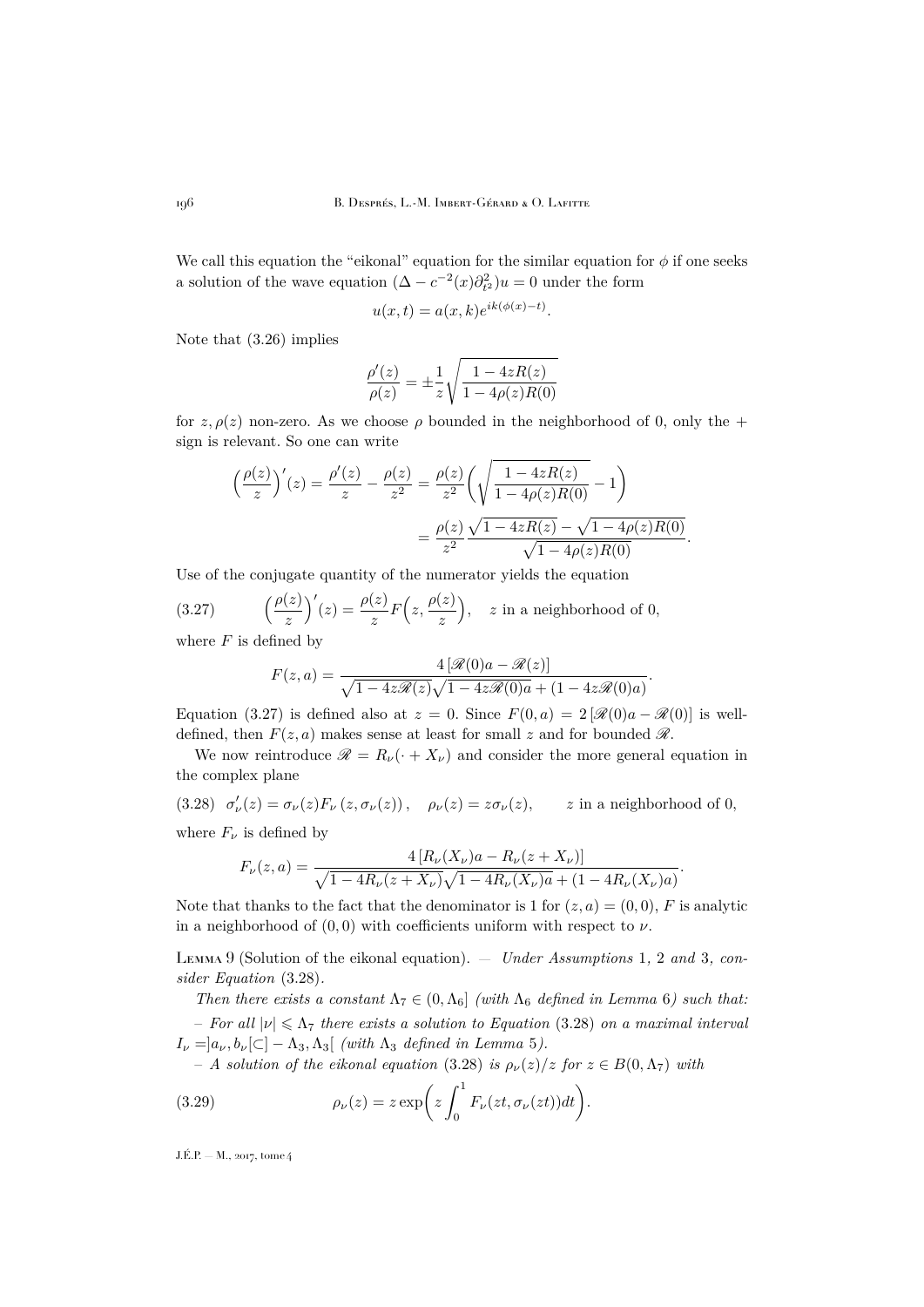*It is the unique solution such that*  $\rho'_\nu(0) = 1$ *. Note that* F *is evaluated on the straight line from* 0 *to* z*.*

 $-$  *This function is analytic in the ball*  $z \in B(0, \Lambda_7)$ *.* 

*Proof.* — Note that  $]-\Lambda_3, \Lambda_3$  is not necessarily the maximal existence interval of the ordinary differential equation [\(3.26\)](#page-19-1).

<span id="page-21-0"></span>The function  $\sigma_{\nu} = \rho_{\nu}/z$  is solution to the equation

(3.30) 
$$
\sigma'_{\nu}(z) = \sigma_{\nu}(z) F_{\nu}(z, \sigma_{\nu}(z)), \qquad z \text{ in a neighborhood of } 0.
$$

The value of  $F_{\nu}(0, a) = 4R_{\nu}(X_{\nu})(a-1)$  is a well-defined (i.e., bounded, or nonsingular) real number. Equation [\(3.30\)](#page-21-0) can be solved in the complex plane using a theorem from Coddington-Levinson [\[8,](#page-45-14) Th. 8.1, p. 34]. For simplicity consider the initial data  $\sigma_{\nu}(0) = 1$  which yields  $\sigma_{\nu}'(0) = F_{\nu}(0, 1) = 0$ . This choice is arbitrary.

Since  $\sigma'_{\nu}(0) = 0$ , one has the Taylor expansion  $\rho_{\nu}(z) = z + O_{\nu}(z^3)$ , where the constant in  $|O_{\nu}(z^3)| \leq C|z|^3$  is uniform with respect to  $\nu$ . All other coefficients of the Taylor expansion of the stretching function  $\rho_{\nu}$  can be easily computed from the *integral representation in the complex plane* [\(3.29\)](#page-20-2), where the path of integration is the straight line. The analyticity is provided by the Coddington-Levinson theorem.  $\Box$ 

Thanks to the stretching function described in Lemma [9,](#page-20-3) we can now express explicitly the solutions of Equation [\(3.25\)](#page-19-0), where, in view of Lemma [7](#page-17-4) and Equation [\(3.23\)](#page-18-2), one needs to set

$$
\lambda_{\nu} = 2\sqrt{-R_{\nu}(X_{\nu})} = 2\sqrt{-\mathscr{R}(0)}.
$$

<span id="page-21-1"></span>DEFINITION 9. — Under Assumptions [1,](#page-11-1) [2](#page-12-0) and [3,](#page-12-1) consider  $\Lambda_7$  defined in Lemma [9,](#page-20-3) and for all  $|\nu| \leq \Lambda_7$  the stretching function  $\rho_{\nu}$  described in Lemma [9.](#page-20-3) A pair  $(U_{\nu}, V_{\nu})$  of independent solutions of Equation [\(3.25\)](#page-19-0) is defined for all  $(\nu, z) \in (-\Lambda_7, \Lambda_7) \times B(0, \Lambda_7)$ by

$$
\begin{cases}\nU_{\nu}(z) = \sqrt{\frac{\rho_{\nu}(z)}{\rho_{\nu}'(z)}} J_0\left(\lambda_{\nu}\sqrt{\rho_{\nu}(z)}\right), \\
V_{\nu}(z) = \sqrt{\frac{\rho_{\nu}(z)}{\rho_{\nu}'(z)}} \left[ Y_0\left(\lambda_{\nu}\sqrt{\rho_{\nu}(z)}\right) - \frac{2}{\pi} \log\left(\lambda_{\nu}/2\right) J_0\left(\lambda_{\nu}\sqrt{\rho_{\nu}(z)}\right) \right], \\
= \sqrt{\frac{\rho_{\nu}(z)}{\rho_{\nu}'(z)}} \left[ T_0\left(\lambda_{\nu}\sqrt{\rho_{\nu}(z)}\right) + \frac{1}{\pi} \log\left(\rho_{\nu}(z)\right) J_0\left(\lambda_{\nu}\sqrt{\rho_{\nu}(z)}\right) \right].\n\end{cases}
$$

We adopt the convention (as one did before for the root of  $-sc<sub>\nu</sub>$ ) that

$$
\sqrt{\frac{\rho_{\nu}(z)}{\rho_{\nu}'(z)}} = \left(\frac{\int_0^1 \rho_{\nu}'(tz)dt}{\rho_{\nu}'(z)}\right)^{1/2} \sqrt{z}
$$

is defined in  $\mathbb{C} - (-\infty, 0]$ , that is apart from the branch cut  $(-\infty, 0]$ .

These functions are uniformly bounded with respect to  $\nu$ .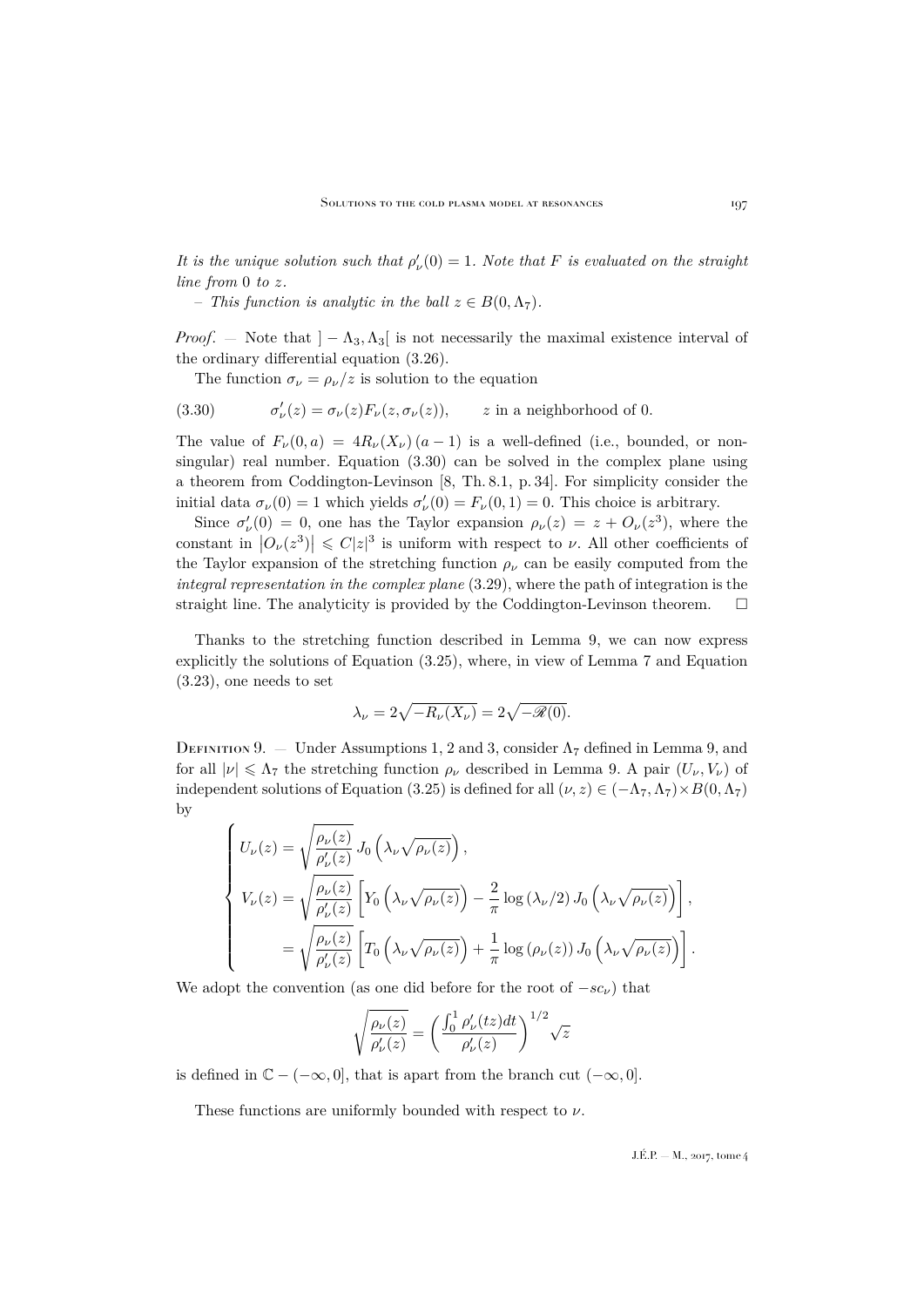<span id="page-22-1"></span>Lemma [1](#page-11-1)0. – *Under Assumptions* 1, [2](#page-12-0) *and* [3](#page-12-1), *consider the stretching function*  $\rho_{\nu}$ [\(3.29\)](#page-20-2) *for*  $|\nu| \leq \Lambda_7$  *defined in Lemma* [9](#page-20-3)*.* 

*Then the functions*  $U_{\nu}$  *and*  $V_{\nu}$  *are bounded in a complex neighborhood of the resonance*  $x_h \in \mathbb{C}$ *, uniformly for small v: there exists a constant*  $\Lambda_8 \in (0, \Lambda_7)$  *(with*  $\Lambda_7$ *defined in Lemma* [9](#page-20-3)*)* such that for all  $(\nu, z) \in [-\Lambda_8, \Lambda_8] \times B(0, \Lambda_8)$ 

(3.31) 
$$
|U_{\nu}(z)| + |V_{\nu}(z)| \leq C.
$$

*Moreover,*  $\Lambda_8$  *can be determined such that there exists*  $\delta > 0$  *with* 

<span id="page-22-3"></span>
$$
|\rho_\nu'(z)|\geqslant \delta>0,\quad \forall\, \nu\in \overline{B(0,\Lambda_8)}
$$

*in the same neighborhood.*

*Proof.* — The property on  $\rho_{\nu}$  is immediate since  $\sigma_{\nu}(0) = 1$ . The uniform boundedness of  $U_{\nu}$  stems from the boundedness of  $J_0$  [\(3.20\)](#page-18-3). Concerning  $V_{\nu}$ , the log  $\lambda_{\nu}$  term has been carefully removed, see [\(3.21\)](#page-18-1), so that the boundedness is achieved even for vanishing  $\lambda_{\nu}$ : the remaining  $\log \rho_{\nu}(z)$  is controlled by the  $\sqrt{z}$  contribution that comes from  $\sqrt{\rho_{\nu}(z)}$ .  $\rho_{\nu}(z)$ .

It is then possible to apply the reverse shift.

Lemma 11. — *The functions*  $g(x) = U_{\nu}(x - X_{\nu})$  *or*  $g(x) = V_{\nu}(x - X_{\nu})$  *are solutions of the equation on the real line*

<span id="page-22-0"></span>
$$
(3.32) \frac{d^2}{dx^2} g(x) = \left[ -\frac{1}{4(x - X_\nu)^2} + \frac{R_\nu(x)}{x - X_\nu} + s_\nu(x - X_\nu) \right] g(x), \ \ \forall \, x \in B(x_h, \Lambda_8) \cap \mathbb{R},
$$
  
where  $s_\nu = \left( (\rho'_\nu)^{-1/2} \right)'' / (\rho'_\nu)^{-1/2}.$ 

*Proof.* — By definition, all these functions are analytic in the ball  $B(x_h, \Lambda_8) - \{X_\nu\}$ (that is except at  $X_{\nu}$ ) which is uniform with respect to  $\nu$ . But, when  $\rho_{\nu}$  satisfies the eikonal relation [\(3.26\)](#page-19-1) with  $\mathcal{R}(z) = R_{\nu}(z + X_{\nu})$ , the functions without the shift  $z \mapsto U_{\nu}(z)$  and  $z \mapsto V_{\nu}(z)$  are solutions of [\(3.25\)](#page-19-0). Therefore the result holds for analytic functions on  $B(x_h, \Lambda_8) \cap \mathbb{R}$  for  $0 < |\nu| \leq \Lambda_3$ . So this relation is true everywhere by analytic continuation. The proof is ended. by analytic continuation. The proof is ended.

3.2.2. *General solution with a Duhamel's principle and a limit process*. — In order to go back to the equation with a variable coefficient, let us now consider the original problem [\(3.15\)](#page-16-1). One can rewrite this equation as

<span id="page-22-2"></span>
$$
(3.33) \quad \frac{d^2}{dx^2}y(x) = \left[ -\frac{1}{4(x - X_\nu)^2} + \frac{R_\nu(x)}{x - X_\nu} + s_\nu(x - X_\nu) \right] y(x) - s_\nu(x - X_\nu)y(x), \quad x \in \mathbb{R}.
$$

The last term is a perturbation with respect to Equation [\(3.32\)](#page-22-0). As usual for such problems, this term is treated by means of the Duhamel's principle, where we will make major profit of the fact that the fundamental solutions of the singular equation [\(3.32\)](#page-22-0) are bounded.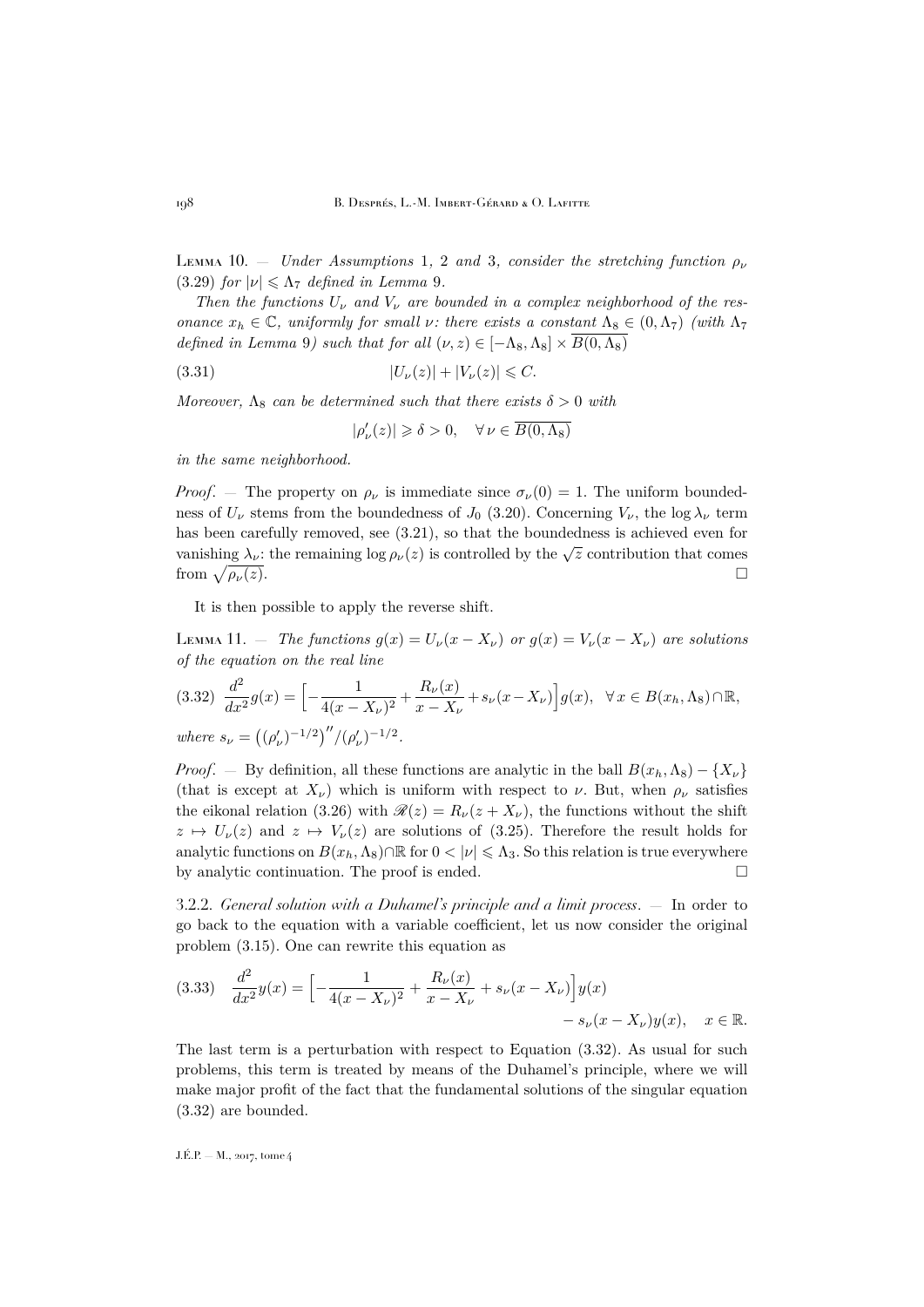<span id="page-23-5"></span>Lemma 12. — *Suppose Assumptions* [1](#page-11-1)*,* [2](#page-12-0) *and* [3](#page-12-1) *hold. Consider for all* ν *a given reference point*  $x^* \in \mathbb{R}$  *close to*  $x_h$  *in the ball of analyticity*  $B(x_h, \Lambda_8)$ *, where*  $\Lambda_8$  *is defined in Lemma* [10](#page-22-1)*. Then the function*

<span id="page-23-6"></span>(3.34) 
$$
y(x) = A_{\nu}(x)U_{\nu}(x - X_{\nu}) + B_{\nu}(x)V_{\nu}(x - X_{\nu})
$$

*is a solution of* [\(3.33\)](#page-22-2) *for all*  $(\nu, x) \in (-\Lambda_8, \Lambda_8) \times B(x_h, \Lambda_8) \cap \mathbb{R}$  *if and only if*  $C_{\nu}$ *, defined by*

(3.35) 
$$
\boldsymbol{C}_{\nu}(x) = \begin{pmatrix} A_{\nu}(x) \\ B_{\nu}(x) \end{pmatrix}, \quad x \in \mathbb{B}(x_h, \Lambda_8) \cap \mathbb{R},
$$

*is a solution of the integral equation*

<span id="page-23-3"></span>(3.36) 
$$
\boldsymbol{C}_{\nu}(x) = \boldsymbol{C}_{\nu}(x^*) + \pi \int_{x^*}^{x} \mathcal{M}_{\nu}(t) \boldsymbol{C}_{\nu}(t) dt,
$$

*where the matrix*

<span id="page-23-4"></span>(3.37) 
$$
\mathscr{M}_{\nu}(t) = s_{\nu}(t - X_{\nu}) \begin{pmatrix} -U_{\nu}(t - X_{\nu})V_{\nu}(t - X_{\nu}) & -V_{\nu}(t - X_{\nu})^2 \\ U_{\nu}(t - X_{\nu})^2 & U_{\nu}(t - X_{\nu})V_{\nu}(t - X_{\nu}) \end{pmatrix}
$$

*is uniformly bounded in*  $L^{\infty}$  *for*  $(\nu, t) \in (-\Lambda_8, \Lambda_8) \times B(x_h, \Lambda_8) \cap \mathbb{R}$ *.* 

As usual for such Volterra integral equations, the initial point  $x^* \in \mathbb{R}$  can be chosen arbitrarily.

*Proof*. — This is the standard procedure of variation of parameters. Consider

(3.38) 
$$
y'' - \left[ -\frac{1}{4(x - X_{\nu})^2} + \frac{R_{\nu}(x)}{x - X_{\nu}} + s_{\nu}(x - X_{\nu}) \right] y = f,
$$

with  $f(x) = -s_{\nu}(x - X_{\nu})y(x)$ . The solution y can be expressed as a combination of  $U_{\nu}(x - X_{\nu})$  and  $V_{\nu}(x - X_{\nu})$ , with appropriate coefficients  $A_{\nu}(x)$  and  $B_{\nu}(x)$ 

<span id="page-23-7"></span><span id="page-23-1"></span><span id="page-23-0"></span> $y(x) = A_{\nu}(x)U_{\nu}(x - X_{\nu}) + B_{\nu}(x)V_{\nu}(x - X_{\nu}).$ 

To construct the coefficients  $A_{\nu}(x)$  and  $B_{\nu}(x)$ , we first assume that

(3.39) 
$$
A'_{\nu}(x)U_{\nu}(x - X_{\nu}) + B'_{\nu}(x)V_{\nu}(x - X_{\nu}) = 0.
$$

So the first derivative of  $y$  is

(3.40) 
$$
y'(x) = A_{\nu}(x)U_{\nu}'(x - X_{\nu}) + B_{\nu}(x)V_{\nu}'(x - X_{\nu}).
$$

The second derivative reads

$$
y''(x) = A_{\nu}(x)U_{\nu}''(x - X_{\nu}) + B_{\nu}(x)V_{\nu}''(x - X_{\nu}) + A_{\nu}'(x)U_{\nu}'(x - X_{\nu}) + B_{\nu}'(x)V_{\nu}'(x - X_{\nu}).
$$
  
Using (3.32) one sets

Using 
$$
(3.32)
$$
, one gets

$$
y''(x) = \left[ -\frac{1}{4(x - X_{\nu})^2} + \frac{R_{\nu}(x)}{x - X_{\nu}} + s_{\nu}(x - X_{\nu}) \right] y(x) + A'_{\nu}(x) U'_{\nu}(x - X_{\nu}) + B'_{\nu}(x) V'_{\nu}(x - X_{\nu}).
$$

Since  $y$  is solution of  $(3.38)$ , one gets

<span id="page-23-2"></span>(3.41) 
$$
A'_{\nu}(x)U'_{\nu}(x-X_{\nu})+B'_{\nu}(x)V'_{\nu}(x-X_{\nu})=f,
$$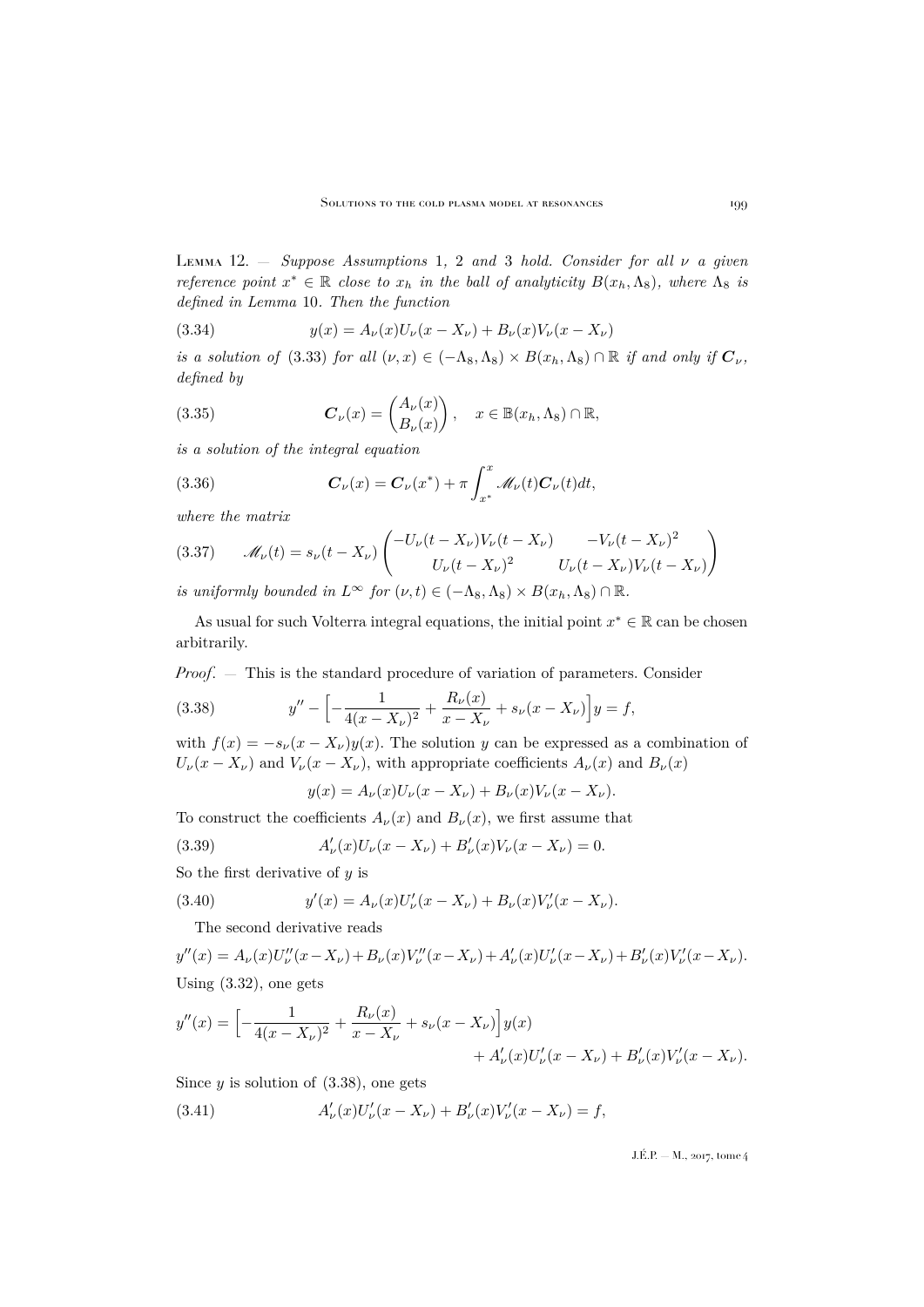200 B. Després, L.-M. Imbert-Gérard & O. Lafitte

with

$$
f(x) = -s_{\nu}(x - X_{\nu}) \left( A_{\nu}(x) U_{\nu}(x - X_{\nu}) + B_{\nu}(x) V_{\nu}(x - X_{\nu}) \right).
$$

One can solve now the linear system made of [\(3.39\)](#page-23-1) and [\(3.41\)](#page-23-2). To compute the determinant of this linear system consider the Wronskian of  $U_{\nu}$  and  $V_{\nu}$ . Elementary calculations and the identity  $\mathscr{W}_{(J_0,Y_0)}(x) = 2/\pi x$  yield

$$
\mathscr{W}_{(U_{\nu},V_{\nu})}(x) = \frac{\rho_{\nu}(x - X_{\nu})}{\rho_{\nu}'(x - X_{\nu})} \lambda_{\nu} \frac{\rho_{\nu}'(x - X_{\nu})}{2\sqrt{\rho_{\nu}(x - X_{\nu})}} \mathscr{W}_{(J_0,Y_0)}\left(\lambda_{\nu}\sqrt{\rho_{\nu}(x - X_{\nu})}\right)
$$

$$
= \frac{\lambda_{\nu}\sqrt{\rho_{\nu}(x - X_{\nu})}}{2} \mathscr{W}_{(J_0,Y_0)}\left(\lambda_{\nu}\sqrt{\rho_{\nu}(x - X_{\nu})}\right) = \frac{1}{\pi}
$$

where the convention is that

$$
\sqrt{\rho_{\nu}(x - X_{\nu})} = \sqrt{\int_0^1 \rho_{\nu}'(t(x - X_{\nu}))dt} \sqrt{x - X_{\nu}}
$$

is defined apart from the branch cut  $x - X_{\nu} \in (-\infty, 0] \subset \mathbb{C}$  thanks to  $\rho'_{\nu}(0) = 1$ . By analytic continuation the determinant of the linear system  $(3.39)$ – $(3.41)$  is also equal to the same value.

Therefore the solution reads

$$
\begin{cases}\nA'_{\nu}(x) = -\pi s_{\nu}(x - X_{\nu}) \left[ A_{\nu}(x) U_{\nu}(x - X_{\nu}) + B_{\nu}(x) V_{\nu}(x - X_{\nu}) \right] V_{\nu}(x - X_{\nu}), \\
B'_{\nu}(x) = -\pi s_{\nu}(x - X_{\nu}) \left[ A_{\nu}(x) U_{\nu}(x - X_{\nu}) + B_{\nu}(x) V_{\nu}(x - X_{\nu}) \right] U_{\nu}(x - X_{\nu}).\n\end{cases}
$$

After integration, it yields the representation formula [\(3.36\)](#page-23-3). The boundedness of the kernel comes from the properties of  $s_{\nu}$ ,  $U_{\nu}$  and  $V_{\nu}$  in Lemma [10.](#page-22-1) It completes the  $\Box$ 

<span id="page-24-1"></span>Under the same conditions, one can define the integral operator  $\mathcal{K}_{\nu}$ 

(3.42) 
$$
\mathscr{K}_{\nu}(f)(x) = \pi \int_{x^*}^{x} \mathscr{M}_{\nu}(t) f(t) dt,
$$

so that the integral equation [\(3.36\)](#page-23-3) reads  $C_{\nu} - \mathcal{K}_{\nu}(C_{\nu}) = C_{\nu}(x^*)$ , with a constant vector right hand side. Classically for this Volterra second type integral equation (see [\[20\]](#page-45-20)), the solution is expressed with the resolvent kernel

<span id="page-24-2"></span>(3.43) 
$$
\mathfrak{Q}_{\nu}[f] = \sum_{n \geqslant 1} \mathcal{K}_{\nu}^{(n)}(f),
$$

under the form

<span id="page-24-0"></span>
$$
(3.44) \quad \boldsymbol{C}_{\nu}(x) = \boldsymbol{C}_{\nu}(x^*) + \mathfrak{Q}_{\nu}[\boldsymbol{C}_{\nu}(x^*)](x) = \left(\mathrm{Id} + \mathfrak{Q}_{\nu}\right)[\boldsymbol{C}_{\nu}](x^*),
$$
  

$$
\forall x \in B(x_h, \Lambda_8) \cap \mathbb{R},
$$

where  $C_{\nu}(x^*)$  is the initial condition.

Foreseeing the limit process, the following results state the limit properties of  $\rho_{\nu}$ and  $\mathcal{M}_{\nu}$ , and of other useful quantities, as  $\nu$  approaches zero.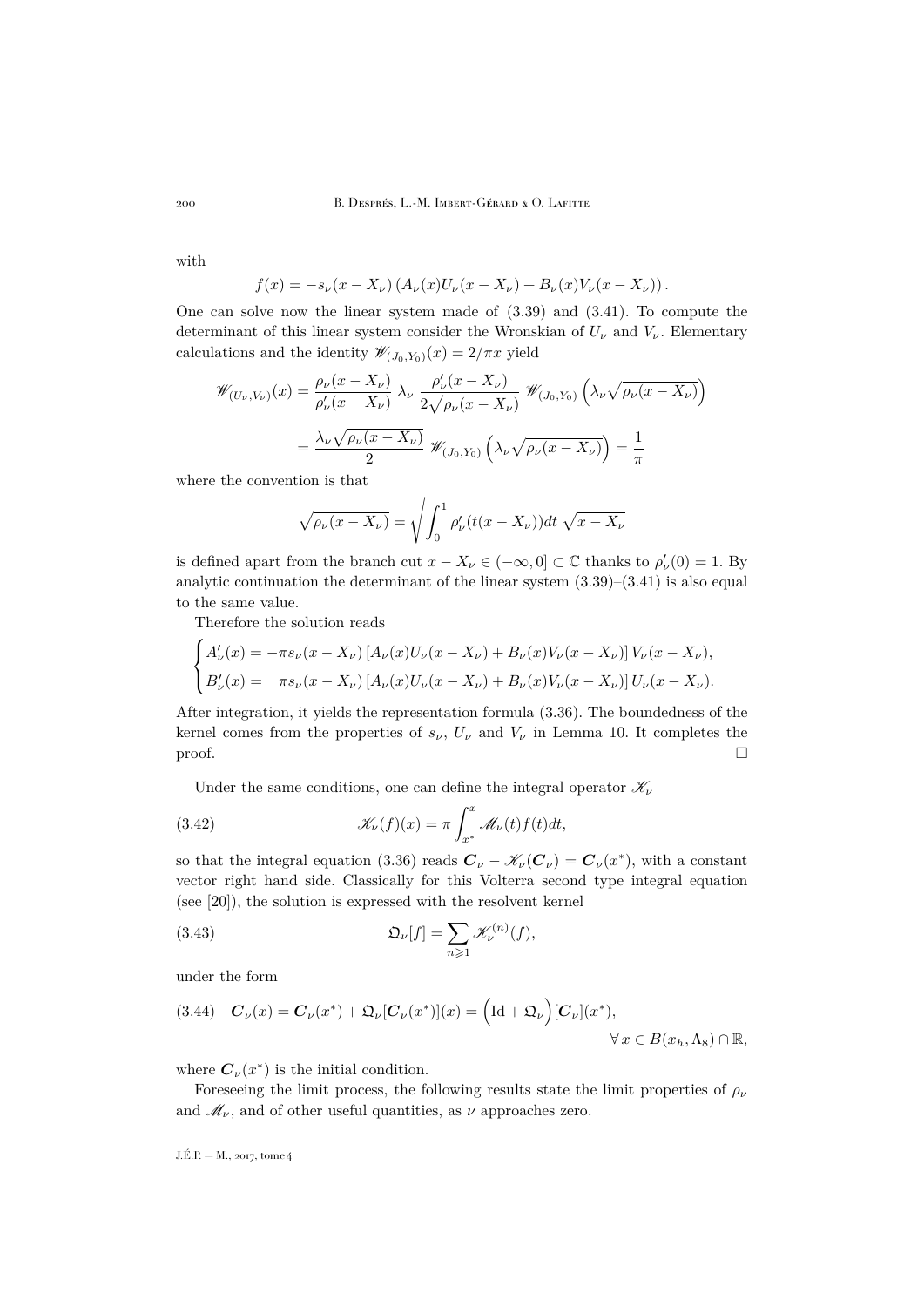<span id="page-25-0"></span>LEMMA [1](#page-11-1)[3](#page-12-1). – *Under Assumptions* 1, [2](#page-12-0) *and* 3, *consider for all*  $|\nu| \leq \Lambda_7$  *the stretching function*  $\rho_{\nu}$  *described in Lemma [9](#page-20-3). One has that*  $\lim_{\nu \to 0^{\pm}} \rho_{\nu}(z) = z \sigma_0(z)$  *on*  $B(x_h, \Lambda_7)$ *, where*  $\sigma_0$  *is the solution of Equation* [\(3.30\)](#page-21-0) *such that*  $\sigma_0(0) = 1$ *. This limit function will naturally be called*  $\rho_0$ .

*Then the* log *and square root terms have limits which depend on the sign of* ν*: we set*

<span id="page-25-1"></span>(3.45)  
\n
$$
\log \rho_0 (x - x_h)^{\pm} = \lim_{\nu \to 0^{\pm}} \log \rho_{\nu} (x - X_{\nu})
$$
\n
$$
= \begin{cases}\n\log (\rho_0 (x - x_h)), & \text{for } x_h < x, \\
\log (-\rho_0 (x - x_h)) \mp i\pi \mathfrak{s}, & \text{for } x < x_h,\n\end{cases}
$$

where  $\mathfrak{s} = \text{sign}\left(i\partial_{\nu}\varepsilon_{11}^{\nu}(x)/\partial_{x}\varepsilon_{11}^{\nu}(x)\right)_{|x=x_h,\nu=0}$ , and

$$
(3.46) \quad \sqrt{\rho_0(x - x_h)}^{\pm} = \lim_{\nu \to 0^{\pm}} \sqrt{\rho_\nu(x - X_\nu)} = \begin{cases} \sqrt{\rho_0(x - x_h)}, & \text{for } x_h < x, \\ \mp i\mathfrak{s}\sqrt{-\rho_0(x - x_h)}, & \text{for } x < x_h. \end{cases}
$$

*Proof.* – The claim on  $\rho_0$  is evident. The limit of the log term comes from the principal value of the logarithm:  $\log z = a(z) + ib(z)$ , where  $a(z) = \log |z|$  and  $b(z) \in$  $(-\pi, \pi]$ . And the limit of the square root term comes from the principal value of the complex square root:  $\sqrt{z} = \sqrt{|z|} e^{i\theta(z)/2}$ , where  $\theta(z) \in (-\pi, \pi]$  is the argument of z.

LEMMA [1](#page-11-1)4.  $-$  *Under Assumptions* 1, [2](#page-12-0) *and* [3](#page-12-1), *the matrix*  $\mathcal{M}_{\nu}$  *defined in* [\(3.37\)](#page-23-4) *has a limit in the following sense. For all*  $\Lambda_9 \in (0, \Lambda_8)$  *(where*  $\Lambda_8$  *is defined in Lemma* [10](#page-22-1)*)*, *one has that*

$$
- \mathcal{M}_{\nu}(x) \xrightarrow{\mathcal{C}^{0}[x_h - \Lambda_9, x_h + \Lambda_9]} \mathcal{M}^{+}(x)
$$
  

$$
- \mathcal{M}_{\nu}(x) \xrightarrow{\mathcal{C}^{0}[x_h - \Lambda_9, x_h + \Lambda_9]} \mathcal{M}^{-}(x)
$$

– *The continuous kernels* <sup>M</sup><sup>+</sup> *and* <sup>M</sup><sup>−</sup> *are such that:* <sup>M</sup><sup>+</sup> <sup>−</sup> <sup>M</sup><sup>−</sup> = 0 *vanishes on*  $[x_h, x_h + \Lambda_9]$ *, while*  $\mathcal{M}^+ - \mathcal{M}^- \neq 0$  *is non-identically zero on*  $[x_h - \Lambda_9, x_h]$ *.* 

*Consider (for simplicity) a Cauchy data*  $C_{\nu}(x^*)$  *which admits a finite (given) limit in*  $\nu$ *in the representation* [\(3.44\)](#page-24-0) *of the solution of integral equation. Then the functions*  $A_{\nu}$ and  $B_{\nu}$  also converge in  $C^0[x_h-\Lambda_9, x_h+\Lambda_9]$  to continuous limit functions  $A_0^{\pm}$  and  $B_0^{\pm}$ .

*Proof.* – The continuous limits of the kernel  $\mathcal{M}_{\nu}$  are given by application of Lemma [13](#page-25-0) since the kernel entries only depend on the functions  $U_{\nu}$  and  $V_{\nu}$  which are locally bounded, see [\(3.31\)](#page-22-3), and continuous. The limit of functions  $A_{\nu}$  and  $B_{\nu}$ then directly stem from the limit of  $(3.44)$ , where the kernel defined by  $(3.37)$ –  $(3.42)$ – $(3.43)$  has a limit which is bounded. Since the limits are solutions of the limit integral equation with a bounded and continuous kernel, the limits  $A_0^{\pm}$  and  $B_0^{\pm}$  are continuous. It ends the proof.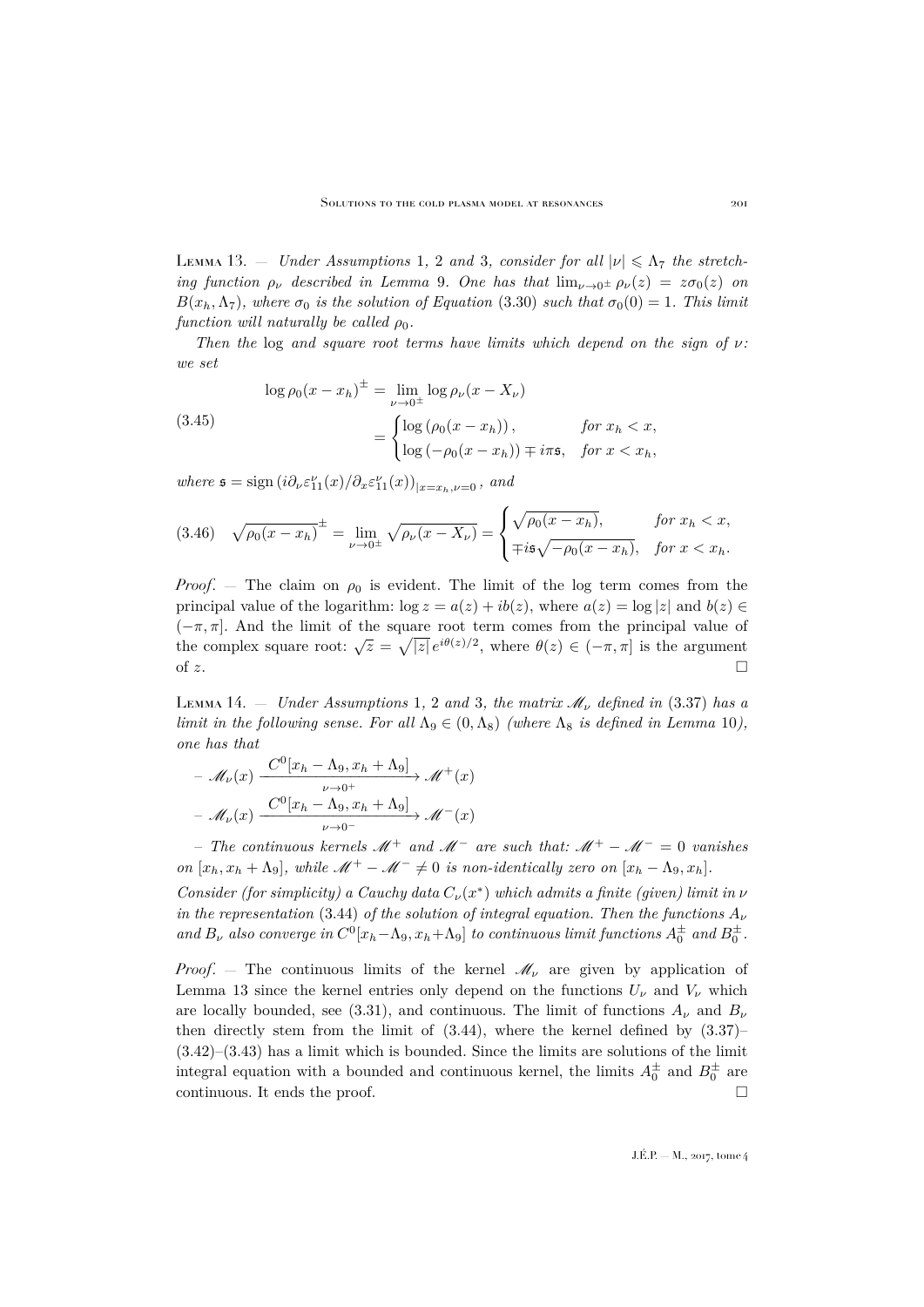<span id="page-26-0"></span>DEFINITION 10. — Recall that  $s = -\text{sign}((\varepsilon_{11}^0)'(x_h))$ . We define three additional functions as follows:

$$
\begin{cases}\nW_1^{\nu}(x) = \sqrt{-sc_{\nu}(x)\frac{\rho_{\nu}(x - X_{\nu})}{\rho_{\nu}'(x - X_{\nu})}} J_0(\lambda_{\nu}\sqrt{\rho_{\nu}(x - X_{\nu})}), \\
W_2^{\nu}(x) = \sqrt{-sc_{\nu}(x)\frac{\rho_{\nu}(x - X_{\nu})}{\rho_{\nu}'(x - X_{\nu})}} \\
\left(T_0(\lambda_{\nu}\sqrt{\rho_{\nu}(x - X_{\nu})}) + \frac{1}{\pi}\log(\rho_{\nu}(x - X_{\nu}))J_0(\lambda_{\nu}\sqrt{\rho_{\nu}(x - X_{\nu})})\right), \\
W_3^{\nu}(x) = \sqrt{-sc_{\nu}(x)\frac{\rho_{\nu}(x - X_{\nu})}{\rho_{\nu}'(x - X_{\nu})}} T_0(\lambda_{\nu}\sqrt{\rho_{\nu}(x - X_{\nu})}).\n\end{cases}
$$

Since  $c_{\nu}(x)\rho_{\nu}(x-X_{\nu})$  is bounded, the functions  $W^{\nu}_{1}$  and  $W^{\nu}_{3}$  are uniformly bounded. On the other hand, the function

$$
W_2^{\nu}(x) = W_3^{\nu}(x) + \frac{1}{\pi} \log(\rho_{\nu}(x - X_{\nu})) W_1^{\nu}(x)
$$

is not bounded, due the log term.

The analyticity of these functions is described below.

LEMMA [1](#page-11-1)5.  $-$  *Under Assumptions* 1, [2](#page-12-0) *and* [3](#page-12-1), *consider that*  $0 < |\nu| < \Lambda_9$  *so that the stretching function* ρ<sup>ν</sup> *inherits of the properties described in Lemma* [9](#page-20-3)*. One has*

<span id="page-26-1"></span>
$$
(3.47) \quad \lim_{\nu \to 0^{\pm}} W_1^{\nu}(x) = W_1(x) := \sqrt{\frac{d^0(x)\rho_0(x - x_h)}{s\varepsilon_{11}^0(x)\rho_0'(x - x_h)}} J_0(\lambda_0 \sqrt{\rho_0(x - x_h)}),
$$
  

$$
\forall x \in B(x_h, \Lambda_9) \cap \mathbb{R},
$$

*where the limit function*  $W_1$  *is analytic on*  $B(x_h, \Lambda_9) \cap \mathbb{R}$ *. Similarly* 

$$
\lim_{\nu \to 0^{\pm}} W_3^{\nu}(x) = W_3(x) := \sqrt{\frac{d^0(x)\rho_0(x - x_h)}{s \varepsilon_{11}^0(x)\rho_0'(x - x_h)}} T_0(\lambda_0 \sqrt{\rho_0(x - x_h)}),
$$
  

$$
\forall x \in B(x_h, \Lambda_9) \cap \mathbb{R},
$$

*and*  $W_3$  *is analytic on*  $B(x_h, \Lambda_9) \cap \mathbb{R}$ *.* 

*Proof.*  $-$  Take the limit in the series [\(3.20\)](#page-18-3) that defines  $J_0$  is straightforward. Only even terms appear in this series, so that  $J_0(\lambda_0\sqrt{z\sigma_0(z)})$  is analytic. For small  $x - x_h$ one uses [\(3.6\)](#page-12-3) to show that the weight

$$
\sqrt{-sc_{\nu}(x)\frac{\rho_{\nu}(x-X_{\nu})}{\rho_{\nu}'(x-X_{\nu})}}
$$

$$
\sqrt{\frac{d^0(x)\rho_0(x-x_h)}{se_{11}^0(x)\rho_0'(x-x_h)}}.
$$

is close to

$$
\sqrt{\frac{d^0(x)\rho_0(x-x_h)}{s\varepsilon_{11}^0(x)\rho_0'(x-x_h)}}
$$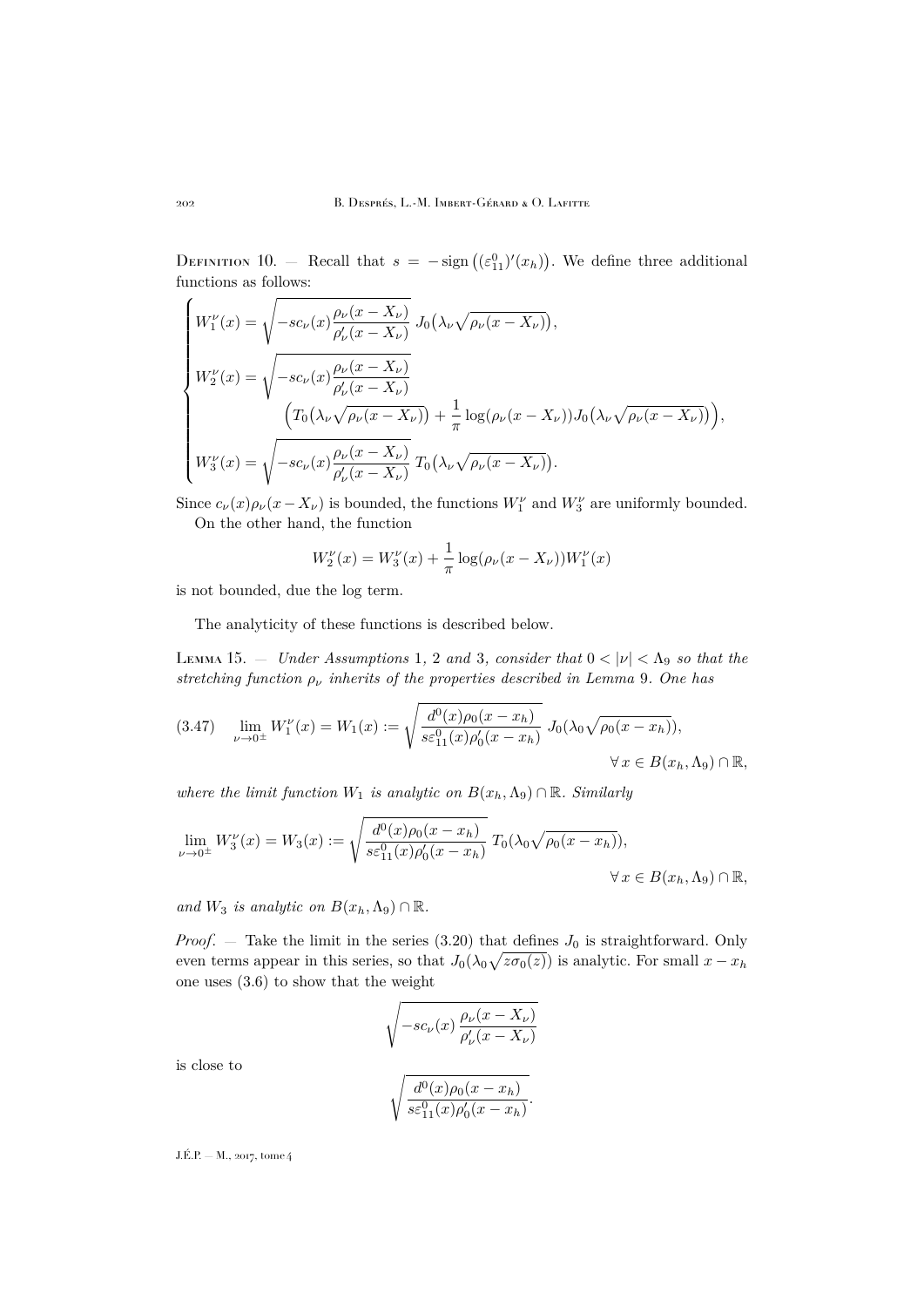It is away from the branch cut of the square root since

<span id="page-27-2"></span>
$$
(3.48) \qquad \frac{d^0(x)\rho_0(x-x_h)}{s\varepsilon_{11}^0(x)\rho_0'(x-x_h)} \approx \frac{d^0(x_h)}{s(\varepsilon_{11}^0)'(x_h)} = \frac{-|\varepsilon_{12}(x_h)|^2}{s(\varepsilon_{11}^0)'(x_h)} = \frac{|\varepsilon_{12}(x_h)|^2}{|(\varepsilon_{11}^0)'(x_h)|} > 0
$$

by  $(3.8)$  and the value of s recalled in Definition [10.](#page-26-0) So  $W_1$  is analytic in the neighborhood of  $x_h$ . Mutatis mutandis the proof is the same for the function  $W_3^{\nu}$  $\Box$ 

Considering the logarithmic part in Definition  $(3.21)$  of  $Y_0$ , the situation is a little more involved concerning  $W_2^{\nu}$  since the limits depend on the sign of  $\nu$ .

LEMMA [1](#page-11-1)6. – *Under Assumptions* 1, [2](#page-12-0) *and* [3](#page-12-1), *consider for all*  $0 < |\nu| < \Lambda_9$  *the stretching function* ρ<sup>ν</sup> *described in Lemma* [9](#page-20-3)*. One has*

$$
\lim_{\nu \to 0^{\pm}} W_2^{\nu}(x) = W_2^{\pm}(x), \quad \forall x \in B(x_h, \Lambda_9) \cap \mathbb{R},
$$

*where the limit functions are*

<span id="page-27-0"></span>
$$
(3.49) \quad W_2^{\pm} = \sqrt{\frac{d^0(x)\rho_0(x - x_h)}{s\varepsilon_{11}^0(x)\rho_0'(x - x_h)}} \cdot \Big( T_0(\lambda_0\sqrt{\rho_0(x - x_h)}) + \frac{1}{\pi}\log\left(\rho_0(x - x_h)\right)^{\pm} J_0(\lambda_0\sqrt{\rho_0(x - x_h)}) \Big),
$$

 $and$  *s* defined in Definition [10](#page-26-0). The limit functions  $W_2^+$  and  $W_2^-$  are equal on the *interval*  $(x_h, x_h + \Lambda_9)$ *, but are different on the interval*  $(x_h - \Lambda_9, x_h)$ *, where they satisfy the jump relation*

(3.50) 
$$
W_2^+ - W_2^- = -2i\mathfrak{s}W_1.
$$

*Proof.* – Formula [\(3.49\)](#page-27-0) is an immediate consequence of the definition of  $W_3^{\nu}$ . The second relation comes from [\(3.45\)](#page-25-1): we note that a similar relation has been proved in [\[9\]](#page-45-1).

3.3. Representation of the physical unknowns. — Being particularly careful about the various singularities encountered, one can now obtain meaningful representation formulas for the physical quantities  $(E_1, E_2, W)$ .

Proposition [1](#page-11-1). – Assumptions 1, [2](#page-12-0) and [3](#page-12-1) hold. Consider for all  $|v| \leq \Lambda_9$  the stretch*ing function* ρ<sup>ν</sup> *described in Lemma* [9](#page-20-3)*. Consider for all* ν *a given reference point*  $x^* \in \mathbb{R}$  *close to*  $x_h$  *in the ball of analyticity*  $B(x_h, \Lambda_9)$ *, as well as a Cauchy data*  $C_{\nu}(x^*) = \left(\frac{A_{\nu}(x^*)}{B_{\nu}(x^*)}\right)$  $\binom{A_\nu(x^*)}{B_\nu(x^*)}$  given through

<span id="page-27-1"></span>(3.51) 
$$
C_{\nu}(x^*) = \pi \begin{pmatrix} V_{\nu}'(x^* - X_{\nu}) & -V_{\nu}(x^* - X_{\nu}) \\ -U_{\nu}'(x^* - X_{\nu}) & U_{\nu}(x^* - X_{\nu}) \end{pmatrix} G_{\nu}(x^*) \begin{pmatrix} E_2^{\nu}(x^*) \\ W^{\nu}(x^*) \end{pmatrix},
$$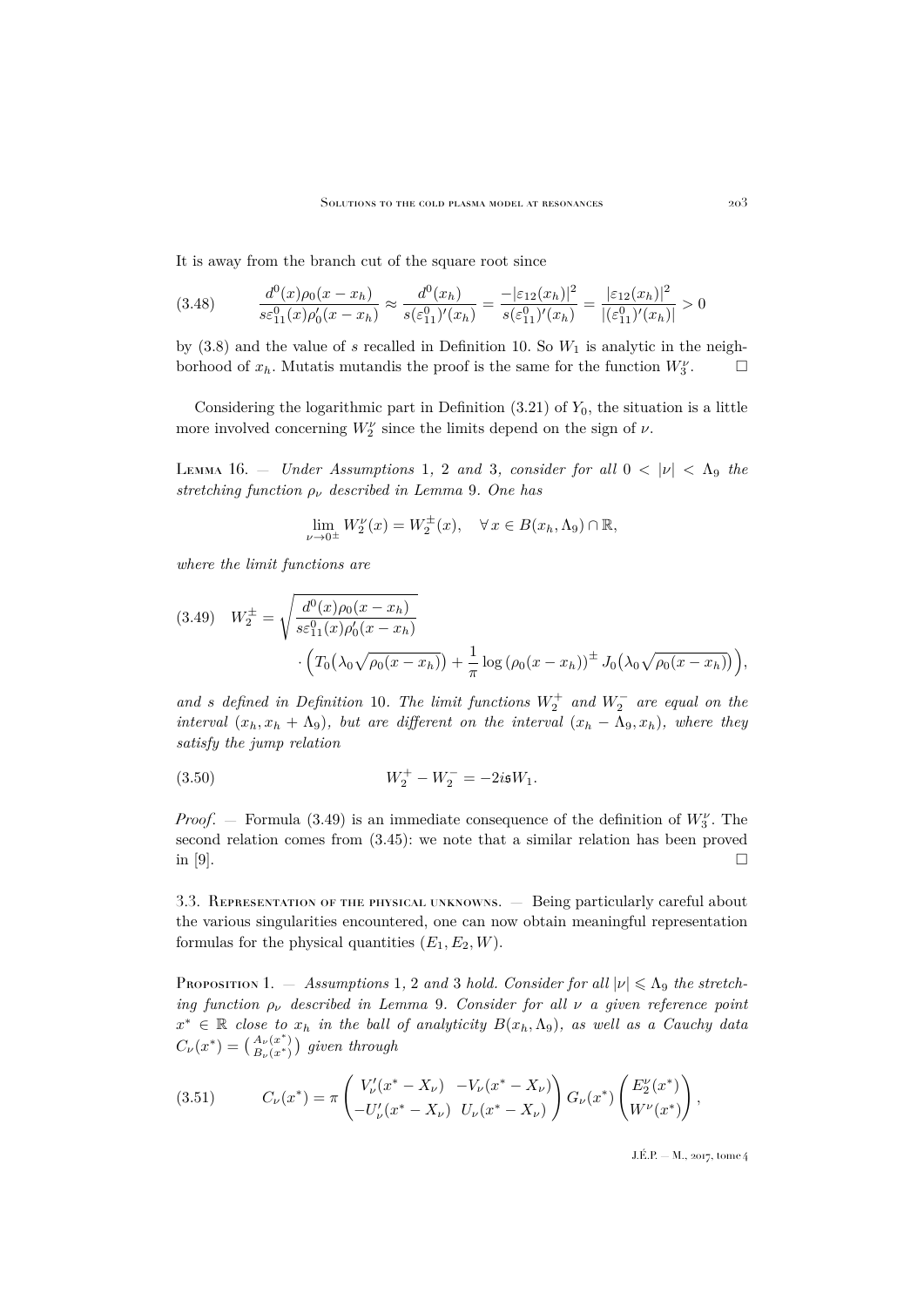*where the matrix*  $G_{\nu}(x^*)$  *is given by* 

$$
G_{\nu}(x) = \begin{pmatrix} 0 & \frac{\sqrt{x - X_{\nu}}}{\sqrt{-sc_{\nu}(x)(x - X_{\nu})}} \\ -\frac{\sqrt{-sc_{\nu}(x)(x - X_{\nu})}}{\sqrt{x - X_{\nu}}} & \frac{d}{dx} \left( \frac{\sqrt{x - X_{\nu}}}{\sqrt{-sc_{\nu}(x)(x - X_{\nu})}} \right) - \frac{a_{\nu}(x)\sqrt{x - X_{\nu}}}{\sqrt{-sc_{\nu}(x)(x - X_{\nu})}} \end{pmatrix}.
$$

*When*  $\nu$  goes to 0, this Cauchy data has a finite limit which can be any value in  $\mathbb{C}^2$ . *Then the unique solution*  $(E_1^{\nu}, E_2^{\nu}, W^{\nu})$  *of the regularized system* [\(1.9\)](#page-6-1) *on*  $B(x_h, \Lambda_9) \cap \mathbb{R}$ *is given by*

<span id="page-28-0"></span>
$$
(3.52)
$$
\n
$$
\begin{cases}\nW^{\nu} = A_{\nu}W_{1}^{\nu} + B_{\nu}W_{3}^{\nu} + B_{\nu} \frac{1}{\pi} \log \rho_{\nu} (\cdot - X_{\nu})W_{1}^{\nu}, \\
E_{2}^{\nu} = A_{\nu} \left[ \frac{i\theta \varepsilon_{12}^{\nu}}{d^{\nu}} W_{1}^{\nu} - \frac{\varepsilon_{11}^{\nu}}{d^{\nu}} \frac{d}{dx} W_{1}^{\nu} \right] + B_{\nu} \left[ \frac{i\theta \varepsilon_{12}^{\nu}}{d^{\nu}} W_{3}^{\nu} - \frac{\varepsilon_{11}^{\nu}}{d^{\nu}} \frac{d}{dx} W_{3}^{\nu} \right] \\
+ B_{\nu} \frac{1}{\pi} \log \rho_{\nu} (\cdot - X_{\nu}) \left[ \frac{i\theta \varepsilon_{12}^{\nu}}{d^{\nu}} W_{1}^{\nu} - \frac{\varepsilon_{11}^{\nu}}{d^{\nu}} \frac{d}{dx} W_{1}^{\nu} \right] \\
- B_{\nu} \frac{1}{\pi} \frac{\rho_{\nu}^{\prime} (\cdot - X_{\nu})}{\rho_{\nu} (\cdot - X_{\nu})} \frac{\varepsilon_{11}^{\nu}}{d^{\nu}} W_{1}^{\nu}, \\
E_{1}^{\nu} = A_{\nu} \left[ \frac{i\theta \varepsilon_{11}^{\nu}}{d^{\nu}} W_{1}^{\nu} + \frac{\varepsilon_{12}^{\nu}}{d^{\nu}} \frac{d}{dx} W_{1}^{\nu} \right] + B_{\nu} \left[ \frac{i\theta \varepsilon_{11}^{\nu}}{d^{\nu}} W_{3}^{\nu} + \frac{\varepsilon_{12}^{\nu}}{d^{\nu}} \frac{d}{dx} W_{3}^{\nu} \right] \\
+ B_{\nu} \frac{1}{\pi} \log \rho_{\nu} (\cdot - X_{\nu}) \left[ \frac{i\theta \varepsilon_{11}^{\nu}}{d^{\nu}} W_{1}^{\nu} + \frac{\varepsilon_{12}^{\nu}}{d^{\nu}} \frac{d}{dx} W_{1}^{\nu} \right] \\
+ B_{\nu} \frac{1}{\pi} \frac{\rho_{\nu}^{\prime} (\cdot - X_{\nu})}{\rho_{\nu} (\cdot - X_{\
$$

*Proof*. — The expression of

$$
W^{\nu} = \sqrt{-sc_{\nu}} \left( A_{\nu} U_{\nu} (\cdot - X_{\nu}) + B_{\nu} V_{\nu} (\cdot - X_{\nu}) \right)
$$

is immediate from Lemma [12,](#page-23-5) since it gives the general solution [\(3.34\)](#page-23-6) of the corresponding second order equation. It yields the first identity of [\(3.52\)](#page-28-0).

Concerning the second identity of [\(3.52\)](#page-28-0), one can start from

<span id="page-28-1"></span>
$$
E_2^{\nu} = \frac{a_{\nu}}{c_{\nu}} W^{\nu} + \frac{1}{c_{\nu}} \frac{d}{dx} W^{\nu}
$$

by means of [\(1.12\)](#page-7-0) and [\(3.7\)](#page-12-4). From [\(3.6\)](#page-12-3) one has  $1/c_{\nu} = -\varepsilon_{11}^{\nu}/d^{\nu}$  and  $a_{\nu}/c_{\nu} =$  $i\theta \varepsilon_{12}^{\nu}/d^{\nu}$ . So one can write

(3.53) 
$$
E_2^{\nu} = \frac{i\theta \varepsilon_{12}^{\nu}}{d^{\nu}} W^{\nu} - \frac{\varepsilon_{11}^{\nu}}{d^{\nu}} \frac{d}{dx} W^{\nu}.
$$

To compute  $\frac{d}{dx}W^{\nu}$  we directly differentiate all terms in the expression already obtained for  $W^{\nu}$  (first line of [\(3.52\)](#page-28-0)). We observe that the derivatives of  $A_{\nu}$  and  $B_{\nu}$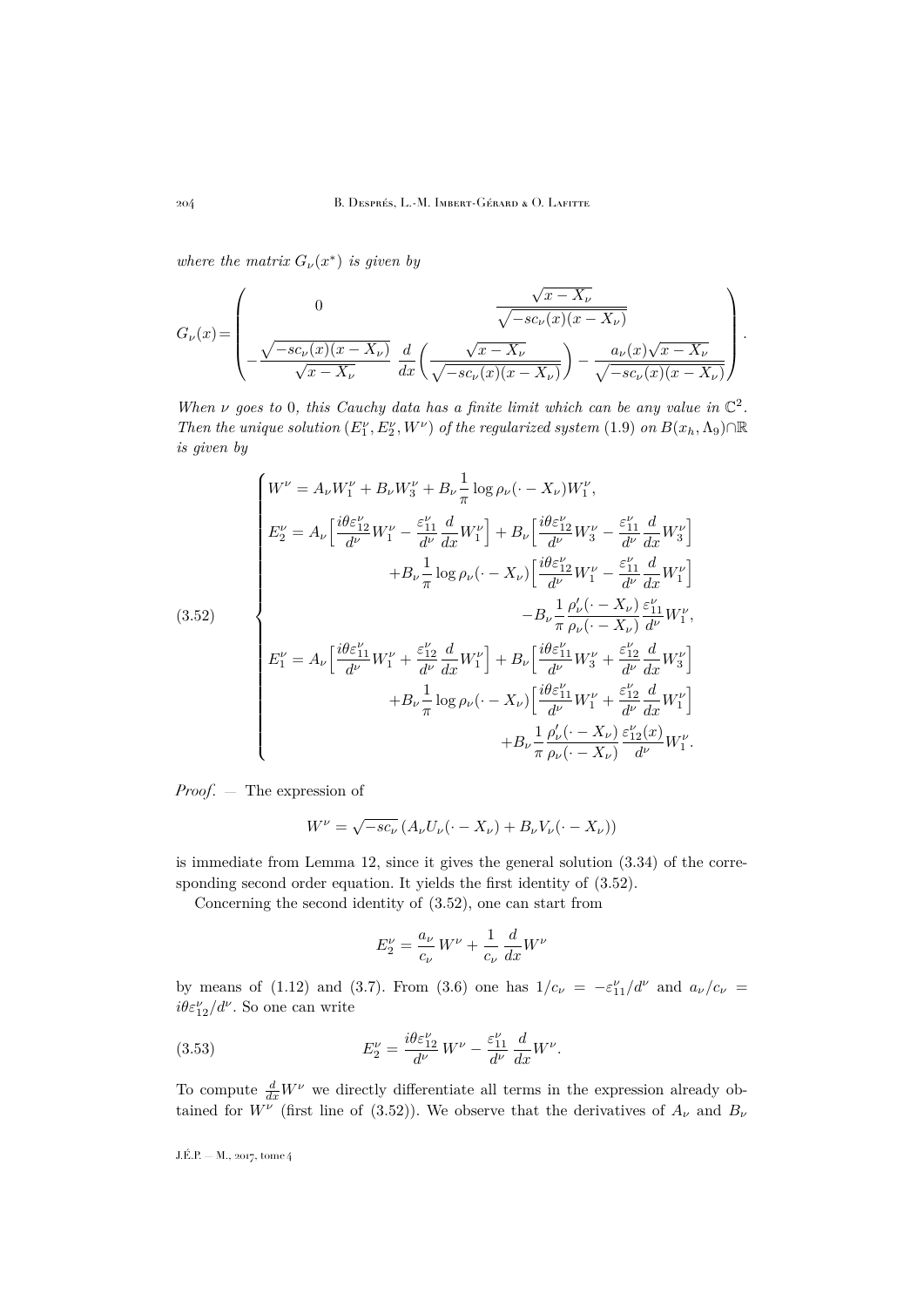vanish since  $A'_\nu U_\nu(\cdot - x_h) + B'_\nu V_\nu(\cdot - x_h) = 0$ , see [\(3.39\)](#page-23-1). It yields

$$
(3.54) \frac{d}{dx}W^{\nu} = A_{\nu}\frac{d}{dx}W_{1}^{\nu} + B_{\nu}\left(\frac{d}{dx}W_{3}^{\nu} + \frac{1}{\pi}\log\rho_{\nu}(\cdot - X_{\nu})\frac{d}{dx}W_{1}^{\nu}\right) + B_{\nu}\frac{1}{\pi}\frac{\rho_{\nu}'(\cdot - X_{\nu})}{\rho_{\nu}(\cdot - X_{\nu})}W_{1}^{\nu}.
$$

It is then sufficient to plug this expression into [\(3.53\)](#page-28-1), and to reorganize the sum to get the  $E_2^{\nu}$  formula in the second line of [\(3.52\)](#page-28-0).

From [\(1.9\)](#page-6-1), summing the first equation multiplied by  $\varepsilon_{11}^{\nu}$  and the second equation by  $-\varepsilon_{12}^{\nu}$ , and from Assumption [2,](#page-12-0) one gets

(3.55) 
$$
E_1^{\nu} = \frac{i\theta \varepsilon_{11}^{\nu}}{d^{\nu}} W^{\nu} + \frac{\varepsilon_{12}^{\nu}}{d^{\nu}} \frac{d}{dx} W^{\nu}.
$$

Even if very simple, this algebra seems to be important since various cancellations of potential singular terms have been performed. It is then sufficient to plug the representation formulas for  $W^{\nu}$  and  $\frac{d}{dx}W^{\nu}$  in [\(3.55\)](#page-29-0) to obtain the last part of the claim. The Cauchy data  $C_{\nu}(x^*)$  is equal to  $\left(\frac{A_{\nu}(x^*)}{B_{\nu}(x^*)}\right)$  $\binom{A_{\nu}(x^*)}{B_{\nu}(x^*)}$ , where  $A_{\nu}$  and  $B_{\nu}$  are known through  $(3.34)$ – $(3.40)$ . This gives

<span id="page-29-0"></span>
$$
\begin{pmatrix} A_{\nu}(x^*) \\ B_{\nu}(x^*) \end{pmatrix} = \pi \begin{pmatrix} V_{\nu}'(x^* - X_{\nu}) & -V_{\nu}(x^* - X_{\nu}) \\ -U_{\nu}'(x^* - X_{\nu}) & U_{\nu}(x^* - X_{\nu}) \end{pmatrix} \begin{pmatrix} y(x^*) \\ y'(x^*) \end{pmatrix}.
$$

This linear system can be inverted to obtain  $y(x^*)$ ,  $y'(x^*)$ . Then, use Definition [\(3.13\)](#page-15-1) for y as well as the equation on  $W^{\nu}, E_2^{\nu}$  given in Definition [1](#page-7-1) to get  $y(x^*)$ ,  $y'(x^*)$  in terms of  $W^{\nu}(x^*), E_2^{\nu}(x^*)$ , which leads to [\(3.51\)](#page-27-1). Since  $A_{\nu}(x^*), B_{\nu}(x^*)$  is arbitrary, the Cauchy data is any vector in  $\mathbb{C}^2$ .

From Formulas [\(3.52\)](#page-28-0) it is clear that the convergence with respect to  $\nu$  is not the same for  $E_2^{\nu}$  and  $W_{\nu}$  on the one hand, and for  $E_1^{\nu}$  on the other hand. Indeed the most singular term in  $E_2^{\nu}$  and  $W_{\nu}$  is the logarithm  $\log \rho_{\nu}(\cdot - X_{\nu})$ : the last term in  $E_2^{\nu}$  is non-singular since  $\varepsilon_{11}^{\nu}/\rho_{\nu}(\cdot - X_{\nu})$  is the ratio of two terms vanishing at order one at  $X_{\nu}$ —so is non-singular.

So  $E_2^{\nu}$  and  $W_{\nu}$  are bounded in  $L_{loc}^p(x_h - \Lambda_9, x_h + \Lambda_9)$  for  $p < \infty$  and pass to the limit pointwise except at the singularity  $x_h = \lim_{\nu \to 0} X_{\nu}$ . This result was already obtained for the slab geometry with a completely different technique in [\[9,](#page-45-1) Prop. 5.14] and is generalized here. So we state without detail the representation formulas for the limits.

Proposition [2](#page-12-0). – *Suppose Assumptions* [1](#page-11-1), 2 *and* [3](#page-12-1) *hold. Consider for all*  $|\nu| \leq \Lambda_9$ *the stretching function*  $\rho_{\nu}$  *described in Lemma* [9](#page-20-3), and the Cauchy data  $C_{\nu}(x^*)$  (given *by* [\(3.51\)](#page-27-1)*) which goes to a finite limit when* ν *goes to* 0*. Consider the unique solution*  $(E_1^{\nu}, E_2^{\nu}, W^{\nu})$  *of the regularized system* [\(1.9\)](#page-6-1) *on*  $B(x_h, \Lambda_9)$ *.* 

*Then for all*  $1 \leq p < \infty$  *the L<sup>p</sup>* $-$ *limits as*  $\nu \to 0^{\pm}$  *of*  $W^{\nu}$  *and*  $E_2^{\nu}$  *are* 

(3.56) 
$$
W^{\pm} = A_0^{\pm} W_1 + B_0^{\pm}(x) W_3 + B_0^{\pm} \frac{1}{\pi} \log \rho_0 (\cdot - x_h)^{\pm} W_1,
$$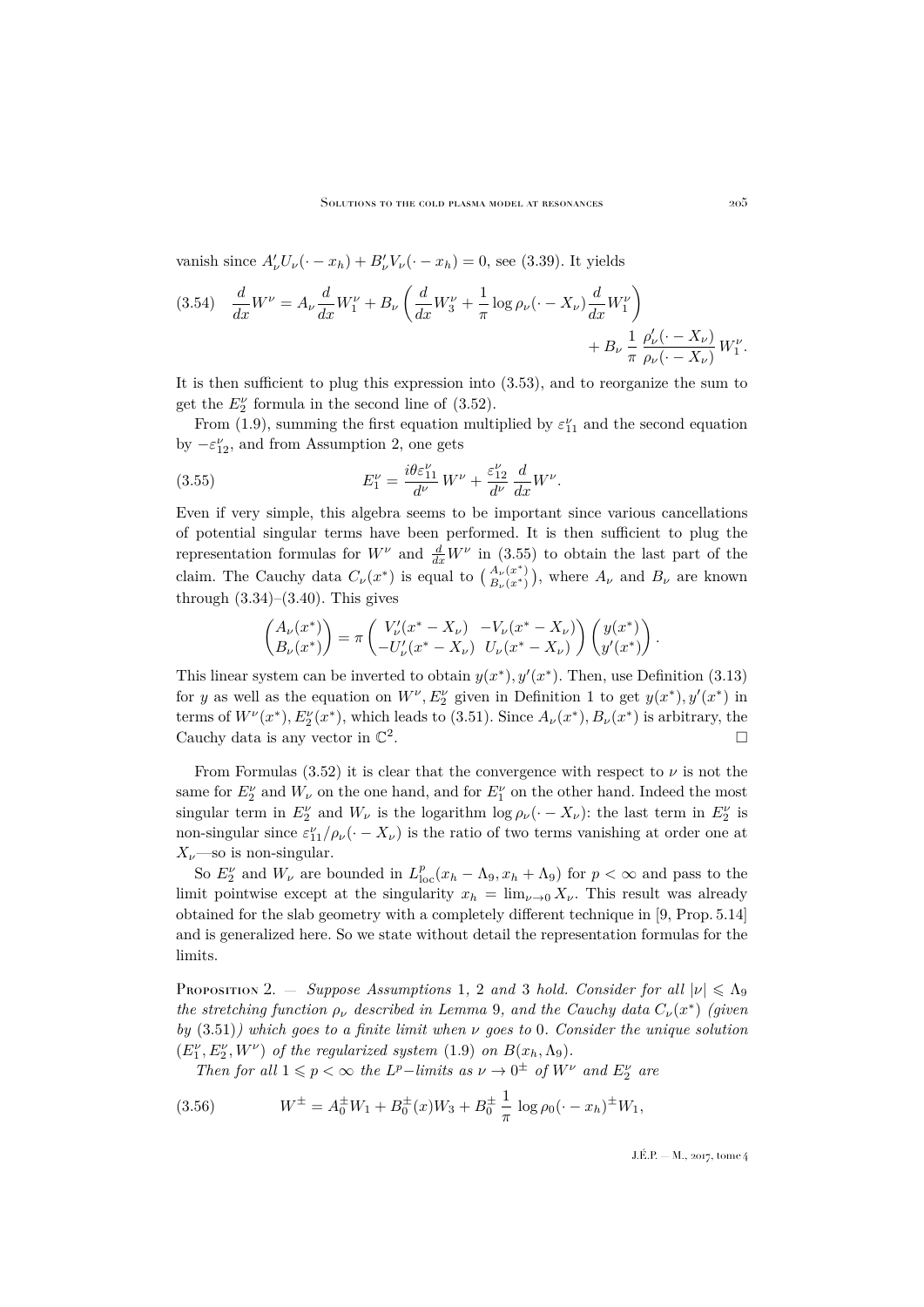$$
(3.57)
$$
\n
$$
E_2^{\pm} = A_0^{\pm} \left[ \frac{i\theta \varepsilon_{12}^0}{d^0} W_1 - \frac{\varepsilon_{11}^0}{d^0} \frac{d}{dx} W_1 \right] + B_0^{\pm} \left[ \frac{i\theta \varepsilon_{12}^0}{d^0} W_3 - \frac{\varepsilon_{11}^0}{d^0} \frac{d}{dx} W_3 \right] + B_0^{\pm} \frac{1}{\pi} \log \rho_0 (\cdot - x_h)^{\pm} \left[ \frac{i\theta \varepsilon_{12}^0}{d^0} W_1 - \frac{\varepsilon_{11}^0}{d^0} \frac{d}{dx} W_1 \right] - B_0^{\pm} \frac{1}{\pi} \frac{\rho_0' (\cdot - x_h)}{\rho_0 (\cdot - x_h)} \frac{\varepsilon_{11}^0}{d^0} W_1,
$$

*where*  $\log \rho_0(\cdot - x_h)^{\pm}$  *is defined in* [\(3.45\)](#page-25-1)*. The limits also hold in*  $\mathbb{R} - \{x_h\} \cap B(x_h, \Lambda_9)$ *pointwise.*

The situation is different for the  $E_1^{\nu}$  component of [\(3.52\)](#page-28-0) since the division by  $\rho_{\nu}$  ( $\cdot - X_{\nu}$ ) in the last term yields a singularity as  $\nu$  approaches zero because

$$
W_1(x_h) = \sqrt{\frac{d^0(x_h)}{s \varepsilon'_{11}(x_h)}} \neq 0.
$$

This behavior is the same that already demonstrated in [\[9\]](#page-45-1) using a singular integral equation technique. The difference is that we have now an explicit representation of this singular behavior for small  $\nu$ . To express the limit of the singular term, the more efficient way is to use principal value and Dirac mass. Since the result is essentially the same as in [\[9\]](#page-45-1) and all calculations are now evident starting from the representation formula [\(3.52\)](#page-28-0) we state the result without details of the proof. The notations are that  $\mathfrak{s} = \text{sign}\left(i\partial_{\nu}\varepsilon_{11}^{\nu}(x)/\partial_{x}\varepsilon_{11}^{\nu}(x)\right)_{|x=x_h,\nu=0}, D$  is the Dirac mass and the principal value is defined by

$$
\langle \text{P.V.}(\alpha), \phi \rangle = \lim_{\tau \to 0^+} \int_{x \notin [x_h - \tau, x_h + \tau]} \alpha(x) \phi(x) dx.
$$

<span id="page-30-0"></span>THEOREM [1](#page-11-1). — *Suppose Assumptions* 1, [2](#page-12-0) *and* [3](#page-12-1) *hold. Consider for all*  $|\nu| \leq \Lambda$ <sub>9</sub> *the* stretching function  $\rho_{\nu}$  described in Lemma [9](#page-20-3), and  $C_{\nu}(x^*)$  (given by [\(3.51\)](#page-27-1)) which *goes to a finite limit when*  $\nu \to 0$ . Consider the unique solution  $(E_1^{\nu}, E_2^{\nu}, W^{\nu})$  of the *regularized system* [\(1.9\)](#page-6-1) *on*  $B(x_h, \Lambda_9)$ *. Then the limit of*  $E_1^{\nu}$ *, in*  $\mathscr{D}'(B(x_h, \Lambda_9))$ *,* 

$$
E_{1}^{\pm} = A_{0}^{\pm} \left[ \frac{i\theta \varepsilon_{11}^{0}}{d^{0}} W_{1} + \frac{\varepsilon_{12}^{0}}{d^{0}} \frac{d}{dx} W_{1} \right] + B_{0}^{\pm} \left[ \frac{i\theta \varepsilon_{11}^{0}}{d^{0}} W_{3} + \frac{\varepsilon_{12}^{0}}{d^{0}} \frac{d}{dx} W_{3} \right] + B_{0}^{\pm} \frac{1}{\pi} \log \rho_{0} (\cdot - x_{h})^{\pm} \left[ \frac{i\theta \varepsilon_{11}^{0}}{d^{0}} W_{1} + \frac{\varepsilon_{12}^{0}}{d^{0}} \frac{d}{dx} W_{1} \right] + \text{i} \mathfrak{s} B_{0}^{\pm} \frac{\varepsilon_{12}^{0}(x_{h})}{d^{0}} W_{1}(x_{h}) D(\cdot - x_{h}) + P.V. \left( B_{0}^{\pm} \frac{1}{\pi} \frac{\rho_{0}'(\cdot - x_{h})}{\rho_{0}(\cdot - x_{h})} \frac{\varepsilon_{12}^{0}(x)}{d^{0}} W_{1} \right).
$$

Of course the right hand side terms on the first line converge also in the space  $L_{\text{loc}}^p(x_h - \Lambda_9, x_h + \Lambda_9)$  as in the previous proposition, and the pointwise limit holds away from the hybrid singularity  $x_h$ .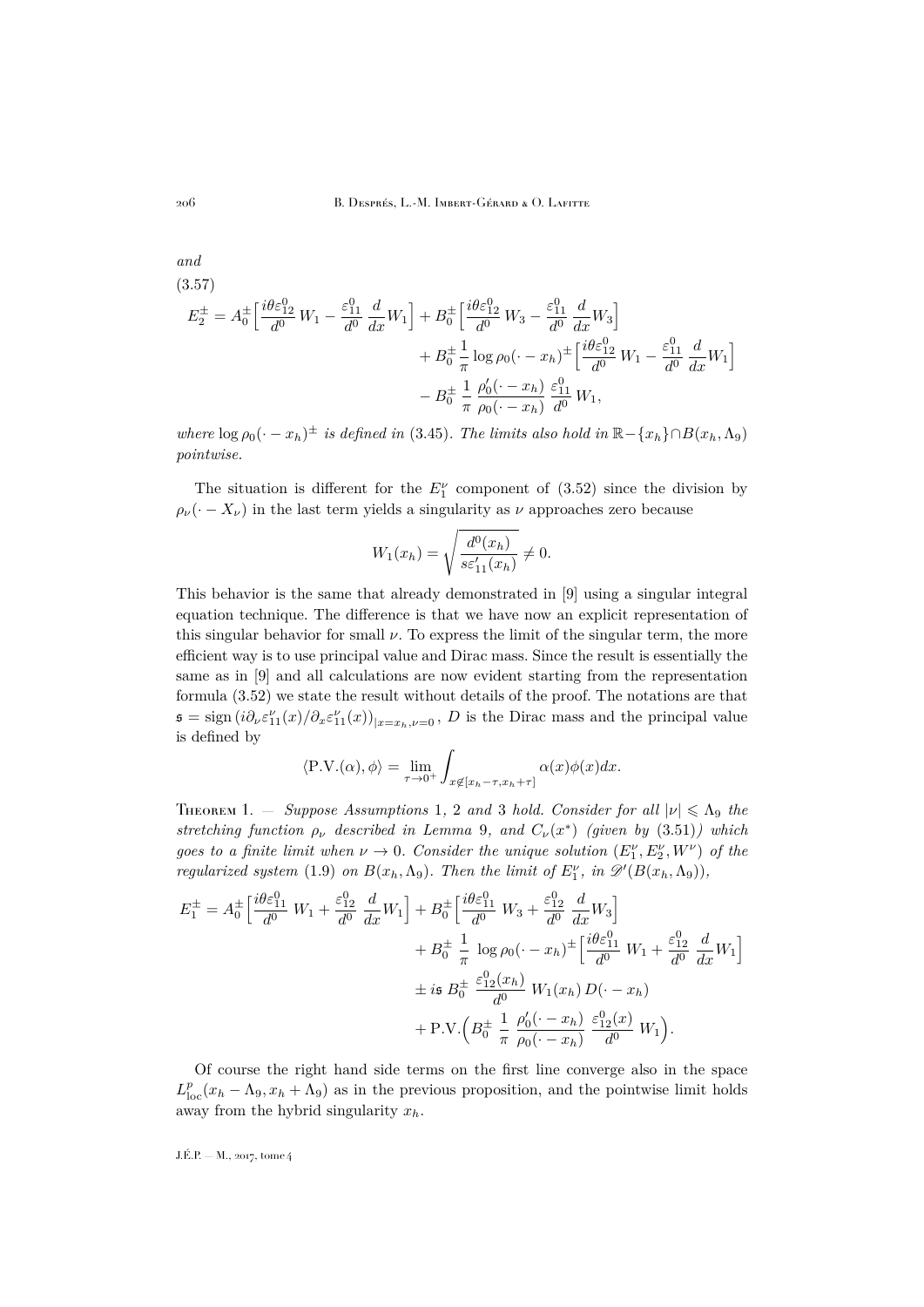3.4. RESONANT HEATING TERM. — The heating was defined in Formula [\(1.10\)](#page-7-6). For  $a < b$ in  $B(x_h, \Lambda_9) \cap \mathbb{R}^*$  and  $\nu \in (-\Lambda_9, \Lambda_9)$  we note

<span id="page-31-3"></span>(3.58) 
$$
Q^{\nu}(a,b) = \Im \int_{a}^{b} (\varepsilon^{\nu}(x) \boldsymbol{E}^{\nu}(x), \boldsymbol{E}^{\nu}(x)) dx
$$

$$
= -\Im(W^{\nu}(b) \overline{E_2^{\nu}(b)}) + \Im(W^{\nu}(a) \overline{E_2^{\nu}(a)})
$$

where  $(E_1^{\nu}, E_2^{\nu}, W^{\nu})$  is the regularized solution system [\(1.9\)](#page-6-1) on  $B(x_h, \Lambda_9)$ . The limit value for  $\nu = 0$  is the resonant heating and can be characterized as follows.

<span id="page-31-0"></span>Theorem 2 (Resonant heating). — *Suppose Assumptions* [1](#page-11-1)*,* [2](#page-12-0) *and* [3](#page-12-1) *hold. Consider for all*  $|\nu| \leq \Lambda_9$  $|\nu| \leq \Lambda_9$  *the stretching function*  $\rho_{\nu}$  *described in Lemma* 9*, and*  $C_{\nu}(x^*)$  *given*  $by$  [\(3.51\)](#page-27-1) *which goes to a finite limit when*  $\nu$  *goes to* 0*.* 

*For*  $a, b \in B(x_h, \Lambda_9) \cap \mathbb{R} \setminus \{x_h\}$ , one can pass to the limit with respect to  $\nu$ :

- (i) If  $(a x_h)(b x_h) > 0$ , then  $\lim_{\nu \to 0} Q^{\nu}(a, b) = 0$ .
- <span id="page-31-2"></span>(ii) If  $a < x_h < b$ , then

(3.59) 
$$
\lim_{\nu \to 0^{\pm}} Q^{\nu}(a, b) = \pm \frac{1}{\pi} |B_0^{\pm}(x_h)|^2 \left| \varepsilon_{12}^0(x_h) \right|^2 \operatorname{sign}(\Im(\partial_{\nu} \varepsilon_{11}^0(x_h))).
$$

*Proof*. — There are many possibilities to compute this limit value from the previous representation formulas.

*First case.* — This is a direct consequence on the fact that a and b are on the same side of  $x_h$ , that the solution is smooth away from  $x_h$  and that  $\Im(\varepsilon^0(x)X, X) = 0$  for any complex vector  $\boldsymbol{X}$  since  $\varepsilon^0(x)$  is Hermitian.

*Second case*. — Our proof of the result relies on three arguments which are a decomposition of the solution between a regular part and a singular part, an adapted decomposition of the resonant heating  $Q^{\nu}(a, b)$  where some terms naturally tend to zero, and a careful analysis of the remaining singular part.

*Step 1: decomposition of the solution*. — Let us decompose the electric field in two parts, a regular part  $\mathbf{R}^{\nu}$  and a singular part  $\mathbf{S}^{\nu}$ . The regular part  $\mathbf{R}^{\nu}$  is regular enough, for example bounded in  $L^2(-\Lambda_9, \Lambda_9)$  uniformly with respect to  $\nu$  and with a pointwise limit for  $x \neq x_h$ . The singular part  $S^{\nu}$  is such that  $(x - X_{\nu})S^{\nu}$  is bounded in  $L<sup>∞</sup>(-\Lambda<sub>9</sub>, \Lambda<sub>9</sub>)$ . One can choose

<span id="page-31-1"></span>
$$
\pmb{S}^{\nu}(x)=\Big(B_{\nu}\;\frac{1}{\pi}\;\frac{\rho'_{\nu}(\cdot-X_{\nu})}{\rho_{\nu}(\cdot-X_{\nu})}\;\frac{\varepsilon_{12}^{\nu}}{d^{\nu}}\;W^{\nu}_{1},0\Big).
$$

Consider on the one hand  $(3.3)$ – $(3.4)$  and  $(3.12)$  which yield an estimate of the shift of  $X_{\nu}$  in the complex plane, and on the other hand of the representation formulas for  $E_2^{\nu}$  and  $E_1^{\nu}$ . Then one has the estimates in  $L^2$ 

(3.60) 
$$
\|R_{\nu}\|_{L^{2}(a,b)} \leq C \quad \text{and} \quad \|S_{\nu}\|_{L^{2}(a,b)} \leq C
$$

J.É.P. — M., 2017, tome 4

,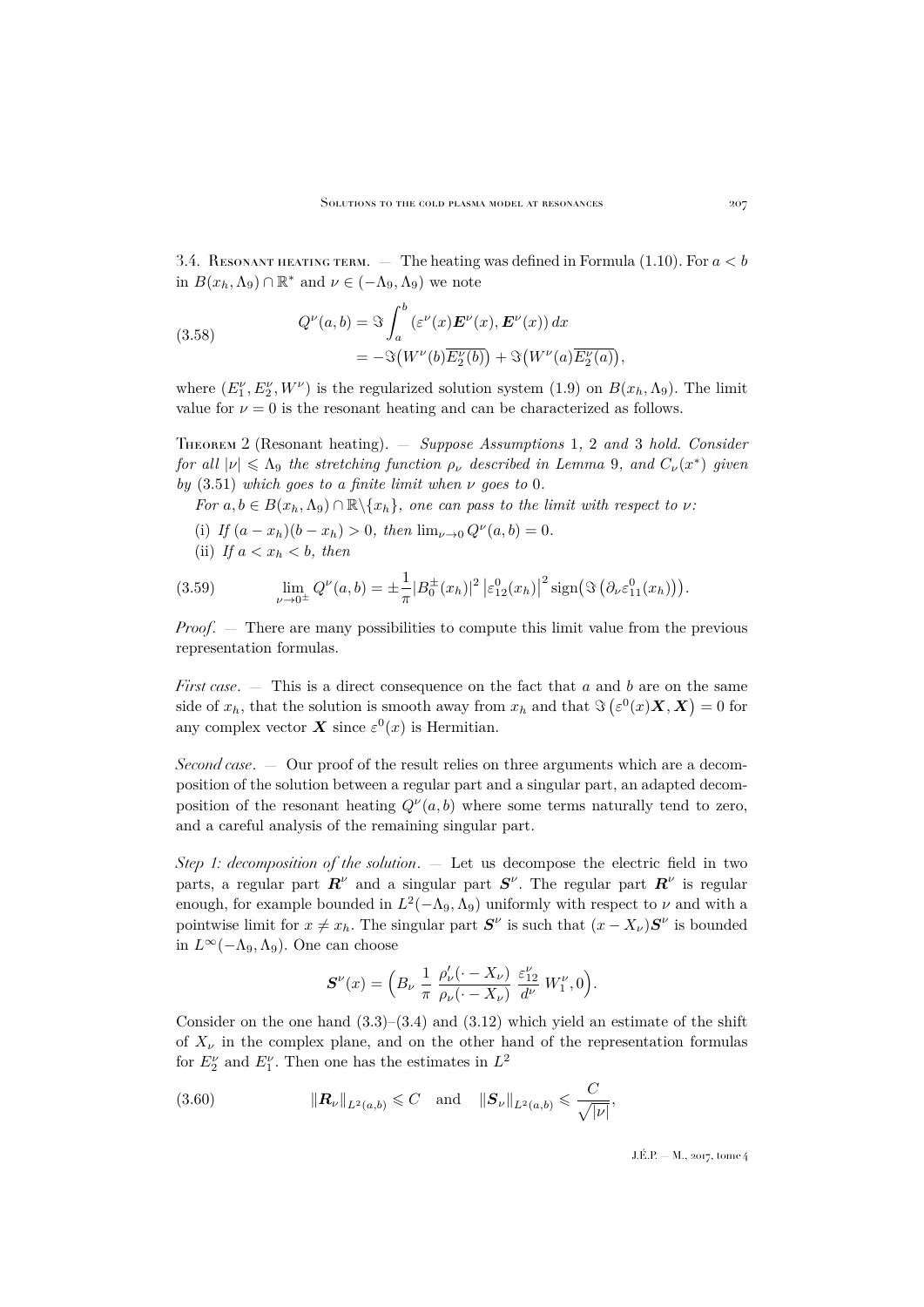for some constant  $C > 0$  independent of  $\nu$ . The regular part is estimated using the integrability in space of the logarithm function. The singular part is estimated thanks to the basic bound  $\int_a^b |1/x + i\nu|^2 dx \le \pi/|\nu|.$ 

*Step 2: decomposition of*  $Q(a, b)$ .  $-$  Let us introduce the Hermitian matrix

(3.61) 
$$
D^{\nu} = \frac{\varepsilon^{\nu} - (\varepsilon^{\nu})^*}{2i\nu} = (D^{\nu})^*.
$$

This Hermitian matrix is uniformly bounded in view of all assumptions, that is

$$
||D^{\nu}||_{L^{\infty}(a,b)} \leqslant K,
$$

<span id="page-32-0"></span> $\Delta$ 

for a constant uniform with respect to  $\nu$ . The decomposition writes

$$
Q(a,b) = \Im \int_{a}^{b} (\varepsilon^{\nu}(x) \mathbf{E}^{\nu}(x), \mathbf{E}^{\nu}(x)) dx
$$
  
\n
$$
= \nu \Re \int_{a}^{b} (D^{\nu}(x) (\mathbf{R}^{\nu}(x) + \mathbf{S}^{\nu}(x)), \mathbf{R}^{\nu}(x) + \mathbf{S}^{\nu}(x)) dx
$$
  
\n
$$
= \nu \Re \int_{a}^{b} (D^{\nu}(x) \mathbf{R}^{\nu}(x), \mathbf{R}^{\nu}(x)) dx + 2\nu \Re \int_{a}^{b} (D^{\nu}(x) \mathbf{R}^{\nu}(x), \mathbf{S}^{\nu}(x)) dx
$$
  
\n
$$
+ \nu \Re \int_{a}^{b} (D^{\nu}(x) \mathbf{S}^{\nu}(x), \mathbf{S}^{\nu}(x)) dx
$$
  
\n
$$
= \nu \Re \int_{a}^{b} (D^{\nu}(x) \mathbf{R}^{\nu}(x), \mathbf{R}^{\nu}(x)) dx + 2\nu \Re \int_{a}^{b} (D^{\nu}(x) \mathbf{R}^{\nu}(x), \mathbf{S}^{\nu}(x)) dx
$$
  
\n
$$
+ \Im \int_{a}^{b} (\varepsilon^{\nu}(x) \mathbf{S}^{\nu}(x), \mathbf{S}^{\nu}(x)) dx.
$$

*Step 3: estimate of all terms*. — The two first terms of this expression tend to zero with  $\nu$  in view of [\(3.60\)](#page-31-1) and [\(3.62\)](#page-32-0). Let us study the remaining term, which is

<span id="page-32-1"></span>(3.63)  
\n
$$
G_{\nu} = \Im \int_{a}^{b} (\varepsilon^{\nu}(x) \mathbf{S}^{\nu}(x), \mathbf{S}^{\nu}(x))
$$
\n
$$
= \Im \int_{a}^{b} \varepsilon_{11}^{\nu}(x) \left| B_{\nu}(x) \frac{1}{\pi} \frac{\rho_{\nu}^{\prime}(x - X_{\nu})}{\rho_{\nu}(x - X_{\nu})} \frac{\varepsilon_{12}^{\nu}(x)}{d^{\nu}(x)} W_{1}^{\nu}(x) \right|^{2} dx.
$$

Define

$$
z_{\nu}(x) = \frac{\varepsilon_{11}^{\nu}(x)}{x - X_{\nu}} \quad \text{and} \quad K_{\nu}(x) = (x - X_{\nu})B_{\nu}(x) + \frac{1}{\pi} \frac{\rho_{\nu}'(x - X_{\nu})}{\rho_{\nu}(x - X_{\nu})} \frac{\varepsilon_{12}^{\nu}(x)}{d^{\nu}(x)} W_{1}^{\nu}(x).
$$

These two terms are regular and have a natural limit as  $\nu \to 0^{\pm}$ . One has

(3.64) 
$$
G_{\nu} = \Im \int_{a}^{b} z_{\nu}(x) |K_{\nu}(x)|^{2} \frac{x - X_{\nu}}{|x - X_{\nu}|^{2}} dx.
$$

Introduce

<span id="page-32-2"></span>
$$
M_{\nu} = \Im \int_{a}^{b} z_{\nu}(X_{\nu}) |K_{\nu}(X_{\nu})|^{2} \frac{x - X_{\nu}}{|x - X_{\nu}|^{2}} dx.
$$

One can check that there exists a regular function  $H_{\nu}(x)$  such that

$$
z_{\nu}(x)|K_{\nu}(x)|^{2} - z_{\nu}(X_{\nu})|K_{\nu}(X_{\nu})|^{2} = (x - X_{\nu})H_{\nu}(x).
$$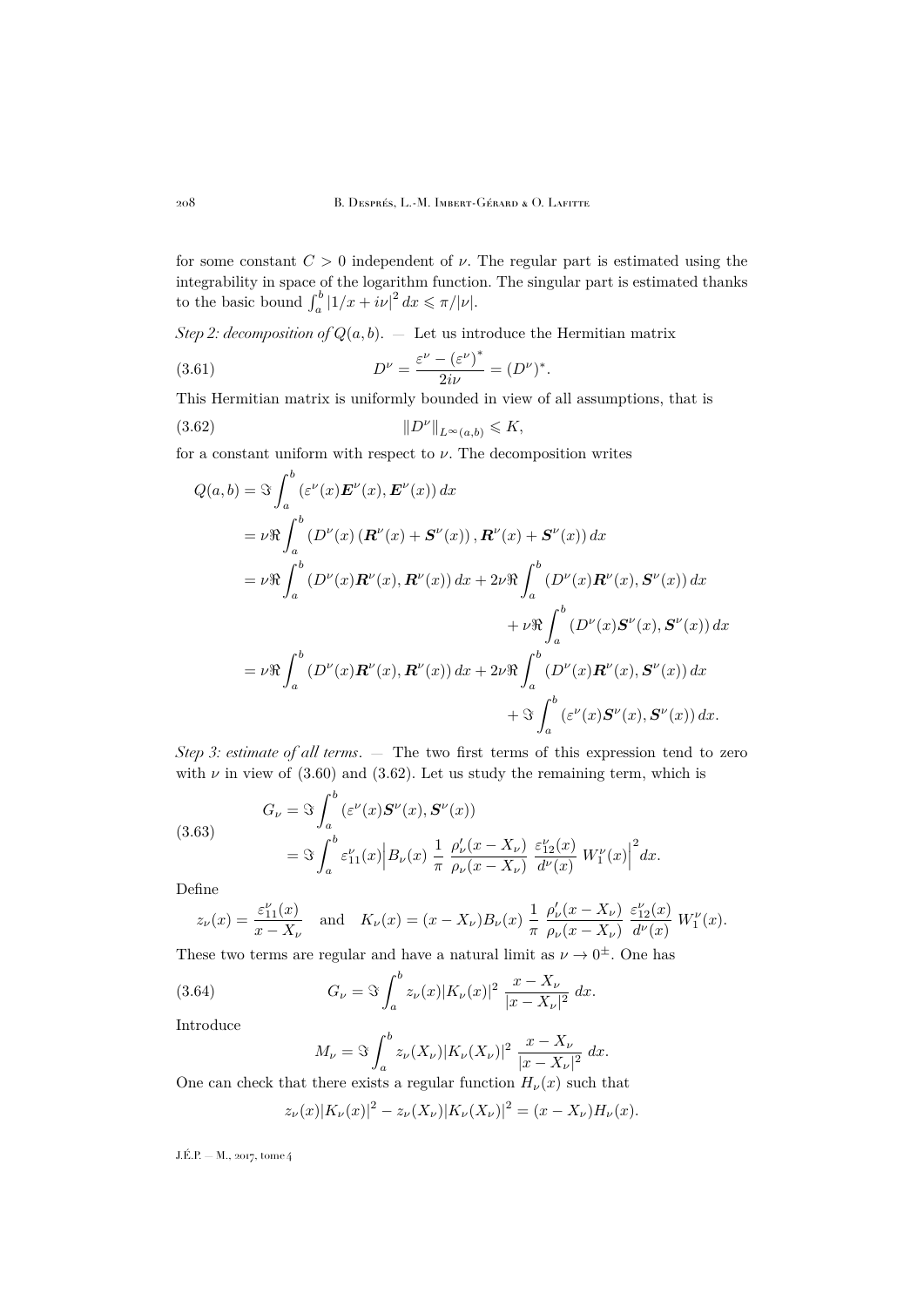Note that  $M_{\nu}(x) \in \mathbb{R}$ . We thus deduce that

$$
G_{\nu} - M_{\nu} = \Im \int_{a}^{b} H_{\nu}(x) \frac{(x - X_{\nu})^{2}}{|x - X_{\nu}|^{2}} dx.
$$

As the limit exists in  $L^1$ , we use the dominated convergence theorem to deduce that

(3.65) 
$$
\lim_{\nu=0^{\pm}} (G_{\nu} - M_{\nu}) = \Im \int_{a}^{b} H_{0}(x) dx = 0.
$$

Therefore it is sufficient to pass to the limit for  $M_{\nu}$ . Use

<span id="page-33-1"></span>
$$
\frac{x - X_{\nu}}{|x - X_{\nu}|^2} = \frac{x - \Re X_{\nu} - i \Im X_{\nu}}{(x - \Re X_{\nu})^2 + (\Im X_{\nu})^2}.
$$

The change of variable  $t = x - \Re X_{\nu}/\Im X_{\nu}$  yields

$$
M_{\nu} = \Im\bigg(z_{\nu}(X_{\nu})|K_{\nu}(X_{\nu})|^2 \int_{(a-\Re X_{\nu})/\Im X_{\nu}}^{(b-\Re X_{\nu})/\Im X_{\nu}} \frac{t-i}{t^2+1} dt\bigg).
$$

After integration

<span id="page-33-0"></span>(3.66) 
$$
M_{\nu} = \mathfrak{F}\left(z_{\nu}(X_{\nu})|K_{\nu}(X_{\nu})|^2[\mathfrak{A}^{\nu} - i\mathfrak{B}^{\nu}]\right) = \mathfrak{F}\left(z_{\nu}(X_{\nu})|K_{\nu}(X_{\nu})|^2\mathfrak{A}^{\nu}\right) - \mathfrak{F}\left(z_{\nu}(X_{\nu})|K_{\nu}(X_{\nu})|^2i\mathfrak{B}^{\nu}\right),
$$

where

$$
\mathfrak{A}^{\nu} = \frac{1}{2} \ln \frac{(b - \Re X_{\nu})^2 + (\Im X_{\nu})^2}{(a - \Re X_{\nu})^2 + (\Im X_{\nu})^2},
$$

$$
\mathfrak{B}^{\nu} = \tan^{-1} \left( \frac{b - \Re X_{\nu}}{\Im X_{\nu}} \right) - \tan^{-1} \left( \frac{a - \Re X_{\nu}}{\Im X_{\nu}} \right).
$$

We claim that all terms have a natural limit in [\(3.66\)](#page-33-0). One has

$$
\lim_{\nu=0^{\pm}} z_{\nu}(X_{\nu}) = \partial_x \varepsilon_{11}^0(x_h) \in \mathbb{R}.
$$

Moreover,  $\mathfrak{A}^{\nu} \to \frac{1}{2} \ln (b - x_h)^2 / (a - x_h)^2 \in \mathbb{R}$ . So  $\lim_{\nu=0^{\pm}} \left( \Im \left( z_{\nu}(X_{\nu}) | K_{\nu}(X_{\nu})|^2 \mathfrak{A}^{\nu} \right) \right) = 0.$ 

When  $a < x_h < b$ , the limit of  $(a - \Re X_\nu)/\Im X_\nu$  is  $-\infty$  when  $\Im X_\nu$  goes to 0 by positive values, and the limit of  $(a - \Re X_\nu)/\Im X_\nu$  is  $+\infty$  when  $\Im X_\nu$  goes to 0 by negative values. The sign of the imaginary part  $sign(\Im X_{\nu})$  is given by [\(3.12\)](#page-14-2)

$$
\operatorname{sign}(\Im X_{\nu}) = -\operatorname{sign}\left(\Im\left(\frac{\partial_{\nu}\varepsilon_{11}^{0}(x_h)}{\partial_{x}\varepsilon_{11}^{0}(x_h)}\right)\right)\operatorname{sign}(\nu).
$$

We thus deduce

$$
\lim_{\nu=0^{\pm}} \mathfrak{B}^{\nu} = \mp \pi \operatorname{sign}\bigg(\Im\Big(\frac{\partial_{\nu}\varepsilon_{11}^{0}(x_h)}{\partial_{x}\varepsilon_{11}^{0}(x_h)}\Big)\bigg).
$$

Hence

$$
\lim_{\nu=0^{\pm}} \Im \left( z_{\nu}(X_{\nu}) \left| K_{\nu}(X_{\nu}) \right|^2 i \mathfrak{B}^{\nu} \right)
$$
  
=  $\partial_x \varepsilon_{11}^0(x_h) \left| B_0^{\pm}(x_h) W_1(x_h) \frac{\varepsilon_{12}^0(x_h)}{\pi d^0(x_h)} \right|^2 \left( \mp \pi \operatorname{sign} \left( \Im \left( \frac{\partial_{\nu} \varepsilon_{11}^0(x_h)}{\partial_{x} \varepsilon_{11}^0(x_h)} \right) \right) \right).$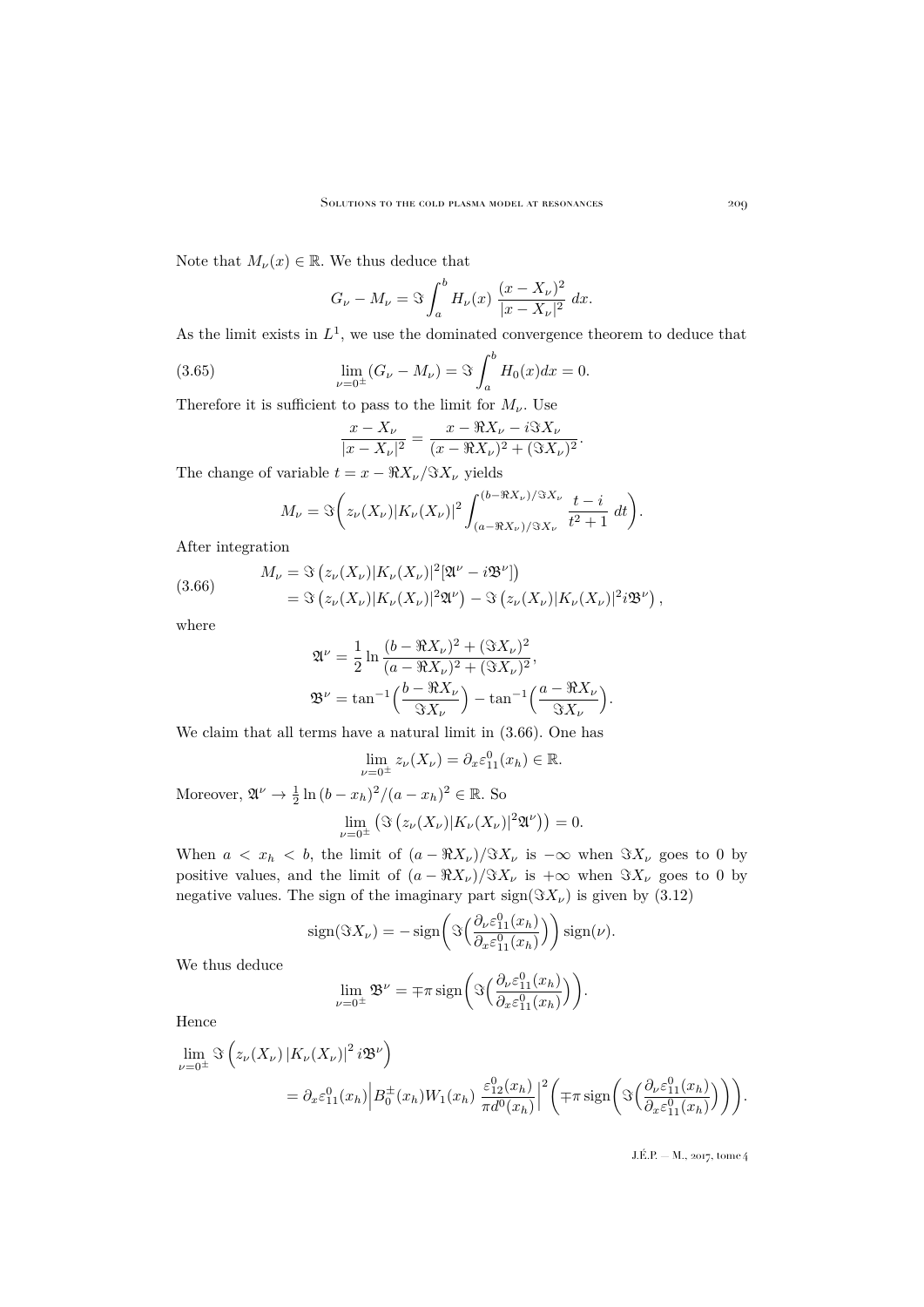Using 
$$
d^0(x_h) = \varepsilon_{12}^0(x_h)^2
$$
 thanks to  $\varepsilon_{12}^0(x_h) = -\varepsilon_{21}^0(x_h)$ , one obtains that  
\n
$$
\lim_{\nu=0^{\pm}} M_{\nu} = \pm \frac{1}{\pi} \partial_x \varepsilon_{11}^0(x_h) \Big| \frac{B_0^{\pm}(x_h) W_1(x_h)}{\varepsilon_{12}^0(x_h)} \Big|^2 \operatorname{sign} \Big( \mathfrak{F} \Big( \frac{\partial_\nu \varepsilon_{11}^0(x_h)}{\partial_x \varepsilon_{11}^0(x_h)} \Big) \Big).
$$

One more simplification is  $|W_1(x_h)|^2 = |\varepsilon_{12}^0(x_h)|$  $\sqrt{\frac{2}{\theta_x \varepsilon_{11}^0(x_h)}}$  as a consequence of [\(3.47\)](#page-26-1)–[\(3.48\)](#page-27-2). One gets

<span id="page-34-1"></span>(3.67) 
$$
\lim_{\nu=0^{\pm}} M_{\nu} = \pm \frac{1}{\pi} |B_0^{\pm}(x_h)|^2 |\varepsilon_{12}^0(x_h)|^2 \operatorname{sign} (\Im (\partial_{\nu} \varepsilon_{11}^0(x_h))) .
$$

The claim  $(3.59)$  is obtained as a consequence of  $(3.63)$ – $(3.64)$ – $(3.65)$ – $(3.67)$ . The proof is ended.  $\Box$ 

An interesting and evident corollary is the following.

<span id="page-34-0"></span>Corollary 1. — *Consider any dielectric tensor satisfying* [\(3.1\)](#page-11-2) *and Assumption* [2](#page-12-0)*, not necessarily with the exact form* [\(1.4\)](#page-4-3) *but with the linearized form* [\(1.5\)](#page-4-2)*–*[\(1.7\)](#page-5-0)*.* Assume  $\varepsilon^0$  is a smooth Hermitian matrix, and assume  $x_h = 0$  is a hybrid resonance. *Define the local dissipation tensor*

$$
\mathbb{D} = -i \left( \partial_{\nu} \varepsilon \right)^{0} (x_{h}) = \begin{pmatrix} d_{1} & d_{2} \\ -d_{2} & d_{1} \end{pmatrix} \quad \text{with } d_{1} \neq 0 \text{ and } d_{2} \in i\mathbb{R}.
$$

*Then the value of the resonant heating is independent of* D*. The same for the pointwise limits of the electric field, the magnetic field and the numerical value of the resonant heating.*

*Proof*. — It is sufficient to realize that the major assumption that was made, that is  $(3.2)$ – $(3.4)$ , is independent of the exact value of  $d_1 \neq 0$ , and that the other coefficients in D do not appear in the proof of the previous theorem. This is also clear in view of the value of the resonant heating  $(3.59)$ .

An interesting consequence is that the initial dielectric tensor [\(1.4\)](#page-4-3) can be replaced by the linear approximation  $\varepsilon^0 + i\nu\mathbb{D}$  with  $\mathbb D$  defined in [\(1.6\)](#page-5-1). If one is interested only in the limit value, which is a reasonable assumption for fusion plasmas where  $\nu \approx 10^{-7}$ may be encountered, this is a valid assumption.

One notices that the positivity condition  $d_1^2 > |d_2|^2$  that stems from the physics [\(1.7\)](#page-5-0) is not mandatory for the mathematical results to hold, since this condition was never used in the proof. It is possible to modify even further the dissipation matrix which therefore becomes non-physical. One may consider for example an artificial tensor

(3.68) 
$$
\mathbb{D}^{\text{art}} = \begin{pmatrix} d_1 & d_2 \\ -d_2 & d_3 \end{pmatrix} \text{ with } d_1 \neq 0, d_2 \in i\mathbb{R} \text{ and } d_3 \in \mathbb{R}.
$$

Since only  $d_1$  really matters in  $\varepsilon_{11}^{\nu}$  which is the only quantity in the denominators visible in the matrix  $M_{\nu}$  defined in [\(1.13\)](#page-7-4), the results of this work are still valid. We did not elaborate on such a matrix in this work since the condition  $d_3 \neq d_1$  is non-physical and of less interest, nevertheless it must be stressed that the numerical results in next section with tensor  $\mathbb{D}_2$  validate this statement.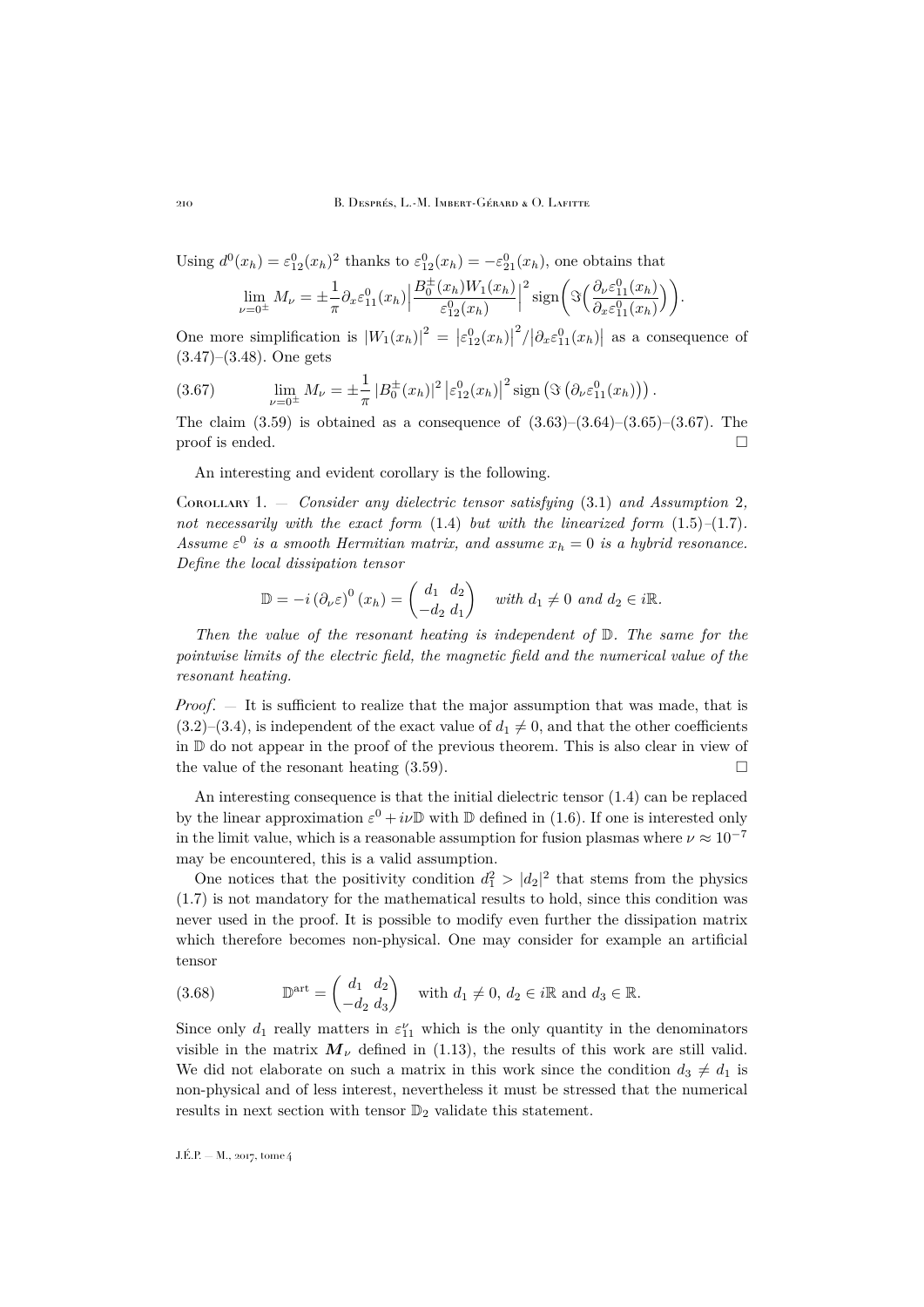## 4. Numerical illustrations

<span id="page-35-0"></span>4.1. Numerics. — We show numerical results which illustrate some of the theoretical results. These results have been computed with the Matlab solver developed by Lise-Marie Imbert-Gérard during her PhD [\[11\]](#page-45-21). The code solves the system under the form [\(1.12\)](#page-7-0) with the ode23s subroutine of Matlab. This routine is adapted to stiff problems.

We use three different dielectric tensors that all have the same limit  $\varepsilon^0$  for  $\nu = 0$ . The three dielectric tensors are defined by three different dissipation tensors. The first one denoted as  $\mathbb{D}_0$  corresponds to the exact formula [\(1.4\)](#page-4-3). The second one  $\mathbb{D}_1 = \begin{pmatrix} 1 & 0 \\ 0 & 1 \end{pmatrix}$ corresponds to the linear approximation  $\varepsilon^0 + i\nu \mathbb{D}_1$ . One can notice that  $\mathbb{D}_1 = \mathbb{I}$ corresponds to the limiting absorption principle that was studied in [\[9\]](#page-45-1). The last  $\mathbb{D}_2 = \mathbb{D}_2^* = \left(\begin{smallmatrix} 1 & -2i \\ 2i & 5 \end{smallmatrix}\right)$  is a Hermitian and positive matrix as is required on the physical basis (see [\(1.6\)](#page-5-1) for example). These three methods satisfy the main hypothesis of Corollary [1](#page-34-0) that is  $(\mathbb{D}_i)_{11} > 0$  for  $i = 0, 1, 2$ . In each case, the matrix  $\mathbf{M}_{\nu}(x, \theta)$  is constructed and the problem solved numerically in the interval [−5, 5] with arbitrary Cauchy data  $E_2^{\nu}(5) = 1$  and  $W^{\nu}(5) = 0$ . Notice that the Cauchy data is prescribed on the right boundary inside the non-propagative zone, and is propagated from the right to the left by the Matlab solver. With this, the numerical method naturally captures an exponentially growing term (from the right to the left) which is therefore exponentially decreasing from the left to the right in the propagative region and so models correctly the condition at infinity.

|                | .b        |       | $.5 \times 10^{-1}$ $.5 \times 10^{-2}$ $.5 \times 10^{-3}$ |       | $.5 \times 10^{-4}$ $.5 \times 10^{-5}$ |       |
|----------------|-----------|-------|-------------------------------------------------------------|-------|-----------------------------------------|-------|
| $\mathbb{D}_0$ | 9898      | 19484 | 18724                                                       | 18623 | 18604                                   | 18590 |
| $\mathbb{D}_1$ | 1534268   | 36976 | 20272                                                       | 18771 | 18613                                   | 18588 |
| $\mathbb{D}_2$ | 109836517 | 89603 | 22761                                                       | 19001 | 18637                                   | 18591 |

<span id="page-35-1"></span>TABLE 4.1. Values of the heating calculated with Formula  $(3.58)$  with different  $\nu$  and different dissipation tensors. As predicted by the theory, the limit resonant heating in the last column is independent of the dissipation tensor.

On the contrary if the numerical Cauchy data is prescribed on the left boundary in the propagative zone, it inevitably captures a non-physical exponentially increasing function at infinity. Finally, note that the Cauchy data  $E_2^{\nu}(5) = 1$  is extremely small with respect to the order of magnitude of the numerical solutions inside the domain. All calculations are performed with different but positive values of the regularization parameter  $\nu > 0$ . The other parameters are chosen so that  $x_h = 0$  is a local hybrid resonance,  $x < 0$  is the propagative region and  $x > 0$  is the non-propagative region.

The convergence as  $\nu$  goes to the 0 of the heating term appears clearly in Table [4.1.](#page-35-1) In Figure [4.1](#page-36-0) we display the real part of  $E_1^{\nu}, E_2^{\nu}, W^{\nu}$  for four different values of  $\nu$ , and for the linear models with  $\mathbb{D}_1$  and  $\mathbb{D}_2$ . We observe the numerical convergence: even if the results for  $\nu = 0.5$  are very different, the functions converge numerically to the same limit for  $\nu = 0.5 \times 10^{-3}$ . Figure [4.2](#page-37-0) confirms this analysis for the imaginary part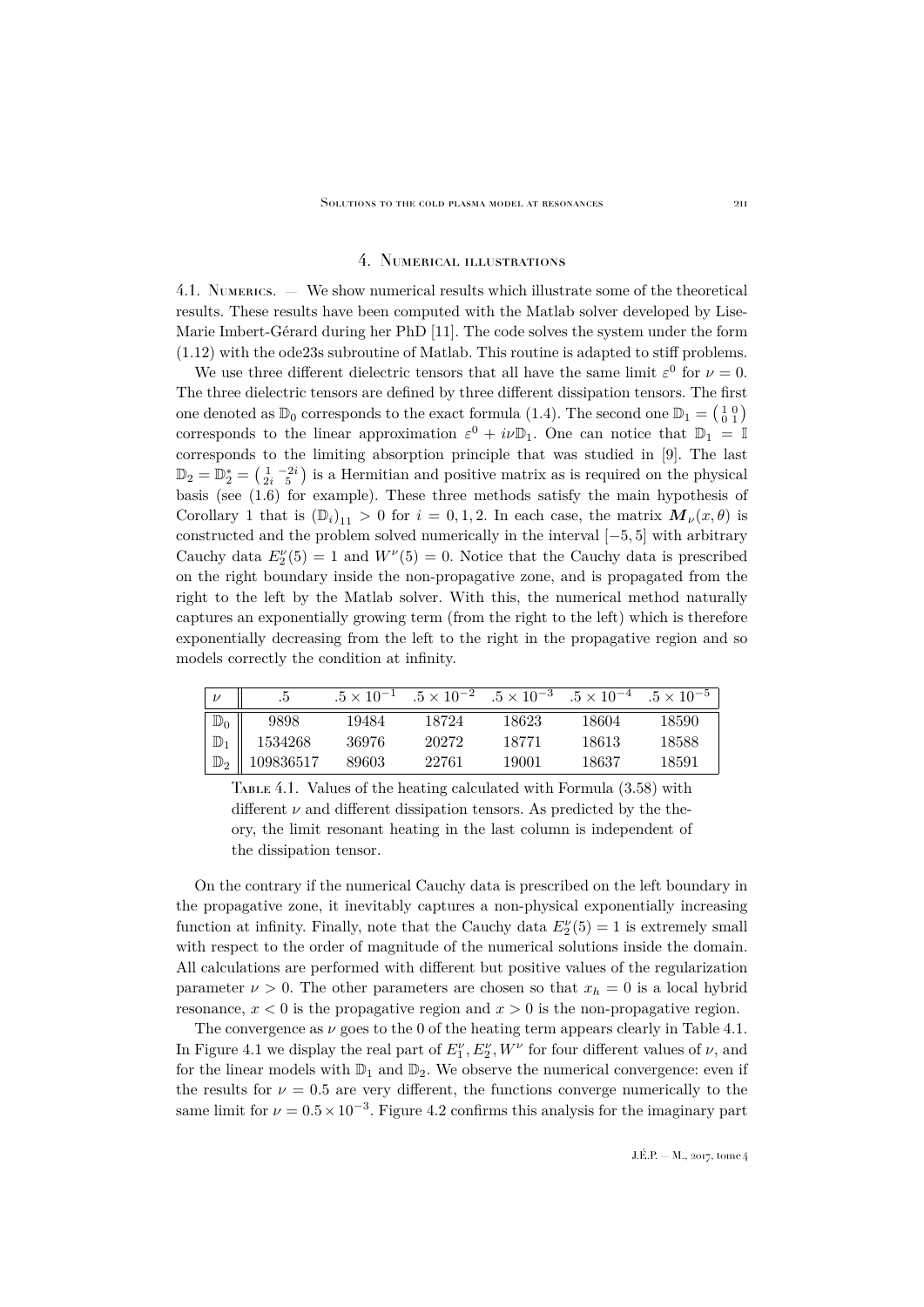

<span id="page-36-0"></span>FIGURE 4.1. Real part of  $V^{\nu} = E_2^{\nu}$ ,  $W^{\nu}$  and  $U^{\nu} = E_1^{\nu}$ . Parameters are as follows:  $\mathbb{D}_1$  on the left,  $\mathbb{D}_2$  on the right; from top to bottom  $\nu = .5, .5 \cdot 10^{-1}, .5 \cdot 10^{-2}, .5 \cdot 10^{-3}$ . One observes the convergence to the same limit.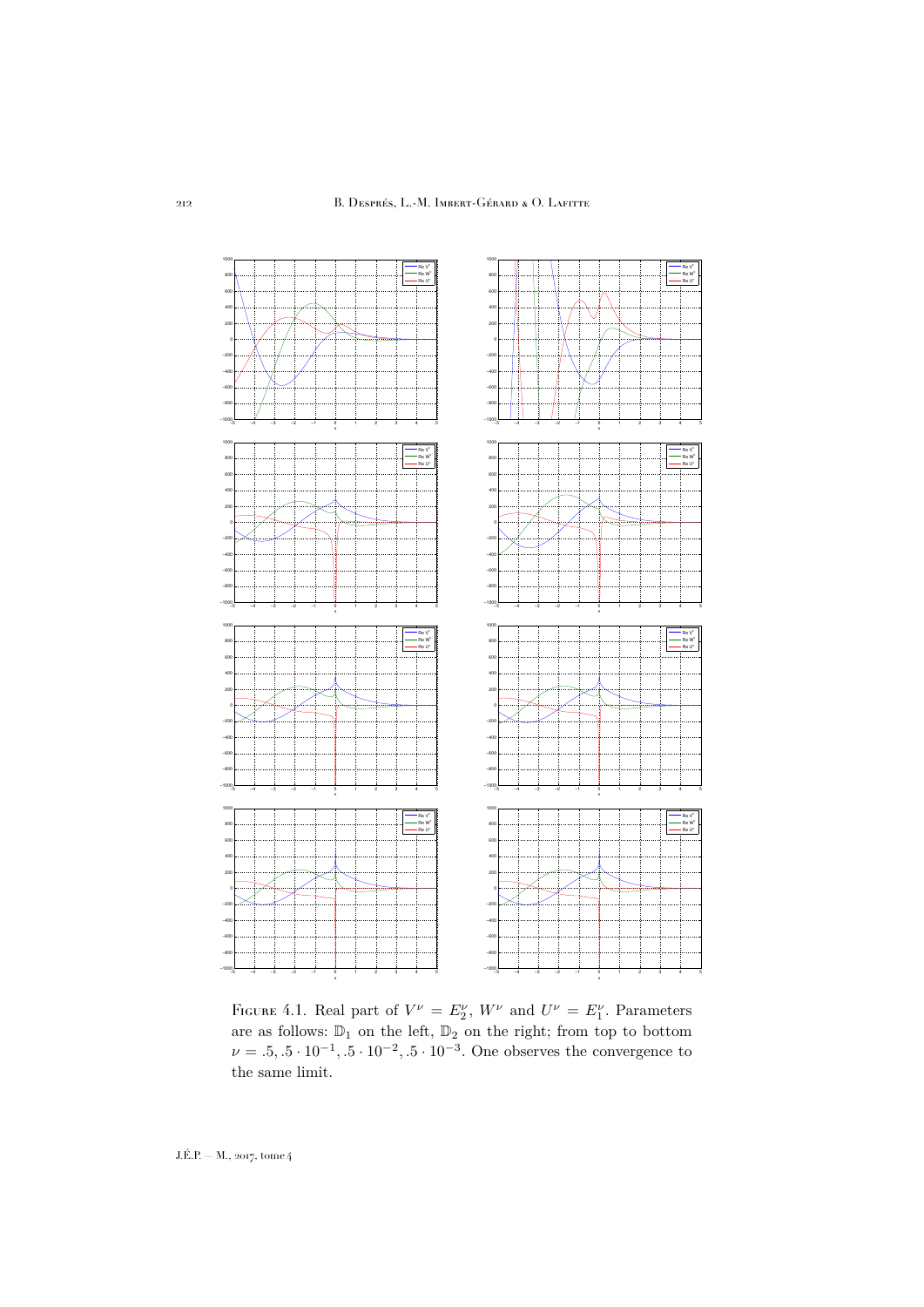

<span id="page-37-0"></span>FIGURE 4.2. Imaginary part of  $V^{\nu} = E_2^{\nu}$ ,  $W^{\nu}$  and  $U^{\nu} = E_1^{\nu}$ . Parameters are as follows:  $\mathbb{D}_1$  on the left,  $\mathbb{D}_2$  on the right; from top to bottom  $\nu = .5, .5 \cdot 10^{-1}, .5 \cdot 10^{-2}, .5 \cdot 10^{-3}$ . One observes the convergence to the same limit.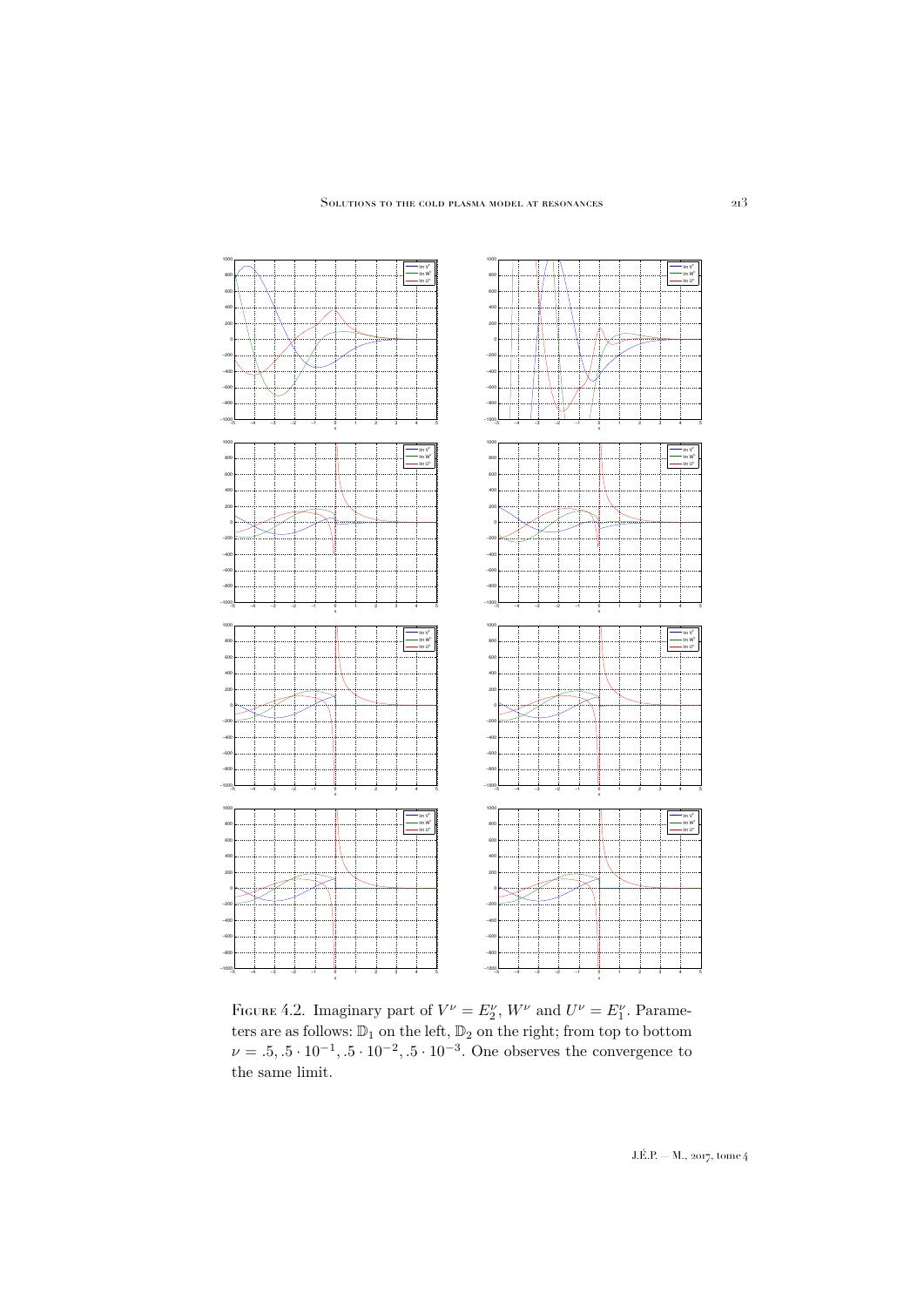

<span id="page-38-0"></span>FIGURE 4.3. Real part of  $V^{\nu} = E_2^{\nu}$ ,  $W^{\nu}$  and  $U^{\nu} = E_1^{\nu}$  on the left, imaginary part on the right. The diffusion tensor is the same and equal to  $\mathbb{D}_0$ . Regularization parameter from top to bottom  $\nu = .5, .5 \cdot 10^{-1}, .5 \cdot 10^{-2}, .5 \cdot 10^{-3}$ . For the smallest value of  $\nu$ , the results are almost the same as in Figures [4.1](#page-36-0) and [4.2](#page-37-0) computed with the linear models  $\mathbb{D}_1$  and  $\mathbb{D}_2.$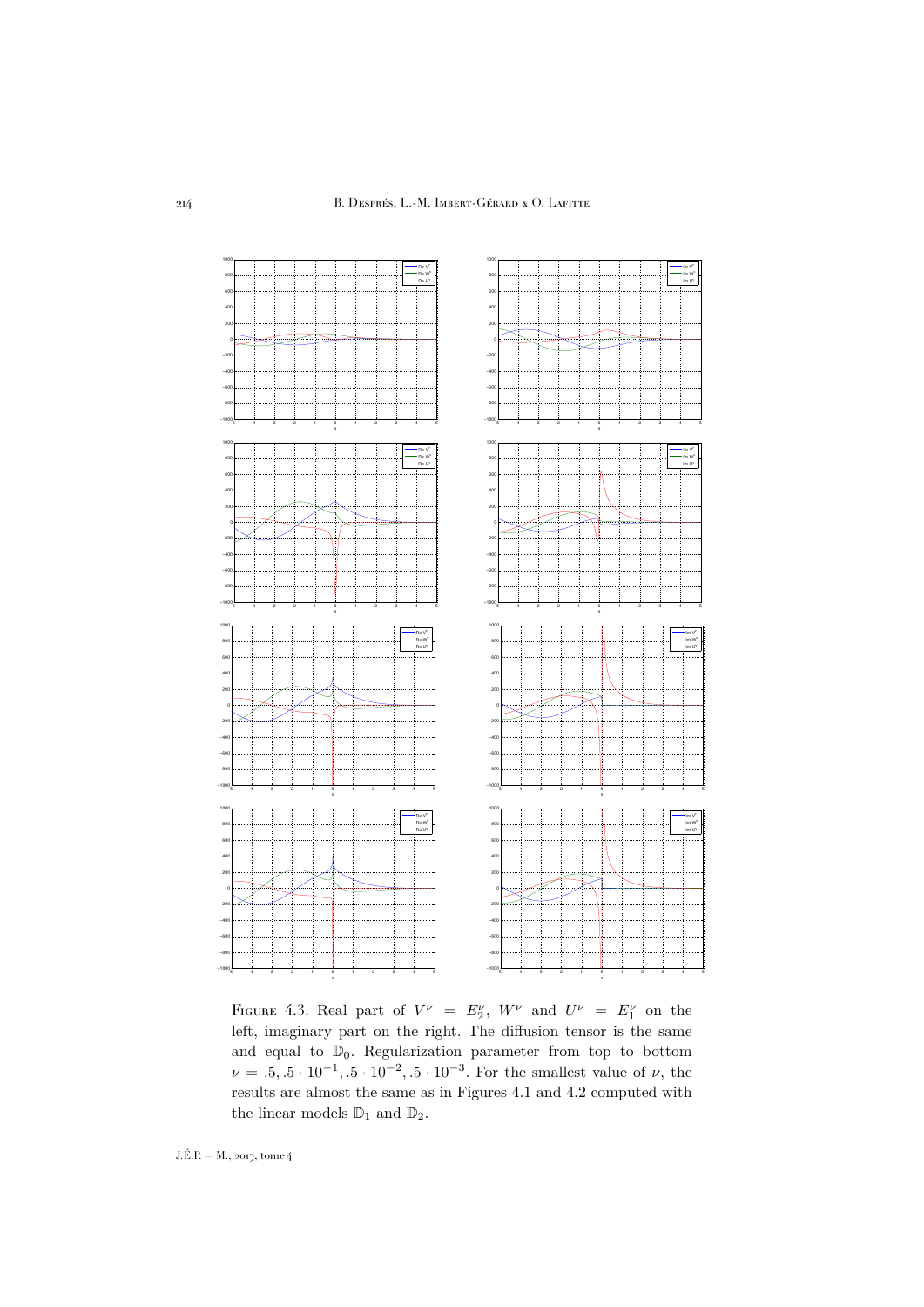of the electromagnetic field. Finally Figure [4.3](#page-38-0) shows the same results but computed with the "real" dissipation tensor. One clearly observes the same limit as in Figures [4.1](#page-36-0) and [4.2,](#page-37-0) perhaps with smaller oscillations for larger values of  $\nu$ .

4.2. A short conclusion. — All our numerical results confirm the singular solution predicted by the theoretical results. It allows us now to have a comprehensive understanding of the local structure of the hybrid singular solutions. The connection of the local structure near the singularity to the condition at infinity, this problem was addressed in [\[9\]](#page-45-1), can also be addressed starting with the tools of the present work and using the methods developed in [\[13\]](#page-45-15).

## Appendix A. Proof of Lemma [6](#page-16-0)

<span id="page-39-0"></span>*Proof.* — From Definition [6,](#page-15-2) the function  $R_{\nu}(x)$  is a priori a Laurent series in x, with bounded coefficients in  $\nu$ . Hence we will show that there exists  $\Lambda_6 > 0$  such that  $R_{\nu}(x)$ is uniformly bounded, i.e., bounded for  $x \in B(x_h, \Lambda_6)$  uniformly for  $\nu \in B(0, \Lambda_6)$ . And such a  $\Lambda_6$  can be replaced by  $\Lambda_3$  in case this one was smaller. This will prove that it is an analytic function with a uniform radius of convergence.

The function  $R_{\nu}$  is the product of  $x - X_{\nu}$  times a contribution which is the sum of four terms. The first term is  $a_{\nu}^2 + b_{\nu}c_{\nu} = -\mathfrak{D}_{\nu} = c_{\nu} + \theta^2$ , with  $\mathfrak{D}_{\nu}$  defined in [\(1.15\)](#page-7-2), which is at most  $O\left(\left(\epsilon_{11}^{\nu}\right)^{-1}\right)$ . The product by  $x - X_{\nu}$  is bounded and admits a finite limit for  $x \to X_{\nu}$ . The second term depends on  $a_{\nu}/c_{\nu}$  which is locally bounded, so does not yield any difficulty either: its contribution to  $R_{\nu}$  is bounded. The third term can be written as

$$
\frac{\sqrt{x-X_\nu}}{\sqrt{-sc_\nu(x)(x-X_\nu)}}\,\frac{d^2}{dx^2}\bigg(\frac{\sqrt{-sc_\nu(x)(x-X_\nu)}}{\sqrt{x-X_\nu}}\bigg)=-\frac{1}{2}\Big(\frac{c_\nu'(x)}{c_\nu(x)}\Big)'+\frac{1}{4}\Big(\frac{c_\nu'(x)}{c_\nu(x)}\Big)^2.
$$

Considering the bounded function  $k_{\nu}(x) = c_{\nu}(x)(x - X_{\nu})$ , such that

$$
k_{\nu}(x) = -\frac{d^{\nu}(x)}{\varepsilon_{11}^{\nu}(x)} (x - X_{\nu}) = -\frac{d^{\nu}(x)}{\int_0^1 \partial_x \varepsilon_{11}^{\nu}(X_{\nu} + s(x - X_{\nu})) ds}.
$$

Note that  $k_{\nu}$  is analytic in  $B(x_h, \Lambda_5)$ , whit  $\Lambda_5$  defined in Lemma [5,](#page-14-1) and that

$$
k_{\nu}(X_{\nu}) = -\frac{d^{\nu}(X_{\nu})}{\partial_{x}\varepsilon_{11}^{\nu}(X_{\nu})} = -\frac{(\varepsilon_{12}^{\nu}(X_{\nu}))^{2}}{\partial_{x}\varepsilon_{11}^{\nu}(X_{\nu})},
$$

hence  $k_{\nu}$  is analytic and non-vanishing in a ball  $B(x_h, \Lambda_6)$ . In addition, one checks that  $k'_{\nu}/k_{\nu}$  is analytic in  $B(x_h, \Lambda_6)$  hence bounded and its derivative is also bounded. Hence one has

$$
\frac{\sqrt{x - X_{\nu}}}{\sqrt{-sc_{\nu}(x)(x - X_{\nu})}} \frac{d^{2}}{dx^{2}} \left( \frac{\sqrt{-sc_{\nu}(x)(x - X_{\nu})}}{\sqrt{x - X_{\nu}}} \right)
$$
\n
$$
= -\frac{1}{2} \left( \frac{k'_{\nu}(x)}{k_{\nu}(x)} \right)' - \frac{1}{2} \frac{1}{(x - X_{\nu})^{2}} + \frac{1}{4} \left( \frac{k'_{\nu}(x)}{k_{\nu}(x)} - \frac{1}{x - X_{\nu}} \right)^{2}
$$
\n
$$
= -\frac{1}{4} \frac{1}{(x - X_{\nu})^{2}} - \frac{1}{2} \frac{k'_{\nu}(x)}{k_{\nu}(x)} \frac{1}{x - X_{\nu}} - \frac{1}{2} \left( \frac{k'_{\nu}(x)}{k_{\nu}(x)} \right)' + \frac{1}{4} \left( \frac{k'_{\nu}(x)}{k_{\nu}(x)} \right)^{2}.
$$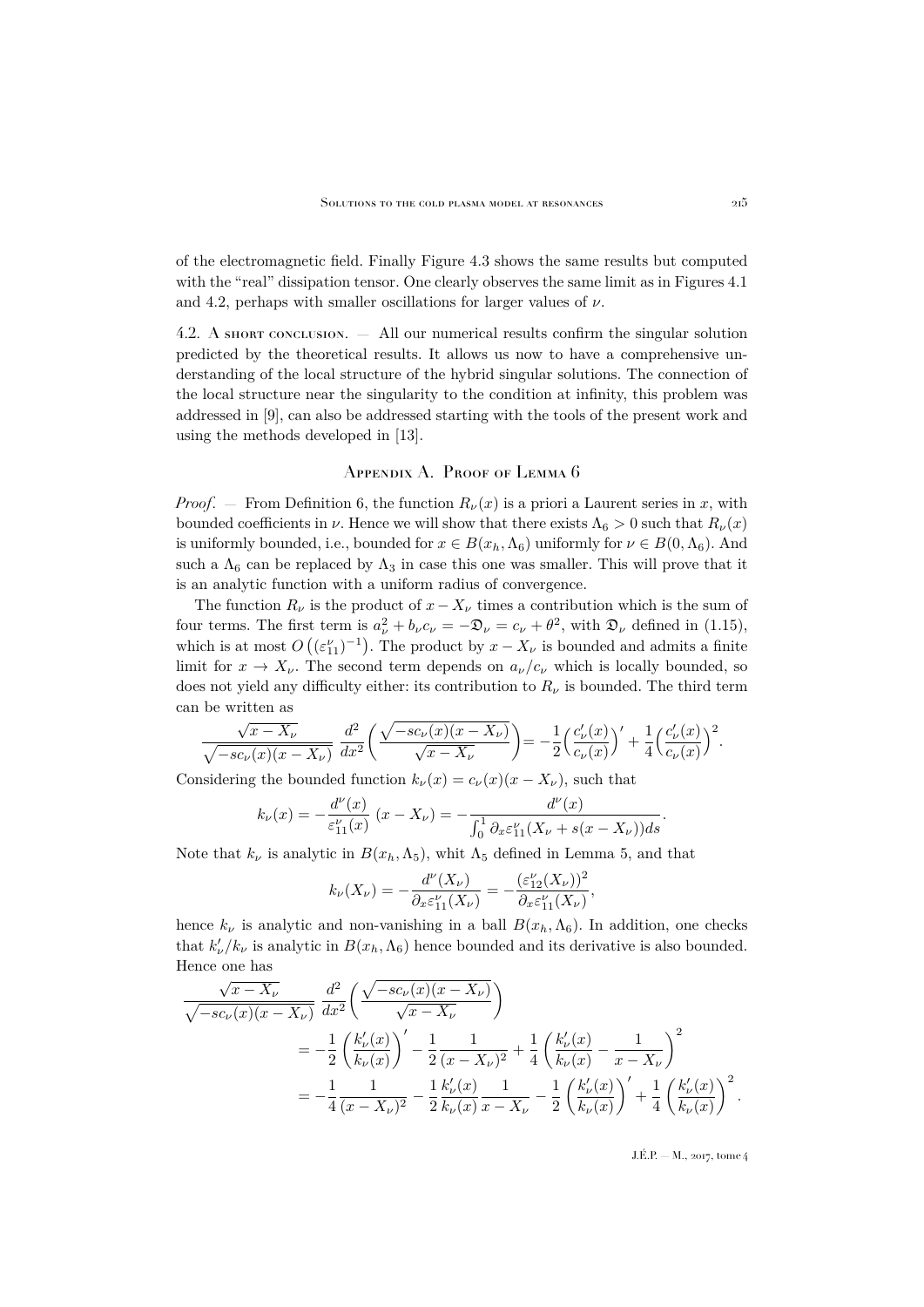216 B. Després, L.-M. Imbert-Gérard & O. Lafitte

It yields that

$$
\frac{\sqrt{x-X_{\nu}}}{\sqrt{-sc_{\nu}(x)(x-X_{\nu})}}\,\,\frac{d^2}{dx^2}\bigg(\frac{\sqrt{-sc_{\nu}(x)(x-X_{\nu})}}{\sqrt{x-X_{\nu}}}\bigg)=-\frac{1}{4(x-X_{\nu})^2}+\frac{\tau_{\nu}(x)}{x-X_{\nu}},
$$

where the function  $\tau_{\nu}$  is uniformly bounded in the sense that  $|\tau_{\nu}(x)| \leq C$ , i.e., bounded for  $x \in B(x_h, \Lambda_6)$  uniformly for  $\nu \in B(0, \Lambda_6)$ . It shows that the most singular part of the two last terms cancel in the definition of  $R_{\nu}$ . The exact value of  $R_{\nu}(X_{\nu})$  may be computed as follows using  $d^{\nu}$  defined in [\(1.14\)](#page-7-5). From  $a_{\nu}/c_{\nu} = i\theta \varepsilon_{12}^{\nu}/d^{\nu}$ , one has by elimination of  $\varepsilon_{22}^{\nu} = \varepsilon_{11}^{\nu}$ 

$$
\left(\frac{a_{\nu}}{c_{\nu}}\right)'(X_{\nu}) = -i\theta \frac{(\varepsilon_{12}^{\nu})'}{(\varepsilon_{12}^{\nu})^2}(X_{\nu}).
$$

To obtain an explicit expression for the term  $R_{\nu}(X_{\nu})$  we check that

$$
\frac{k'_{\nu}}{k_{\nu}}(X_{\nu}) = 2 \frac{(\varepsilon_{12}^{\nu})'}{\varepsilon_{12}^{\nu}}(X_{\nu}) - \frac{1}{2} \frac{(\varepsilon_{11}^{\nu})''}{(\varepsilon_{11}^{\nu})'}(X_{\nu}).
$$

It completes the proof since

$$
R_{\nu}(X_{\nu}) = k_{\nu}(X_{\nu}) \left( 1 - \left(\frac{a_{\nu}}{c_{\nu}}\right)' \right) (X_{\nu}) - \frac{1}{2} \frac{k'_{\nu}}{k_{\nu}} (X_{\nu})
$$
  
= 
$$
\left[ -\frac{i\theta(\varepsilon_{12}^{\nu})' + (\varepsilon_{12}^{\nu})^2}{(\varepsilon_{11}^{\nu})'} - \frac{(\varepsilon_{12}^{\nu})'}{\varepsilon_{12}^{\nu}} + \frac{1}{4} \frac{(\varepsilon_{11}^{\nu})''}{(\varepsilon_{11}^{\nu})'} \right] (X_{\nu}).
$$

### Appendix B. Analytic solutions

<span id="page-40-0"></span>In this section, we intend to construct analytic solutions to the cold plasma model solution. Analytic solutions are of interest because they can be used as reference solutions for testing numerical codes. The solutions we construct here are easily computable, using special functions. They improve model solutions of the literature (Chen-White, [\[22\]](#page-46-0), [\[7\]](#page-45-11) for example) in the sense that they have a richer behavior in the neighborhood of the points studied (namely the hybrid resonance mode).

B.1. A first family without singularity. — The first case of interest is such that the function  $s$  in equation  $(3.25)$  is identically 0. It greatly simplifies the algebra. In this case  $\rho(x) = x/(1 + \ell_0^{-1}x)$ ,  $\ell_0$  being an arbitrary length, does not depend on  $\nu$ . The matrix  $M_{\nu}$  shall depend on  $\nu$  through an arbitrary choice of  $X_{\nu}$  depending on  $\nu$ , (such as  $X_{\nu} = -i\nu$ ). Consider

$$
c_{\nu}(x) = -\frac{\rho'(x - X_{\nu})}{\rho(x - X_{\nu})} = -\frac{1}{(x - X_{\nu})(1 + \ell_0^{-1}(x - X_{\nu}))},
$$
  
\n
$$
a_{\nu}(x) = -c_{\nu}(x),
$$
  
\n
$$
b_{\nu}(x) = -c_{\nu}(x) - \frac{1}{4} \frac{\lambda_{\nu}^2}{(1 + \ell_0^{-1}(x - X_{\nu}))^2},
$$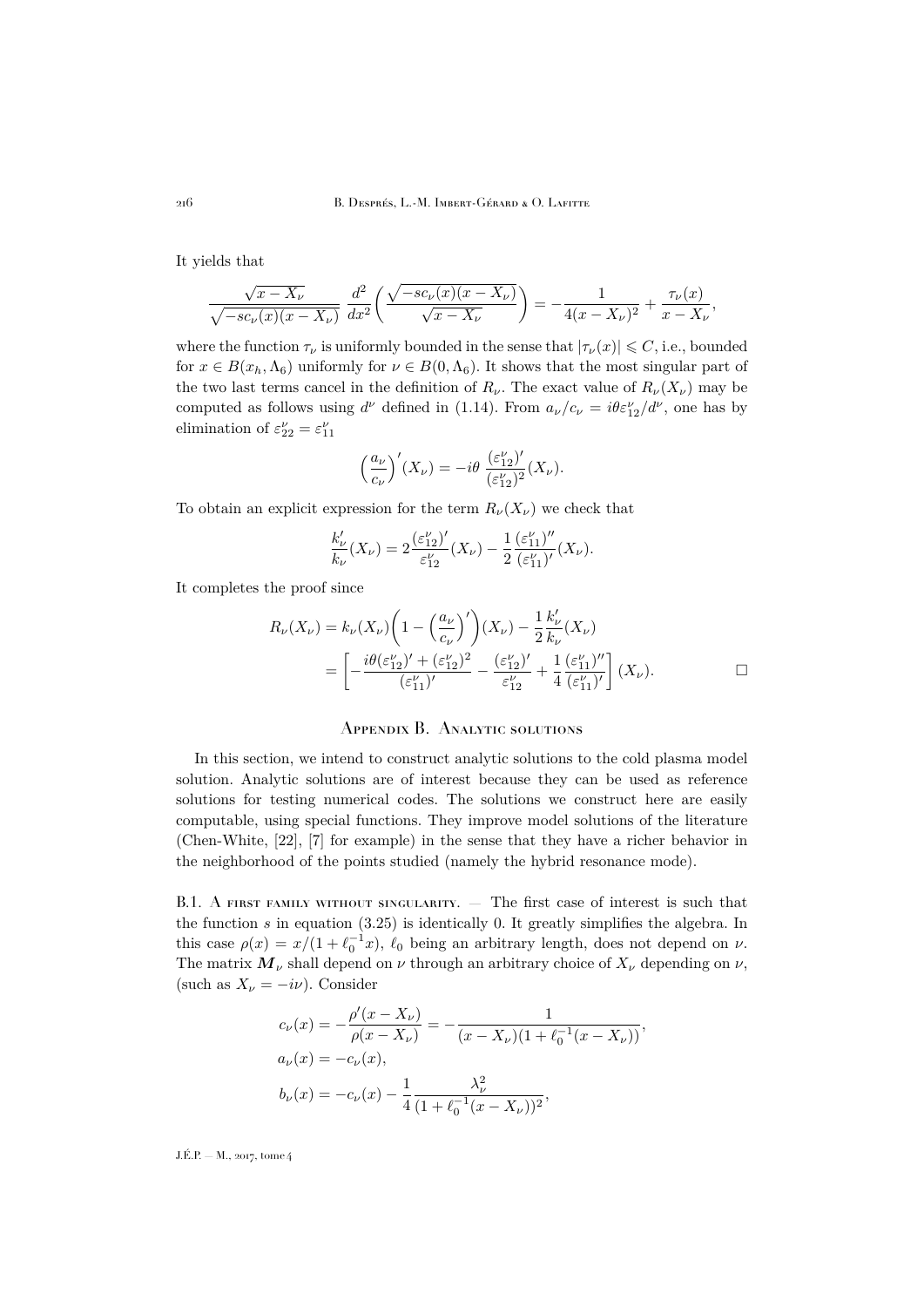where  $\lambda$ ,  $\ell_0$  are arbitrary constants. For the simplicity of notations, the sign in Defi-nition [10](#page-26-0) is assume to be positive, that is  $s = 1$ . We define  $U_{\nu}^0$  and  $V_{\nu}^0$  the functions

(B.1)  

$$
\begin{cases}\nU_{\nu}^{0}(z) = \sqrt{\frac{\rho(z)}{\rho'(z)}} J_{0}(\lambda \sqrt{\rho(z)}), \\
V_{\nu}^{0}(z) = \sqrt{\frac{\rho(z)}{\rho'(z)}} \left[ Y_{0}(\lambda \sqrt{\rho(z)}) - \frac{2}{\pi} \log (\lambda/2) J_{0}(\lambda \sqrt{\rho(z)}) \right].\n\end{cases}
$$

For  $\lambda = \lambda_{\nu}$ , the functions  $U_{\nu}^{0}$  and  $V_{\nu}^{0}$  correspond to the functions  $U_{\nu}$  and  $V_{\nu}$  in Definition [9.](#page-21-1)

 $\text{Lemma 17.}$  — *The family of solutions*  $W^{\nu}$  *and*  $E_2^{\nu}$  *of* [\(1.12\)](#page-7-0)*, with the above coefficients of*  $M_{\nu}$  *defined in* [\(3.7\)](#page-12-4) *can be written as* 

$$
W^{\nu}(x) = (-c_{\nu}(x))^{1/2} (AU_{\nu}^{0}(x - X_{\nu}) + BV_{\nu}^{0}(x - X_{\nu})),
$$
  
\n
$$
E_{2}^{\nu}(x) = A \Big[c_{\nu}(x)^{-1} \big(((-c_{\nu}(x))^{1/2} U_{\nu}^{0}(x - X_{\nu})\big)' + a_{\nu}(x)(-c_{\nu}(x))^{1/2} U_{\nu}^{0}(x - X_{\nu})\big)\Big] + B \Big[c_{\nu}(x)^{-1} \big(((-c_{\nu}(x))^{1/2} V_{\nu}^{0}(x - X_{\nu})\big)' + a_{\nu}(x)(-c_{\nu}(x))^{1/2} V_{\nu}^{0}(x - X_{\nu})\big)\Big],
$$

*where* A *and* B *are two given arbitrary constants. The solutions are non singular.*

*Proof.* – Recall that  $U^0_\nu$  and  $V^0_\nu$  solve

$$
\frac{d^2}{dx^2}U_\nu^0=\Bigl(-\Bigl(\frac{\rho_\nu'}{2\rho_\nu}\Bigr)^2-\frac{(\rho_\nu')^2\lambda^2}{4\rho_\nu}+s_\nu\Bigr)U_\nu^0
$$

with  $\rho_{\nu} := \rho$  and  $s_{\nu} := 0$ . One checks that  $(\rho_{\nu})'(x) = 1/(1 + \ell_0^{-1}(x - X_{\nu}))^2$ , hence  $(\rho'_\nu(x))^{-1/2}$  is a polynomial of degree 1, hence  $s_\nu = 0$  as announced.

Consider

$$
W^{\nu}(x) = (-c_{\nu}(x))^{1/2} (AU_{\nu}^{0}(x - X_{\nu}) + BV_{\nu}^{0}(x - X_{\nu})).
$$

 $E_2^{\nu}$  is obtained through

$$
(W^{\nu})' = c_{\nu} E_2^{\nu} - a_{\nu} W^{\nu} = c_{\nu} E_2^{\nu} + c_{\nu} W^{\nu}.
$$

As one has

$$
\left(\frac{1}{c_{\nu}}(-c_{\nu})^{1/2}\right)' + \frac{1}{c_{\nu}}\left((-c_{\nu})^{1/2}\right)' = 0,
$$

one gets

$$
(E_2^{\nu})' - a_{\nu} E_2^{\nu} = (E_2^{\nu})' + c_{\nu} E_2^{\nu}
$$
  
=  $\left(\frac{1}{c_{\nu}}((-c_{\nu})^{1/2})''\right) (AU_{\nu}^0 + BV_{\nu}^0) + \frac{1}{c_{\nu}}(-c_{\nu})^{1/2} (AU_{\nu}^0 + BV_{\nu}^0)''$   
=  $\left(\frac{1}{c_{\nu}}((-c_{\nu})^{1/2})'' + \frac{1}{c_{\nu}}(-c_{\nu})^{1/2}\left(-\frac{1}{4}c_{\nu}^2 - \frac{\lambda^2 \rho_{\nu}}{4}c_{\nu}^2\right)\right) (AU_{\nu}^0 + BV_{\nu}^0).$ 

It is enough to call  $b_{\nu}$  the coefficient such that  $(E_2^{\nu})' - a_{\nu} E_2^{\nu} = b_{\nu} W^{\nu}$  using

$$
(AU_{\nu}^{0} + BV_{\nu}^{0})'' = \left(-\frac{(\rho_{\nu}')^{2}}{4\rho_{\nu}^{2}} - \frac{\lambda^{2}(\rho_{\nu}')^{2}}{4\rho_{\nu}}\right)(AU_{\nu}^{0} + BV_{\nu}^{0}).
$$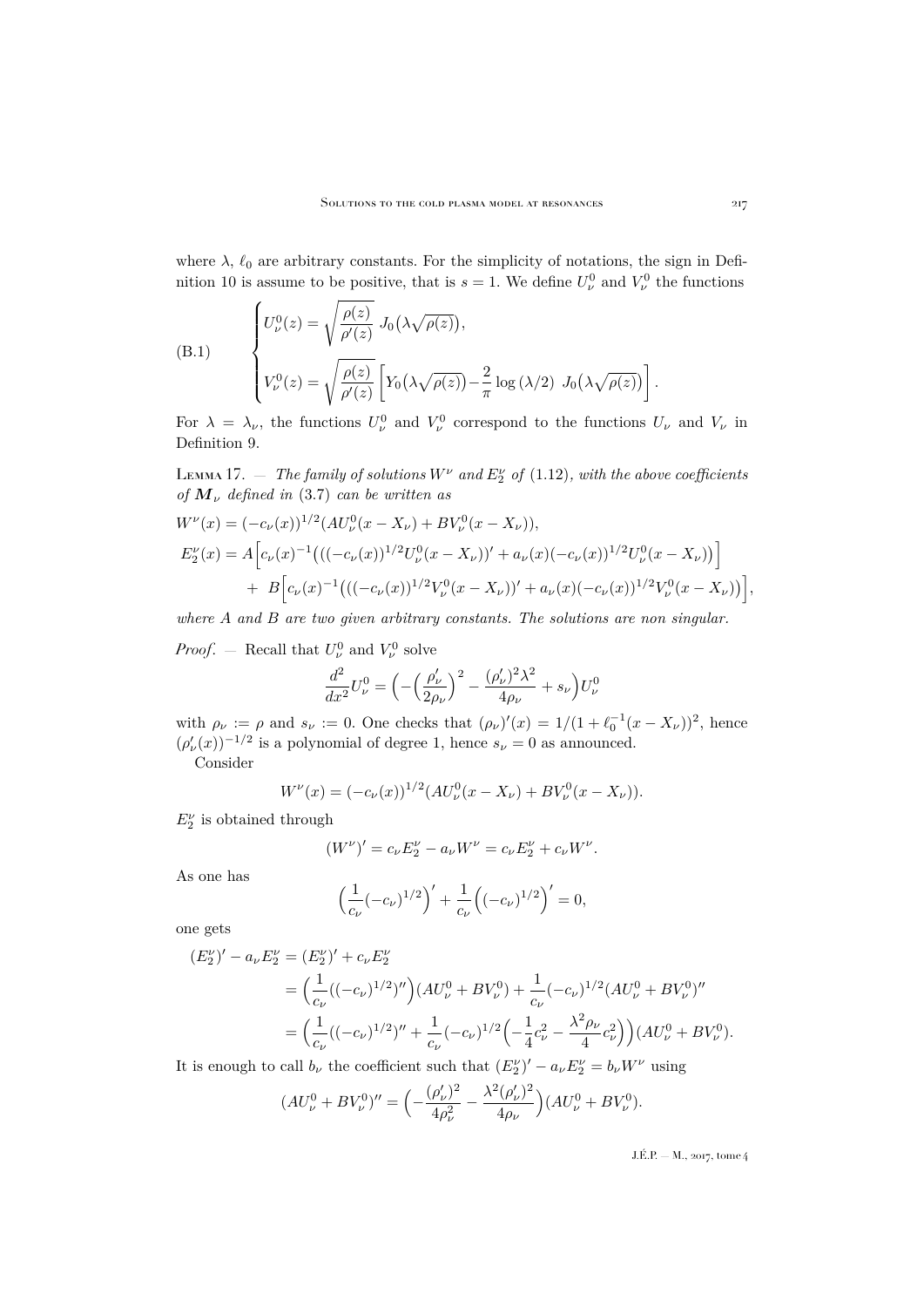The solutions are non singular since the log contribution in  $V^0_\nu$  is counterbalanced by the different square roots in front of it.  $\Box$ 

B.2. A second family with singularity. — The second case corresponds to a solution. It writes as a combination of Bessel functions with  $\rho(x) = x(1 + \ell_0^{-2}x^2)$  independent of  $\nu$ . One may choose in this case

$$
c_{\nu}(x) = K \frac{\rho'(x - X_{\nu})}{\rho(x - X_{\nu})} \quad \text{and} \quad b_{\nu}(x) = c_{\nu}(x) \left(\frac{a_{\nu}(x)}{c_{\nu}(x)}\right)^2 - \left(\frac{a_{\nu}(x)}{c_{\nu}(x)}\right)' - \frac{1}{K} \rho \rho'(x - X_{\nu}).
$$
  
It yields

 $c_{\nu}(x) = K\left[\frac{1}{x}\right]$  $\frac{1}{x - X_{\nu}} + \frac{2(x - X_{\nu})}{\ell_0^2 + (x - X_{\nu})}$  $\left[\frac{2(x - X_{\nu})}{\ell_0^2 + (x - X_{\nu})^2}\right], \quad a_{\nu}(x) = C_0 c_{\nu}(x)$ 

and

$$
b_{\nu}(x) = -C_0^2 c_{\nu}(x) - \frac{1}{K} \rho'(x - X_{\nu}) \rho(x - X_{\nu})
$$
  
= -C\_0^2 c\_{\nu}(x) - \frac{1}{K} (x - X\_{\nu})(1 + \ell\_0^{-2}(x - X\_{\nu})^2)(1 + 3\ell\_0^{-2}(x - X\_{\nu})^2).

With a convenient choice of  $X_{\nu} \notin \mathbb{R}$ , one has

Lemma 18. — *The solutions of*

$$
\begin{pmatrix} E_2^{\nu} \\ W^{\nu} \end{pmatrix}' = \begin{pmatrix} C_0 c_{\nu} & -C_0^2 c_{\nu} - \frac{1}{K} \rho \rho'(x - X_{\nu}) \\ c_{\nu}(x) & -C_0 c_{\nu}(x) \end{pmatrix} \begin{pmatrix} E_2^{\nu} \\ W^{\nu} \end{pmatrix},
$$

*with*

$$
c_{\nu}(x) = K \frac{\rho'}{\rho}(x - X_{\nu})
$$
 and  $\rho(z) = z(1 + \ell_0^{-2}z^2),$ 

*are*

$$
W^{\nu}(x) = AJ_0(\rho(x - X_{\nu})) + BY_0(\rho(x - X_{\nu})),
$$
  
\n
$$
E_2^{\nu}(x) = K^{-1}\rho(x - X_{\nu})(AJ_0'(\rho((x - X_{\nu})) + BY_0'(\rho((x - X_{\nu})))
$$
  
\n
$$
+ C_0(AJ_0(\rho(x)) + BY_0(\rho(x))),
$$

*where* A *and* B *are two arbitrary positive constants. The solutions are singular for*  $B \neq 0$ .

*Proof*. — The proof of this Lemma is constructive, namely we will deduce from the fact that  $W^{\nu} = AJ_0(\rho(x - X_{\nu})) + BY_0(\rho(x - X_{\nu}))$ . We drop all the indices  $\nu$ .

The two equations are (using  $a = C_0 c$ , where  $C_0$  is a given positive constant)  $W' = cE_2 - C_0cW, E'_2 = C_0cE_2 + bW$ . We replace  $E_2$  by  $W'/c + C_0W$  in the second equation, to obtain  $(W'/c)' = (C_0^2c + b)W$ . Note that  $W = J_0(\rho)$  is a solution of this equation, hence

$$
(C_0^2c+b)J_0(\rho) = \left(\frac{\rho'}{c}J_0'(\rho)\right)' = \left(\frac{\rho'}{c}\right)'J_0'(\rho) + \frac{(\rho')^2}{c}J_0''(\rho).
$$

Our aim is to remove all the terms containing  $J'_0(\rho)$ , using in particular

$$
J_0''(\rho) = -\frac{1}{\rho} J_0'(\rho) - J_0(\rho).
$$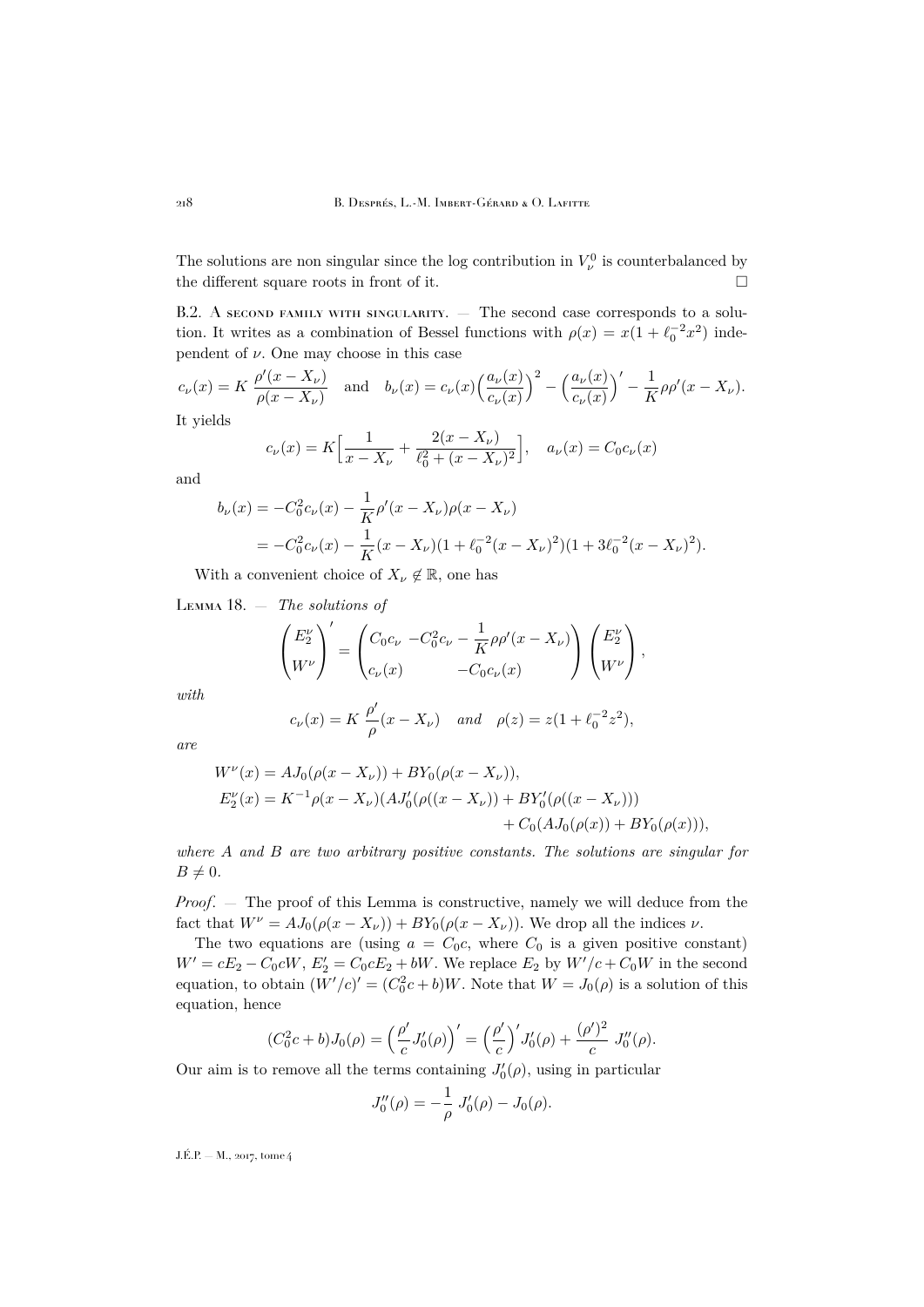Hence one deduces

$$
(C_0^2c+b)J_0(\rho) = \left(\left(\frac{\rho'}{c}\right)' - \frac{(\rho')^2}{\rho c}\right)J'_0(\rho) - \frac{(\rho')^2}{c}J_0(\rho).
$$

The equation that must be satisfied by c in order to have  $J_0(\rho)$  as a solution is  $(\rho'/c)' = (\rho')^2/\rho c$ , which is equivalent to  $\rho'/\rho c$  is constant, namely  $c = K \rho'/\rho$ . The coefficient  $b$  can thus be identified thanks to

$$
b = -C_0^2 c - \frac{(\rho')^2}{c} = -C_0^2 K \frac{\rho'}{\rho} - K^{-1} \rho \rho',
$$

which is the given coefficient b in the matrix  $\mathbf{M}_{\nu}$ . The solutions are singular because the log term in  $Y_0$  is nude. This ends the proof.

## Appendix C. Multi species

<span id="page-43-0"></span>Our aim here is to show that our method can be used to study the resonances in the case of multi-species.

For simplicity, let us consider the case of the electron-ion system. After elementary calculations based on the fundamental equations that one may find in [\[4\]](#page-45-5) for the cold plasma model (from which the author deduces expressions (17.6) and (17.7) for the effective dielectric tensor), one obtains the generalization of [\(3.7\)](#page-12-4)

<span id="page-43-1"></span>(C.1) 
$$
\mathbf{M}_{\nu}(x,\theta) = \frac{1}{D_{\nu}(x)} \begin{pmatrix} A_{\nu}(x,\theta) & B_{\nu}(x,\theta) \\ C_{\nu}(x) & -A_{\nu}(x,\theta) \end{pmatrix}.
$$

Here  $D_{\nu}$  satisfies

 $-D_0(x)$  vanishes at points  $x_{hi}$  such that  $A_0(x_{hi}), B_0(x_{hi}), C_0(x_{h_i})$  do not vanish and  $(A_0^2 + B_0 C_0)(x_{hi}) = 0$ 

$$
- i \partial_{\nu} D_{\nu}(x_{hi})|_{\nu=0} \in \mathbb{R} \neq 0
$$

which are the unique conditions needed for the theoretical set-up of our main result. This coefficient  $D_{\nu}$  is analogous to  $\varepsilon_{11}^{\nu}$ .

Note that the method described above does not need expressions (17.6) and (17.7) of [\[4\]](#page-45-5), these expressions classically derive the effective dielectric tensor as the sum of the effective dielectric tensors of each species, hence introducing artificial poles in the dielectric tensor at all the cyclotron resonances. The formulation we introduce here avoids introducing these poles.

We describe a two species case, one is electrons and one is ions with  $Z$  protons and just give the main ideas. To obtain [\(C.1\)](#page-43-1), one can start from the Maxwell equations

$$
\nabla \wedge E = i\omega B, \quad c^2 \nabla \wedge B = -i\omega E + \varepsilon_0^{-1} j.
$$

Thanks to the electro-neutrality, the ions density is  $Z^{-1}N_e(x)$ ,  $N_e(x)$  being the electrons density, hence the current  $j$  is given by

$$
j = -eN_e(x)v_e + eZ(Z^{-1}N_e(x))v,
$$

v being the ion velocity,  $v_e$  being the electron velocity, hence one has

$$
j = eN_e(x)(v - v_e).
$$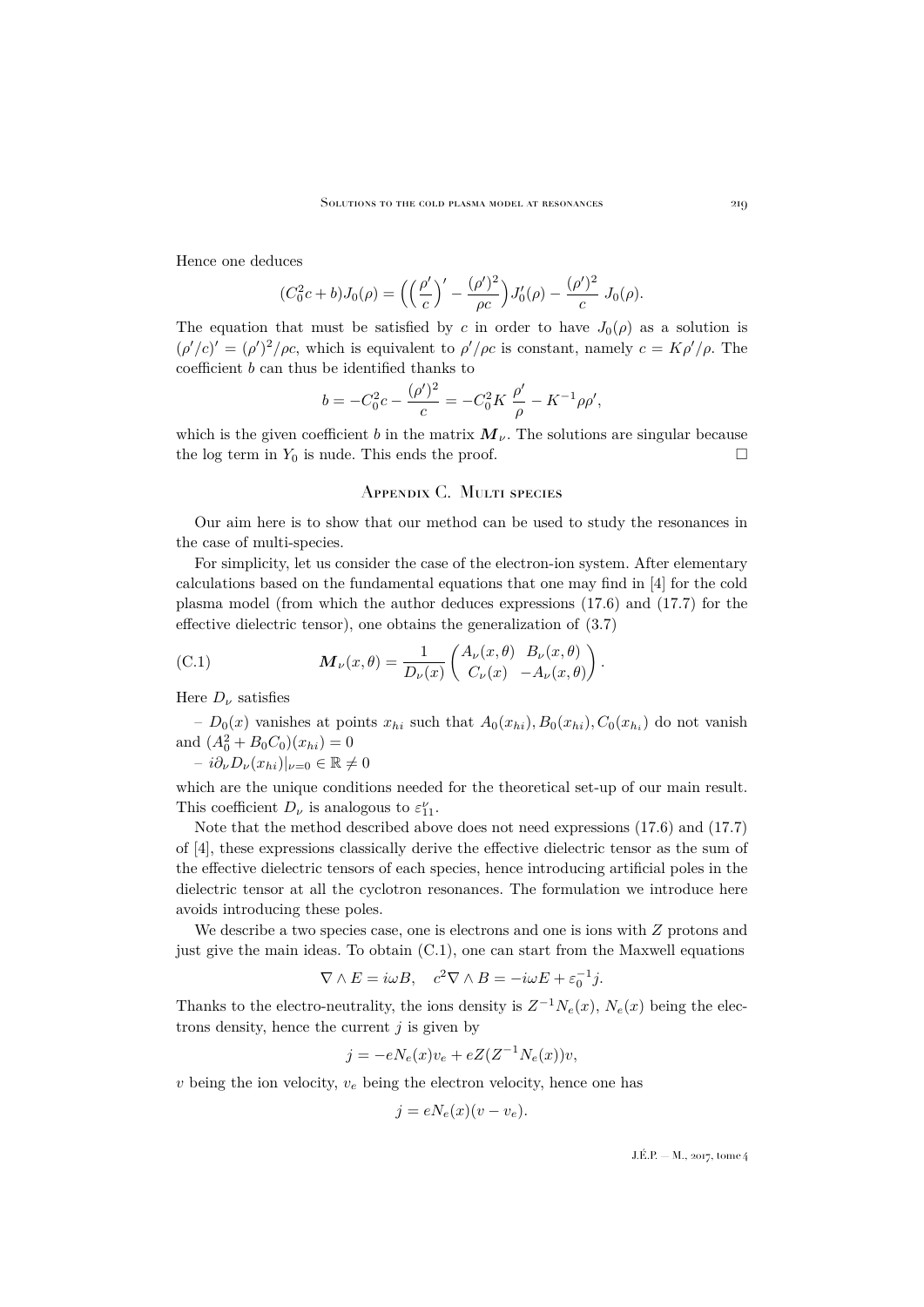The external magnetic field is  $B_0 = B_0(x)b$ , b is a unit vector. The so-called fluid equations are given through Newton's law

 $m_e(-i\omega + \nu)v_e = -e(E + B_0(x)v_e \wedge b), \quad m_i(-i\omega + \nu)v = Ze(E + B_0(x)v \wedge b)$ 

from which one deduces the equation for the electric current thanks to  $v_e = v - \frac{1}{eN_e(x)}j$ :

$$
(-i\omega + \nu)j = \varepsilon_0 \omega_p^2 (1+p)(E + B_0(x)v \wedge b) - \frac{eB_0(x)}{m_e}j \wedge b, \qquad p = \frac{Zm_e}{m_i} \in (0,1).
$$

Introduce the ion cyclotron frequency and the electron cyclotron frequency

$$
\omega_c^i(x) = \frac{ZeB_0(x)}{m_i}, \quad \omega_c^e(x) = \frac{eB_0(x)}{m_e}.
$$

The traditional approach is to calculate  $v$  in terms of  $E$  (which introduces a singularity at x such that  $\omega_c^i(x) = \omega$ , then to deduce j (or  $v_e$ ) in terms of E (which introduces a singularity at x such that  $\omega_c^e(x) = \omega$ ) and finally to replace j in Maxwell equations. This structure is not the natural one in the sense that the dielectric tensor that one obtains has singularities when  $\nu$  goes to 0. Instead of using this approach, we seek the TE field  $(E_2(x), B_3(x) := W(x))e^{i\theta y}$ . Let  $(j_1, j_2)$  be the components of the electric current transverse to b. The TE field being solution of

$$
\begin{cases} c^2 W' = i\omega E_2 - \varepsilon_0^{-1} j_2, \\ E'_2 = i\theta E_1 + i\omega W, \end{cases}
$$

we have thus to obtain  $(j_2, E_1)$  in terms of  $E_2, W$ . It can be checked that  $j_1, j_2, v_1, v_2, E_1$  are solutions of

$$
\begin{cases}\n(-i\omega + \nu)j_2 - \omega_c^e j_1 + \varepsilon_0 \omega_p^2 (1+p) B_0 v_1 = \varepsilon_0 \omega_p^2 (1+p) E_2, \\
\omega_c^e j_2 + (-i\omega + \nu) j_1 - \varepsilon_0 \omega_p^2 (1+p) B_0 v_2 - \varepsilon_0 \omega_p^2 (1+p) E_1 = 0, \\
(-i\omega + \nu) v_1 - \omega_c^i v_2 - \frac{Ze}{m_i} E_1 = 0, \\
\omega_c^i v_1 + (-i\omega + \nu) v_2 = \frac{Ze}{m_i} E_2, \\
\varepsilon_0^{-1} j_1 - i\omega E_1 = c^2 i\theta W,\n\end{cases}
$$

where  $(v_1, v_2)$  are the components of the ion velocity transverse to b. Treating this system globally leads to a determinant  $D_{\nu}$ :

 $D_{\nu}(x) = -i\omega((\omega_c^i)^2 + (i\omega - \nu)^2)((\omega_c^e)^2 + (i\omega - \nu)^2) + (-i\omega + \nu)((i\omega - \nu)^2 + \omega_c^i\omega_c^e)\omega_p^2(1+p).$ For the purpose of finding the hybrid mode associated with this system, one checks that

$$
-\frac{D_0(x)}{i\omega} = (p^2(\omega_c^e)^2 - \omega^2)((\omega_c^e)^2 - \omega^2) + (1+p)\omega_p^2(p(\omega_c^e)^2 - \omega^2).
$$

Note that: for  $\omega = \omega_c^i$ ,  $-D_0(x)/i\omega$  is equal to  $(1+p)\omega_p^2\omega_c^i(\omega_c^e - \omega_c^i) > 0$ ; while for  $\omega = \omega_c^e$ ,  $-D_0(x)/i\omega$  is equal to  $(1+p)\omega_p^2 \omega_c^e(\omega_c^i - \omega_c^e) < 0$ , which has an opposite sign. If one denotes  $X = (\omega/\omega_c^e)^2$ , we note that

$$
-\frac{D_0(x)}{i\omega(\omega_c^e)^4} = (p^2 - X)(1 - X) + (1 + p)\frac{(\omega_p(x))^2}{(\omega_c^e)^4}(p - X),
$$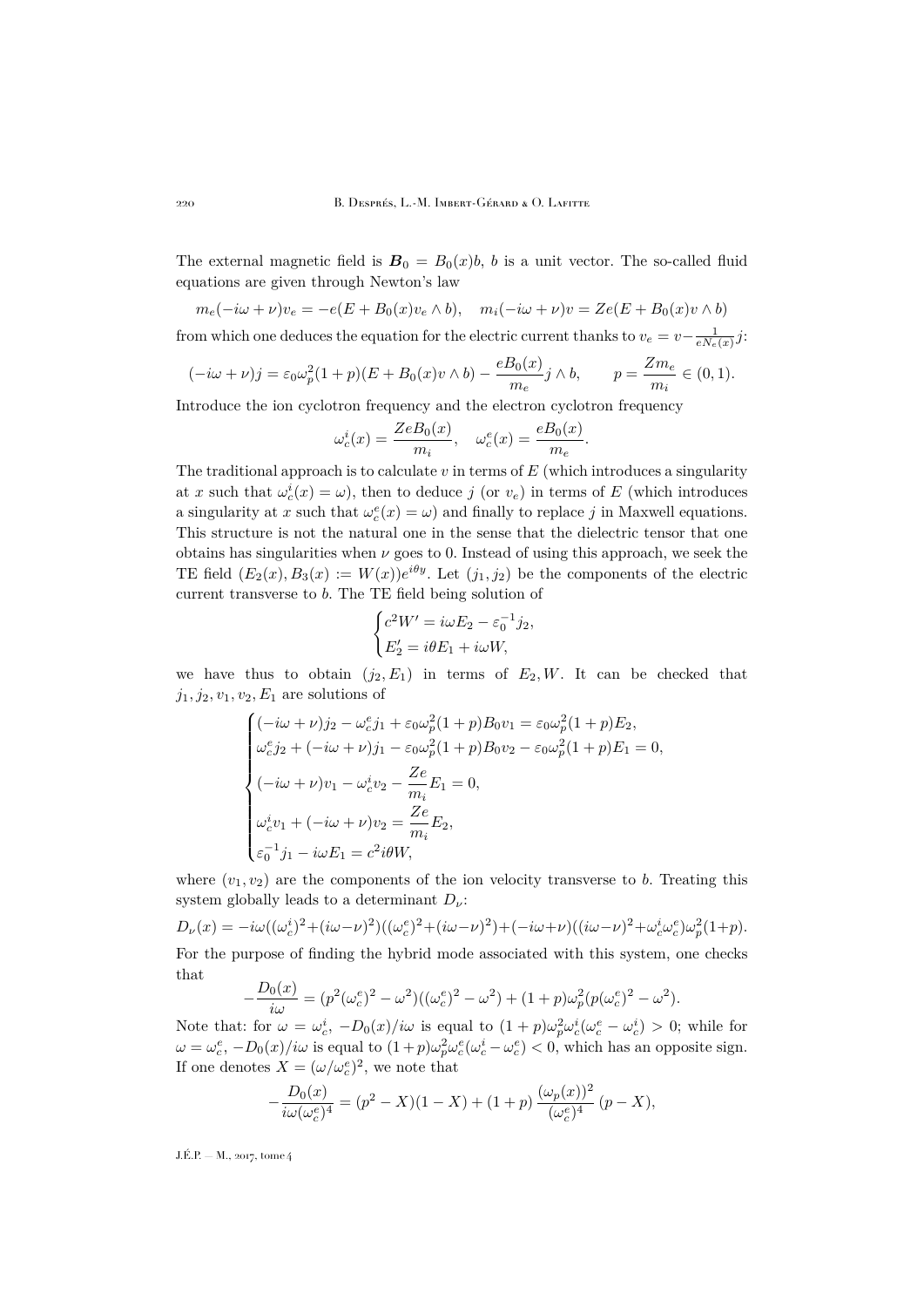hence the hybrid resonances, in this case, correspond to  $X$  solution of

$$
X^{2} - \left(p^{2} + 1 + (p+1)\frac{\omega_{p}^{2}}{(\omega_{c}^{e})^{2}}\right)X + p\left(p + (1+p)\frac{\omega_{p}^{2}}{(\omega_{c}^{e})^{2}}\right) = 0.
$$

This polynomial in X has two strictly positive roots, one root  $X_-\$  between  $p^2$  and 1, the other root  $X_+$  greater than 1. For any  $\omega > 0$ , this gives rise to two hybrid resonances  $X_{-}^h$  and  $X_{+}^h$  such that  $\omega_c^e(X_{-}^h) = \omega X_{-}^{1/2}$  and  $\omega_c^e(X_{+}^h) = \omega X_{+}^{1/2}$ . They give rise to the behavior described in this paper. Other formulas can be sought for.

#### <span id="page-45-0"></span>**REFERENCES**

- <span id="page-45-18"></span>[1] M. Abramowitz & I. A. Stegun (eds.) – *Handbook of mathematical functions with formulas, graphs, and mathematical tables*, Dover Publications, Inc., New York, 1992.
- <span id="page-45-12"></span>[2] A.-S. Bonnet-Ben Dhia, L. Chesnel & P. Ciarlet, Jr. – "T-coercivity for scalar interface problems between dielectrics and metamaterials", *ESAIM Math. Model. Numer. Anal.* **46** (2012), no. 6, p. 1363–1387.
- <span id="page-45-13"></span>[3] M. BRAMBILLA – "The effects of Coulomb collisions on the propagation of cold-plasma waves", *Phys. Plasmas* **2** (1995), no. 4, p. 1094–1099.
- <span id="page-45-5"></span>[4] , *Kinetic theory of plasma waves. Homogeneous plasmas*, International Series of Monographs on Physics, Clarendon Press, 1998.
- <span id="page-45-16"></span>[5] K. G. Budden – *Radio waves in the ionosphere: The mathematical theory of the reflection of radio waves from stratified ionised layers*, Cambridge University Press, New York, 1961.
- <span id="page-45-2"></span>[6] M. Campos-Pinto & B. Després – "Constructive formulations of resonant Maxwell's equations", preprint [hal-01278860](https://hal.archives-ouvertes.fr/hal-01278860), 2016.
- <span id="page-45-11"></span>[7] Y. Chen & R. Lipton – "Resonance and double negative behavior in metamaterials", *Arch. Rational Mech. Anal.* **209** (2013), no. 3, p. 835–868.
- <span id="page-45-14"></span>[8] E. A. Coppington & N. Levinson – *Theory of ordinary differential equations*, McGraw-Hill Book Co., Inc., New York-Toronto-London, 1955.
- <span id="page-45-1"></span>[9] B. DESPRÉS, L.-M. IMBERT-GÉRARD & R. WEDER – "Hybrid resonance of Maxwell's equations in slab geometry", *J. Math. Pures Appl. (9)* **101** (2014), no. 5, p. 623–659.
- <span id="page-45-9"></span>[10] R. J. DUMONT, C. K. PHILLIPS & D. N. SMITHE – "Effects of non-Maxwellian species on ion cyclotron waves propagation and absorption in magnetically confined plasmas", *Phys. Plasmas* **12** (1995), no. 4, p. 042508.
- <span id="page-45-21"></span>[11] L.-M. Imbert-Gérard – "Analyse mathématique et numérique de problémes d'ondes apparaissant dans les plasmas magnétiques", PhD Thesis, UPMC, Université Paris VI, 2013.
- <span id="page-45-6"></span>[12] [ITER organization web page.](http://www.iter.org/)
- <span id="page-45-15"></span>[13] O. Lafitte, M. Williams & K. Zumbrun – "High-frequency stability of detonations and turning points at infinity", *SIAM J. Math. Anal.* **47** (2015), no. 3, p. 1800–1878.
- <span id="page-45-19"></span>[14] R. W. McKELVEY – "The solutions of second order linear ordinary differential equations about a turning point of order two", *Trans. Amer. Math. Soc.* **79** (1955), p. 103–123.
- <span id="page-45-17"></span>[15] W. Rudin – *Real and complex analysis*, third ed., McGraw-Hill Book Co., Inc., New York, 1987.
- <span id="page-45-7"></span>[16] F. da Silva, M. Campos Pinto, B. Després & S. Heuraux – "Stable coupling of the Yee scheme with a linear current model", *J. Comput. Phys.* **295** (2015), p. 24–45.
- <span id="page-45-8"></span>[17] F. da Silva, S. Heuraux, E. Z. Gusakov & A. Popov – "A numerical study of forward- and backscattering signatures on Doppler-reflectometry signals", *IEEE Trans. Plasma Sci.* **38** (2010), no. 9, p. 2144 – 2149.
- <span id="page-45-3"></span>[18] T. H. Stix – *The theory of plasma waves*, McGraw-Hill Book Co., Inc., New York-Toronto-London, 1962.
- <span id="page-45-4"></span>[19] D. G. Swanson – *Plasma waves*, Academic Press, Inc., Boston, MA, 1989.
- <span id="page-45-20"></span>[20] F. G. Tricomi – *Integral equations*, Pure and Applied Mathematics, vol. V, Interscience Publishers, Inc., New York, London, 1957.
- <span id="page-45-10"></span>[21] R. Weder – "A rigorous analysis of high-order electromagnetic invisibility cloaks", *J. Phys A* **41** (2008), no. 6, p. 065207.